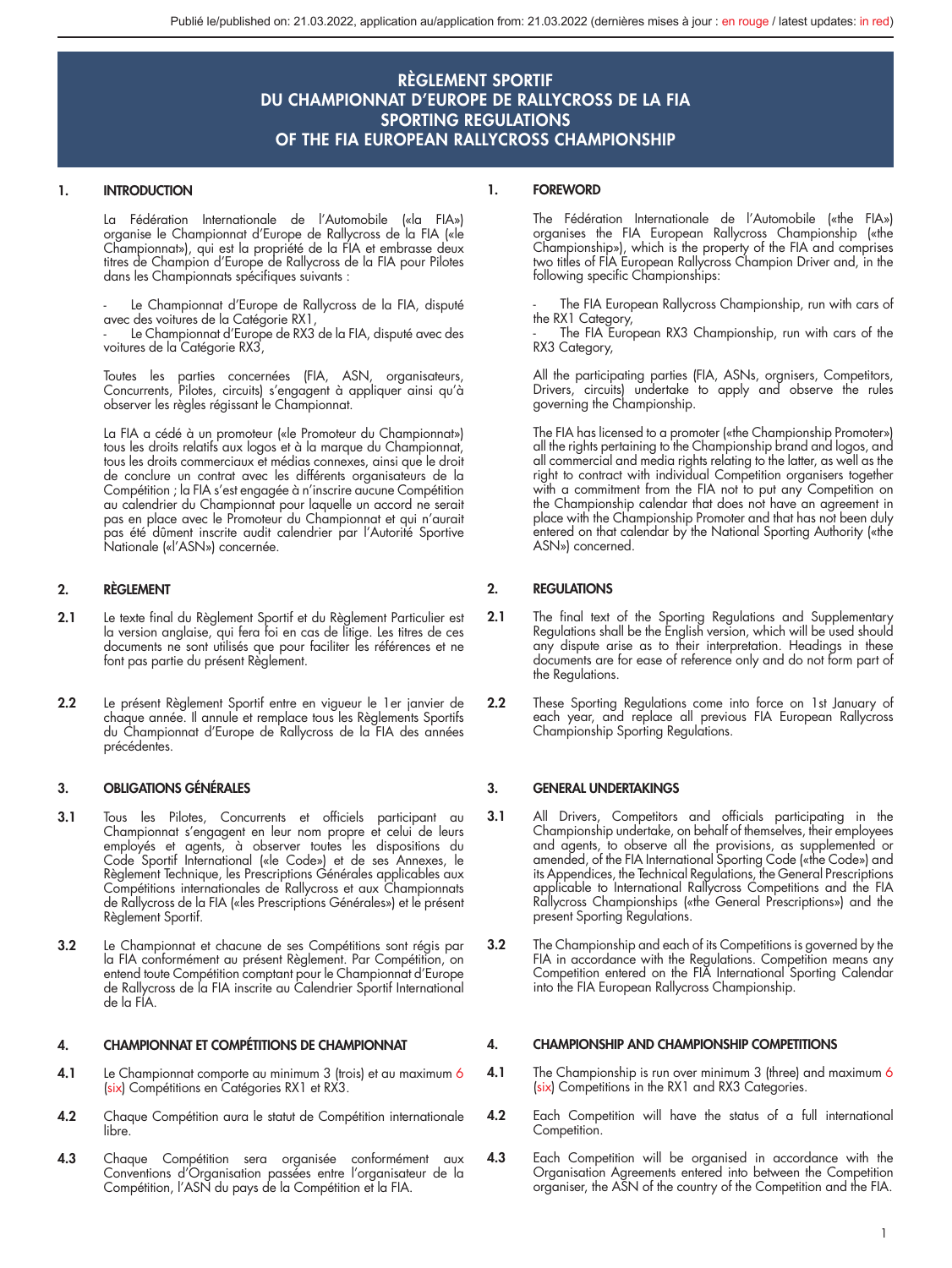- 4.4 Chaque organisateur devra préparer un *Race Guide* en utilisant le modèle fourni par le Promoteur du Championnat, au minimum en anglais, au plus tard 3 (trois) mois avant la Compétition.
- 4.5 Chaque organisateur, via son ASN, devra communiquer à la FIA les informations listées dans le Règlement Particulier standard – Partie 1 (voir Annexe 1), au minimum en anglais, au plus tard 2 (deux) mois avant la Compétition. Le Règlement Particulier - Partie 2 (voir Annexe 2) contenant le

planning indiquant les horaires :

- des vérifications administratives et techniques,
- du briefing des Pilotes et des Concurrents,

et le programme général pour les courses sera publié au plus tard 10 (dix) jours avant la Compétition.

Un numéro de visa sera ensuite délivré par la FIA pour la Compétition concernée, après réception satisfaisante de ces documents.

4.6 Il sera indiqué dans le «contrat épreuve» passé entre le Promoteur du Championnat et chaque organisateur si la Compétition peut inclure une manche de qualification d'un autre championnat ou si la Compétition peut inclure une Compétition annexe supplémentaire ainsi que le nombre maximum de partants le cas échéant.

#### 4.7 Questionnaire d'assurance

Chaque organisateur doit remplir et retourner le questionnaire d'assurance fourni par la FIA ainsi qu'une copie de son attestation d'assurance Responsabilité Civile couvrant l'ensemble du déroulement de la Compétition au moins deux mois avant le début de la Compétition.

#### 5. CLASSEMENTS

- 5.1 Le mode d'attribution des points pour le Championnat est décrit à l'Article 15 du présent Règlement Sportif.
- 5.2 Tous les points marqués lors des Compétitions seront comptabilisés pour établir le classement final du Championnat.
- 5.3 À la fin du Championnat, les Pilotes ayant totalisé le plus grand nombre de points dans leurs catégories respectives seront déclarés:

- Champion d'Europe de Rallycross de la FIA

- Champion d'Europe de Rallycross RX3 de la FIA
- 5.4 Un Pilote ne pourra pas additionner des points marqués dans des catégories différentes.

#### 6. OFFICIELS

- 6.1 Pour chaque Compétition, la FIA désignera les officiels suivants : - deux commissaires sportifs internationaux, dont l'un sera nommé président du collège, de nationalité différente de celle du pays organisateur, choisis dans la liste des commissaires sportifs établie par la FIA (ayant participé aux séminaires périodiques d'Off-Road et/ou des Officiels de la FIA),
	- un directeur d'épreuve,
	- un délégué technique,
	- un chronométreur en chef,
	- un observateur.

En outre, la FIA se réserve le droit de désigner un délégué médical, un délégué sécurité, un délégué média, un délégué sportif, un pilote conseiller des commissaires sportifs et/ou plusieurs juges de fait.

Le rôle des délégués de la FIA [excepté le délégué technique, qui est responsable des vérifications techniques et qui a pleine autorité sur les commissaires techniques nationaux] est de superviser dans leurs fonctions les officiels, de veiller à ce que tous les règlements régissant le Championnat soient respectés, de formuler les remarques qu'ils jugeraient nécessaires et de dresser tout rapport nécessaire concernant le déroulement de la Compétition dans leur champ de compétence.

- 4.4 Each organiser shall prepare a Race Guide using the template supplied by the Championship Promoter at least in English, no later than 3 (three) months before the Competition.
- 4.5 Each organiser, via its ASN, shall supply the information set out in the standard Supplementary Regulations Part 1 (see Appendix 1), at least in English, no later than 2 (two) months before the Competition.

The Supplementary Regulations Part 2 (see Appendix 2) containing the timetable with the times for:

- administrative checking and scrutineering,
- the Drivers' and Competitors' briefing,

and an overall schedule for the races will be published no later

than 10 (ten) days before the start of the Competition. A visa number will then be issued by the FIA for the Competition concerned, based on these documents.

4.6 The individual «event agreement» between the Championship Promoter and each organiser will determine whether the Competition can include a qualifying round of another championship or whether the Competition can include an additional support Competition and the maximum number of starters in any such case.

#### 4.7 Insurance questionnaire

Each organiser must complete and return the insurance questionnaire provided by the FIA together with a copy of its Civil Liability insurance certificate covering the entire Competition at least two months prior to the start of the Competition.

### 5. CLASSIFICATIONS

- 5.1 The allocation of Championship points is described in Article 15 of the present Regulations.
- 5.2 All points scored in all Competitions will count towards the final classification in the Championship.
- 5.3 At the end of the Championship, the Drivers having scored the highest total of points in their respective categories will be declared:
	- FIA European Rallycross Champion
	- FIA European RX3 Rallycross Champion
- 5.4 A Driver may not combine points scored in different categories.

#### 6. OFFICIALS

- 6.1 For each Competition, the FIA will nominate the following officials: - two international stewards, one of whom will be nominated chairman of the panel of the stewards of a nationality different from that of the organising country, chosen from the FIA list of stewards (participants in the periodical FIA Off-Road and/or Officials' seminars),
	- one race director,
	- one technical delegate,
	- one chief timekeeper,
	- one observer.

In addition, the FIA may nominate a medical delegate, a safety delegate, a media delegate a sporting delegate, a driver adviser to the stewards and/or several judges of fact.

The role of the FIA delegates [except for the technical delegate, who will be responsible for scrutineering and will have full authority over the national scrutineers] is to supervise the officials in their duties, to see that all the regulations governing the Championship are respected, to make any comments they deem necessary and to draw up any necessary reports concerning the running of the Competition in their field of competence.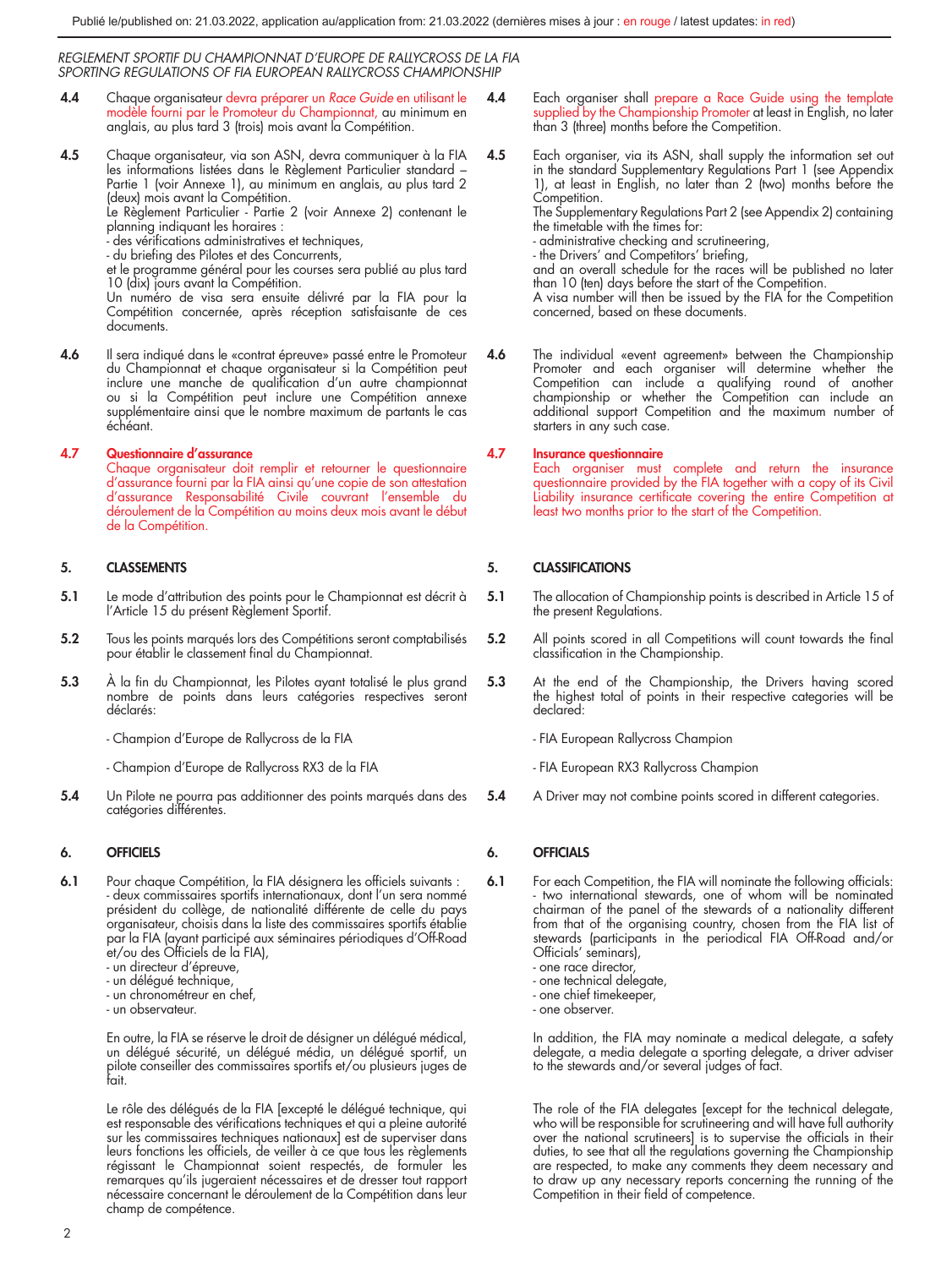6.2 L'ASN organisatrice de la Compétition ou délivrant le permis d'organisation désignera les officiels suivants : - un commissaire sportif,

- un directeur de course, choisi dans la liste des directeurs de course établie par la FIA (ayant participé aux séminaires périodiques d'Off-Road et/ou des Officiels de la FIA),

- un directeur de course adjoint,
- un commissaire technique en chef,
- un médecin-chef et un second médecin,
- un secrétaire de la Compétition.
- 6.3 Au moins un des commissaires sportifs, le délégué technique et le commissaire technique en chef doivent être présents à la Compétition au plus tard une heure avant l'heure d'ouverture des vérifications administratives.
- 6.4 Le directeur de course travaillera en liaison permanente avec le directeur d'épreuve. Le directeur d'épreuve disposera des pleins pouvoirs pour les questions suivantes et le directeur de course ne pourra donner des ordres s'y rapportant qu'avec l'accord exprès du directeur d'épreuve : contrôler le déroulement des essais et des courses, le respect de l'horaire et, s'il le juge nécessaire, émettre toute proposition aux commissaires sportifs pour modifier les horaires conformément au Code et au Règlement Sportif.

Le directeur de course doit être présent pendant toute la durée de la Compétition, depuis les vérifications administratives jusqu'à après la remise des prix officielle ou au moins jusqu'à expiration du délai pour le dépôt d'une réclamation.

Le directeur d'épreuve doit être en contact radio avec le directeur de course à tout moment lorsque les voitures sont autorisées à rouler sur la piste. En outre, le directeur de course doit se tenir à la direction de course et en contact radio avec tous les postes de commissaires de piste durant ces périodes.

Le directeur d'épreuve ainsi que le directeur de course peuvent donner des instructions aux Concurrents au moyen de circulaires spéciales conformément au Code. Ces circulaires seront distribuées à tous les Concurrents qui devront en accuser réception.

Le directeur d'épreuve et/ou le directeur de course sont responsables de l'application des Prescriptions Générales et du présent Règlement Sportif.

Dans les délais impartis, tout incident peut être signalé aux commissaires sportifs par le directeur d'épreuve. Ceci signifie que l'incident fait l'objet d'une enquête. Il appartiendra aux commissaires sportifs de décider, sur rapport ou demande du directeur d'épreuve, si un ou des Pilote(s) mêlé(s) à un incident doi(ven)t être pénalisé(s).

#### 7. MODIFICATIONS – INTERPRÉTATION

- 7.1 Conformément à l'Article 3.6 du Code, aucune modification ne devra être apportée au présent Règlement après l'ouverture des engagements, sauf décision des commissaires sportifs pour des raisons de Force Majeure ou de sécurité.
- 7.2 Toute information supplémentaire sera portée à la connaissance des Concurrents par des additifs datés et numérotés qui feront partie intégrante du présent Règlement. Ces additifs ainsi que toutes les décisions seront affichés au tableau d'affichage officiel.
- 7.3 Tout additif concernant des questions sportives doit être signé par les commissaires sportifs avant d'être publié.
- 7.4 Les commissaires sportifs auront autorité absolue pour prendre toute décision concernant des cas non prévus par le présent Règlement.

#### 8. PILOTES ET CONCURRENTS ADMIS

8.1 Les Pilotes et les Concurrents doivent être titulaires de Licences Internationales de Pilote/Concurrent (Licences Internationales de Degré ITC-C minimum pour les Pilotes de RX1, et de Degré ITD-C minimum pour les Pilotes de RX3) en cours de validité et des

6.2 The ASN organising the Competition or delivering the permit to organise the Competition, will appoint the following officials: - one steward

- one clerk of the course, chosen from the FIA list of clerks of the course (participants in the periodical FIA Off-Road and/or Officials' seminars),

- one assistant clerk of the course,
- 
- one chief scrutineer, one chief medical officer and a second doctor,
- one secretary of the Competition.
- 6.3 At least one of the stewards, the technical delegate and the chief scrutineer must be present at the venue of the Competition at the latest one hour before the opening of the administrative checking.
- 6.4 The clerk of the course shall work in permanent consultation with the race director. The race director shall have overriding authority in the following matters and the clerk of the course may give orders in respect of them only with his express agreement: the control of practice and the race, adherence to the timetable and, if he deems it necessary, the making of any proposal to the stewards to modify the timetable in accordance with the Code or Sporting Regulations.

The clerk of the course must be present during the whole Competition, starting with the administrative checking until after the official prize giving or at least until the time limit for a protest is elapsed.

The race director must be in radio contact with the clerk of the course at all times when cars are permitted to run on the track. Additionally, the clerk of the course must be in race control and in radio contact with all marshal's posts during these times.

The race director, together with the clerk of the course, may give instructions to Competitors by means of special circulars in accordance with the Code. These circulars will be distributed to all Competitors who must acknowledge receipt.

The race director and/or the clerk of the course are responsible to apply the General Prescriptions and these Sporting Regulations.

Within the given time limits any incident can be reported to the stewards by the race director. This means that the incident is under investigation. It shall be at the discretion of the stewards to decide, upon a report or a request by the race director, if a Driver or Drivers involved in an incident shall be penalised.

#### 7. AMENDMENTS – INTERPRETATION

- 7.1 In accordance with Article 3.6 of the Code, no alterations shall be made to these Regulations after the opening date for entries, unless by decision of the stewards for reasons of Force Majeure or safety.
- 7.2 Any further information will be announced to the Competitors by dated and numbered bulletins which will be an integral part of these Regulations. These bulletins and all decisions will be posted on the official notice board.
- 7.3 Any bulletin concerning sporting matters must be signed by the stewards before being published.
- 7.4 The stewards are empowered to take a decision on any case not covered by these Regulations.

#### 8. ELIGIBLE DRIVERS AND COMPETITORS

8.1 Drivers and Competitors must hold valid International Driver's/ Competitor's Licences (International Licences of Grade IT-C-C as a minimum for Drivers in RX1 Category, and of Grade ITD-C as minimum for Drivers in RX3 Categories) and the necessary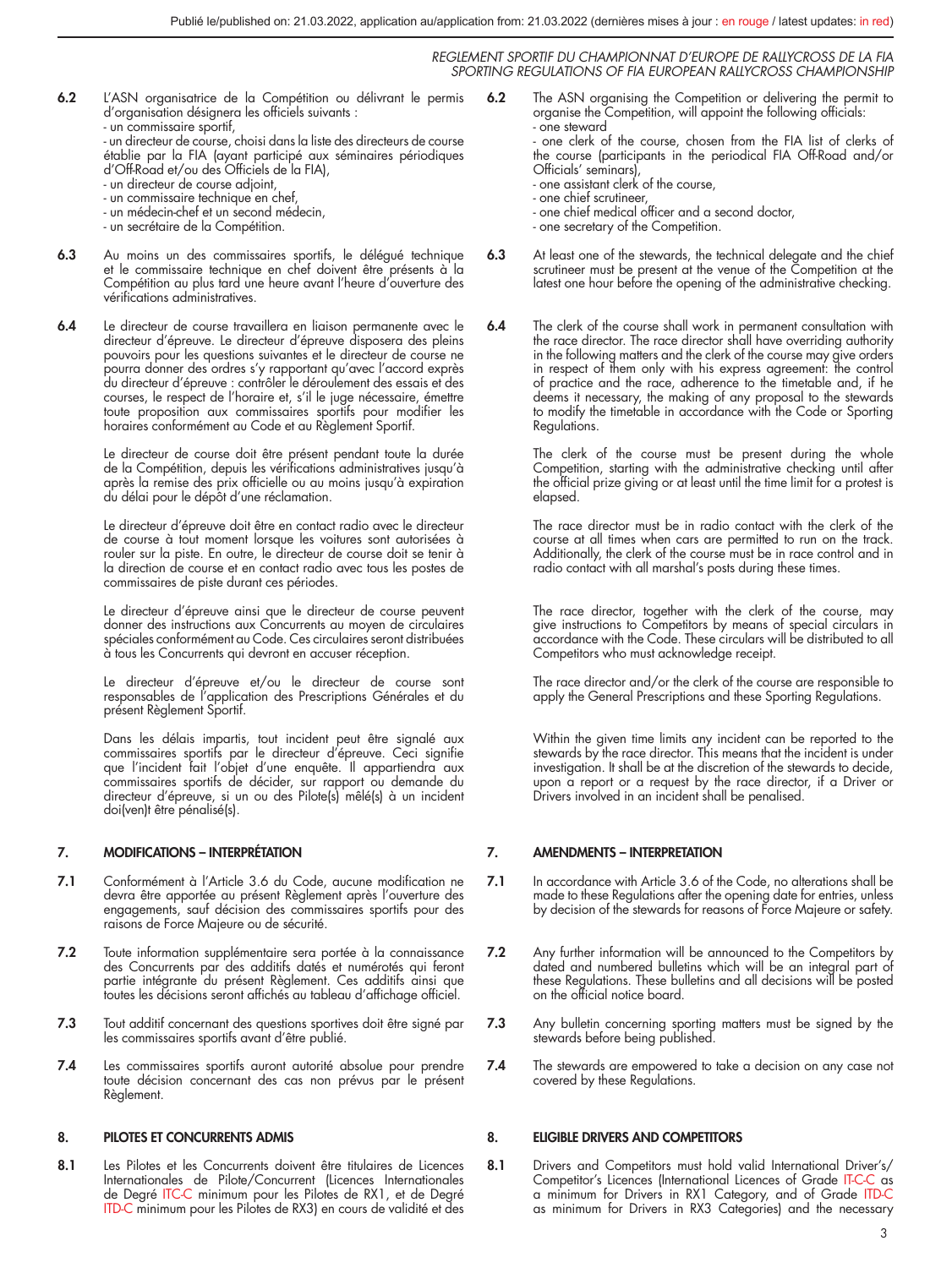autorisations (visas) nécessaires délivrées par leur ASN affiliée à la FIA.

8.2 Le Championnat est ouvert aux :

Pilotes engagés en tant que ou par des Concurrents permanents individuels participant à l'intégralité du Championnat de RX1 ;

Pilotes permanents engagés pour l'intégralité du Championnat  $de$  RX $3 \cdot$ 

Pilotes non-permanents engagés sur une base «Compétition par Compétition» au Championnat.

8.3 Concurrent permanent individuel (RX1) : Un Concurrent permanent individuel est une entité ou une personne engageant une voiture pour l'intégralité du Championnat. Un Concurrent permanent individuel est autorisé à changer de voiture (marque et modèle) en cours de saison.

Le Concurrent permanent individuel est chargé de sélectionner le Pilote pour la voiture engagée dans le cadre de cette inscription. Le Pilote retenu pour chaque Compétition devra être annoncé à la FIA selon la procédure et les modalités spécifiées à l'Article 9.4 ci-après. Le Pilote peut être le Concurrent permanent individuel lui-même.

Le Concurrent permanent individuel a pour responsabilité vis-à-vis de la FIA de s'assurer que la voiture engagée prenne le départ de chaque Compétition du Championnat. Tout manquement de participation sera sujet à une sanction, sauf cas de Force Majeure. Seul le Pilote désigné par un Concurrent individuel permanent, dans le cadre son engagement «permanent», pour une Compétition donnée pourra bénéficier de la Priorité 1 en cas de sélection des engagements pour cette même Compétition (voir Articles 9.7 et 9.8 ci-après).

Une entité ou une personne engagée en tant que Concurrent permanent individuel dans le Championnat peut inscrire des voitures supplémentaires sur une base permanent or une base de «Compétition par Compétition» dans le Championnat.

Il y aura un maximum de 20 Concurrents permanents individuels. Dans le cas où le nombre de demandes d'inscription de Concurrents permanents individuels complètes serait supérieur à 20, les critères de sélections suivants seront retenus l'un après  $l'$ autre

1- Les Concurrents ayant participé à l'intégralité des Compétitions du Championnat du Monde, du Championnat de RX2e ou d'un Championnat d'Europe de Rallycross de l'année précédente ; 2- Tous les autres engagements seront sélectionnés en fonction de leur ordre d'arrivée au secrétariat de la FIA.

8.4 Pilote permanent (RX3) : Un Pilote permanent est engagé par son Concurrent à participer à l'intégralité des Compétitions du Championnat, selon la procédure et les modalités spécifiées à l'Article 9.5 ci-après. Un Pilote permanent individuel peut être son

propre Concurrent. Un Pilote permanent est autorisé à changer de voiture (marque et modèle) en cours de saison, à condition que celle-ci soit de catégorie identique.

Le Concurrent a pour responsabilité vis-à-vis de la FIA de s'assurer que son Pilote permanent prenne le départ de chaque Compétition du Championnat. Tout manquement de participation pourra faire l'objet d'une sanction, sauf cas de Force Majeure.

Seul le Pilote permanent, dans le cadre son engagement «permanent», pour une Compétition donnée pourra bénéficier de la Priorité 1 en cas de sélection des engagements pour cette même Compétition (voir Articles 9.7 et 9.8 ci-après). Néanmoins, un Pilote peut se voir destituer de son statut de «permanent» et ainsi perdre l'avantage lié à celui-ci en cas de sélection des engagements, lorsque ce dernier vient à déclarer forfait pour une ou plusieurs Compétition(s) du Championnat. La décision de retirer le statut de «permanent» à un Pilote est laissée à l'appréciation de la FIA.

8.5 Pilote non-permanent (toutes les catégories) : Un Pilote nonpermanent est engagé par son Concurrent à participer à une ou plusieurs Compétition(s) du Championnat, sur une base d'inscription «Compétition par Compétition» et selon la procédure et les modalités spécifiées à l'Article 9.6 ci-après. Un Pilote nonpermanent peut être son propre Concurrent.

Même si un Pilote non-permanent et son Concurrent émettent l'intention de participer à l'intégralité des Compétitions du Championnat, le Pilote non-permanent ne pourra toutefois pas authorisations (visas) issued by their ASNs affiliated to the FIA.

8.2 The Championship is open to:

- Drivers entered as or by permanent individual Competitors participating in the whole RX1 Championship;

Permanent Drivers entering the whole RX3 Championship;

Non-permanent Drivers entering the Championship on a Competition-by-Competition basis.

8.3 Permanent individual Competitor (RX1): A permanent individual Competitor is a body or person entering  $a$  car for the whole Championship. A permanent individual Competitor is permitted to change its car (make and model) during the season. The permanent individual Competitor is responsible for selecting the Driver for the car entered as part of this registration. The Driver selected for each Competition must be notified to the FIA in accordance with the procedure and methods specified in Article 9.4 below. The Driver could be the permanent individual Competitor himself.

> The permanent individual Competitor has a responsibility vis-à-vis the FIA to ensure that the car entered takes to the grid for each Competition of the Championship. Any failure to participate will result in a penalty, except in cases of Force Majeure.

> Only the Driver nominated by the permanent individual Competitor as part of its «permanent» entry for a given Competition can benefit from Priority 1 in the event of a selection of the entries for this same Competition (see Articles 9.7 and 9.8 below).

> A body or person entered as a permanent individual Competitor in the Championship can register additional cars on a permanent basis or a Competition-by-Competition basis in the Championship.

> There will be a maximum of 20 permanent individual Competitors. If more than 20 complete permanent individual Competitors entry applications are received, the following selection criteria will apply one after the other:

> 1- Competitors having taken part in all the Competitions in the World Championship, RX2e Championship or in a European Rallycross Championship the previous year. 2- All other entries will be selected according to the order in which they reach the FIA secretariat.

8.4 Permanent Driver (RX3): A permanent Driver is entered by his Competitor to participate in all Competitions of the Championship, in accordance with the procedure and methods specified in Article 9.5 below. A permanent Driver can be the Competitor himself.

A permanent Driver is permitted to change its car (make and model) during the season, provided that the car is from the same category.

The Competitor has a responsibility vis-à-vis the FIA to ensure that their Driver takes to the grid for each Competition of the Championship. Any failure to participate may result in a penalty, except in cases of Force Majeure.

Only the permanent Driver, as part of its «permanent» entry, can benefit from Priority 1 in the event of a selection of the entries for this same Competition (see Articles 9.7 and 9.8 below). However, a Driver could be stripped of his «permanent» status when they withdraws for one or several Competition(s) of the Championship, and therefore loses the benefit associated with that in the event of a selection of the entries. The decision to withdraw the «permanent» status of a Driver is left to the discretion of the FIA.

8.5 Non-permanent Driver (all categories): A non-permanent Driver is entered by his Competitor to participate in one or several Competition(s) of the Championship, on the basis of a Competitionby-Competition registration and in accordance with the procedure and methods specified in Article 9.6 below. A non-permanent Driver can be the Competitor himself.

Even if a non-permanent Driver and their Competitor indicate their intention to participate in all the Competitions of the Championship, the non-permanent Driver cannot however benefit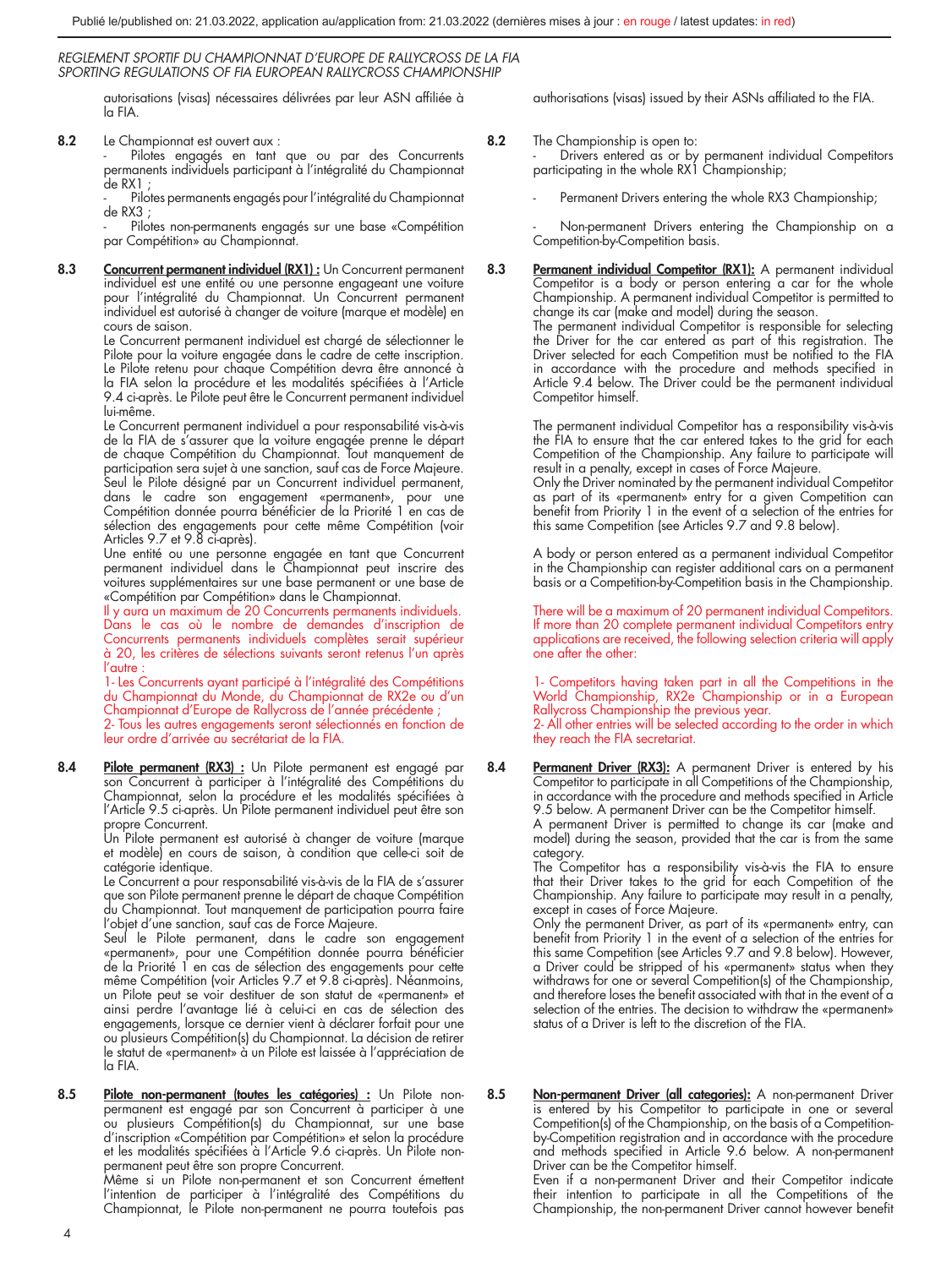bénéficier d'un statut de «permanent» et de l'avantage lié en cas de sélection des engagements (voir Priorité 1, voir Articles 9.7 et 9.8 ci-après).

8.6 Pour tous les Pilotes : Les Pilotes ne pourront être engagés que dans une seule catégorie pour Pilotes, au cas où plusieurs championnats ou séries de Rallycross viendraient à se disputer dans le cadre d'une même épreuve.

#### 9. CANDIDATURES DES CONCURRENTS

9.1 Les candidatures de participation au Championnat ou à une Compétition du Championnat devront être soumises à la FIA au moyen du formulaire d'engagement disponible sur www.fia. com et doivent être accompagnées des copies des Licences des Concurrent et Pilote et des droits d'engagement à l'ordre de la FIA.

> En soumettant une candidature, le Concurrent s'engage à respecter les prescriptions de l'Annexe 5 concernant les droits du Championnat.

**9.2** Le Concurrent est l'unique détenteur de l'engagement, impliquant<br>que lui seul est habilité à le modifier ou l'annuler. Toutefois, un<br>engagement ne sera considéré comme valide que si le Concurrent et le(s) Pilote(s) déclaré(s) ont conjointement signé le formulaire d'engagement.

Aucun amendement ne peut être apporté à un engagement, une fois soumis, sauf disposition contraire dans le présent Règlement. Toutefois, le Concurrent peut remplacer librement la voiture déclarée sur le formulaire d'engagement par une autre de la même catégorie, jusqu'au moment des vérifications techniques.

- 9.3 Toutes les candidatures seront étudiées par la FIA, qui publiera la liste des Concurrents acceptés, incluant leur(s) voiture(s) et Pilote(s) déclarés. Les candidats acceptés seront automatiquement admis au Championnat ou à la Compétition concernée. Les candidats refusés en seront avisés au plus tard 14 jours après la date de clôture des engagements.
- 9.4 Concurrents permanents individuels (RX1 seulement) : Les demandes de participation permanente au Championnat doivent être soumises à la FIA, au moyen du formulaire «permanent». La date de clôture des inscriptions pour les Concurrents permanents individuels est fixée au 21 avril 2022 (minuit, heure suisse). Le droit d'engagement au Championnat (droit d'engagement à toutes les Compétitions) par Concurrent permanent individuel est de €10000.

Un Concurrent permanent individuel est autorisé à changer son (ses) Pilote(s) en cours de saison. Toute demande de changement de Pilote engagé par un Concurrent individuel permanent doit être soumise à la FIA, via le formulaire en ligne, au plus tard 28 jours avant la Compétition concernée.

Toutefois, un Concurrent permanent individuel pourra soumette une demande tardive de remplacement d'un Pilote. Cette demande devra être adressée par email à la FIA (offroad@ fia.com), au plus tard le lundi midi précédant la Compétition concernée. Le Concurrent permanent individuel sera tenu informé de l'acceptation ou du rejet de sa demande dans les 24 heures suivant la soumission de ladite demande.

9.5 Pilotes permanents (RX3) : Les demandes de participation permanente au Championnat doivent être soumises à la FIA, au moyen d'un formulaire «permanent». La date de clôture des inscriptions pour les Pilotes permanents est fixée au 21 avril 2022 (minuit, heure suisse). Le droit d'engagement au Championnat (droit d'engagement à toutes les Compétitions) par Pilote permanent est de €5500.

Dans le cadre d'un engagement «permanent», ni le Pilote, ni le Concurrent déclarés sur le formulaire d'inscription ne pourront être changés.

9.6 Pilotes non-permanents (toutes les catégories) : Les demandes de participation à une Compétition du Championnat pour tout Pilote non-permanent doivent être soumises à la FIA, au moyen d'un formulaire «Compétition par Compétition», au plus tard 28 jours avant la Compétition concernée. Le montant du droit d'engagement par Pilote non-permanent pour une Compétition du<br>Championnat est de €1800 en RX1 et €1100 en RX3. from «permanent» status or the associated benefit in the event of a selection of the entries (see Priority 1, Articles 9.7 and 9.8 below).

8.6 For all Drivers: Drivers may only be entered in one single category for Drivers in cases where several Rallycross championships or series are run within the same event.

#### 9. COMPETITORS' APPLICATIONS

9.1 Applications to participate in the Championship or in a Competition of the Championship shall be submitted to the FIA by means of the entry form available on www.fia.com and must be accompanied by copies of the Competitor's and Driver's Licences and entry fee to the order of the FIA.

By submitting an application, the Competitor agrees to follow the prescriptions of Appendix 5 regarding the rights of the Championship.

9.2 The Competitor is the sole holder of the entry, meaning that it alone is competent to modify or cancel it. However, an entry will be considered to be valid only if the Competitor and the nominated Driver(s) have jointly signed the entry form.

> No amendments may be made to an entry, once submitted, except as provided for in these Regulations. However, the Competitor may freely replace the car declared on the entry form with another from the same category, up to the point of scrutineering.

- 9.3 All applications will be studied by the FIA, which will publish the list of Competitors accepted, including their car(s) and Driver(s). Successful applicants are automatically admitted to the Championship or to the Competition concerned. Unsuccessful applications will be notified at the latest 14 days after the entry closing date.
- 9.4 Permanent individual Competitors (RX1 only): Applications for permanent participation in the Championship shall be submitted to the FIA by means of the «permanent» form. Entry closing date for permanent individual Competitors is set at 21 April 2022 (midnight, Swiss time). The entry fee for the Championship (i.e. entry fee to every Competition) is €10,000 per permanent individual Competitor.

A permanent individual Competitor is authorised to change its Driver(s) during the season. Any request to change a Driver entered by a permanent individual Competitor must be submitted to the FIA via the online form at least 28 days prior to the concerned Competition.

However, a permanent individual Competitor can submit a late request to replace a Driver. This request must be addressed by email to the FIA (offroad@fia.com), at the latest by midday on the Monday preceding the Competition concerned. The permanent individual Competitor will be kept informed as to whether its request has been accepted or rejected within the 24 hours following the submission of this request.

9.5 Permanent Drivers (RX3): Applications for permanent participation in the Championship shall be submitted to the FIA by means of the «permanent» form. Entry closing date for permanent Drivers is<br>set at 21 April 2022 (midnight, Swiss time). The entry fee for the Championship (i.e. entry fee to every Competition) is €5,500.

> For permanent entries, neither the Driver nor the Competitor declared on the entry form may be changed.

9.6 Non-permanent Drivers (all categories): Applications to participate in a Championship Competition for all non-permanent Drivers must be submitted to the FIA by means of a Competition-by-Competition form at least 28 days prior to the concerned Competition. The entry fee per non-permanent Driver for a Championship Competition is €1,800 in RX1and €1100 in RX3.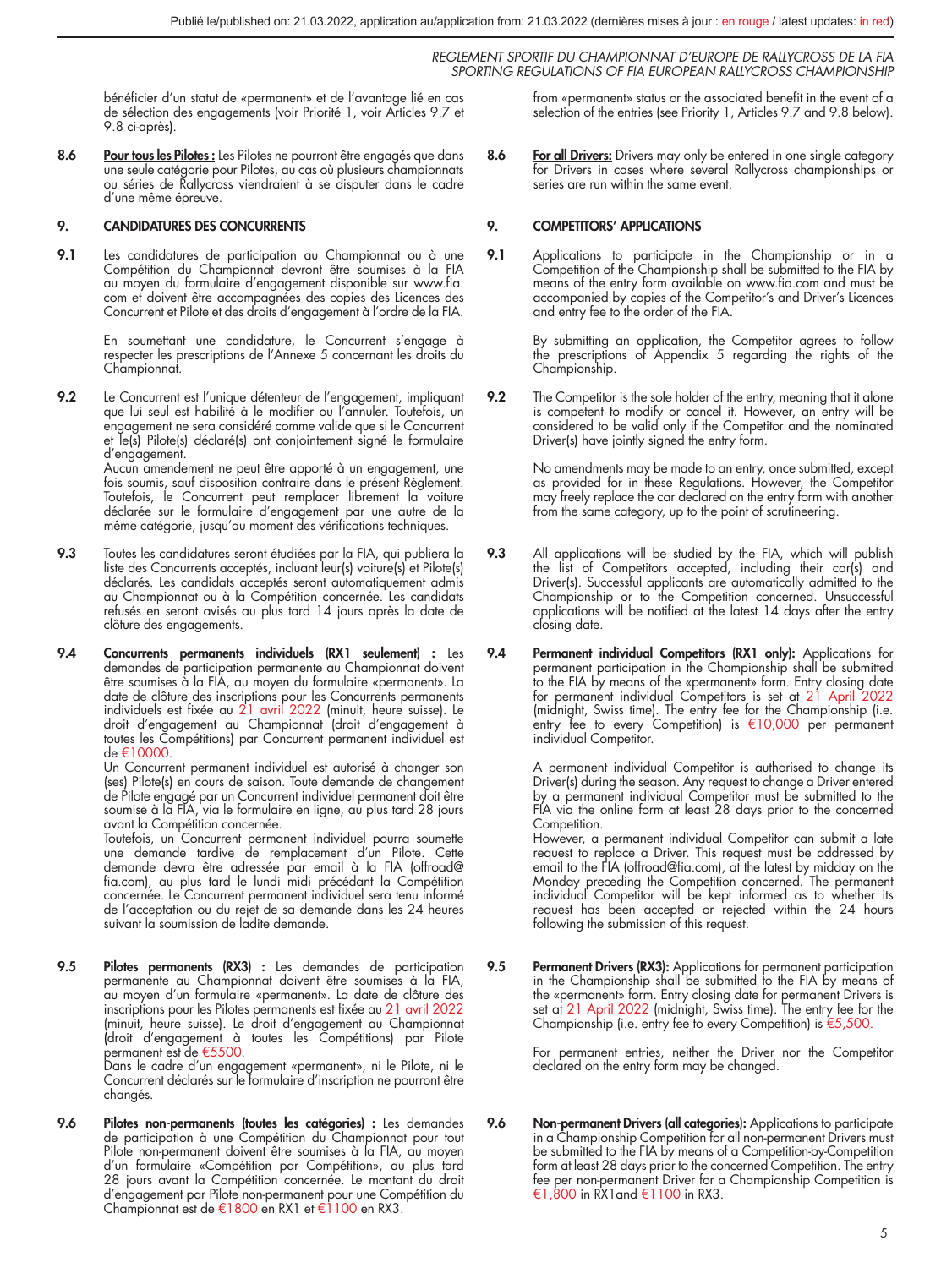Dans le cadre d'un engagement «non-permanent», ni le Pilote, ni le Concurrent décla.rés sur le formulaire d'inscription ne pourront être changés.

- 9.7 Le nombre maximum d'engagés par Compétition est fixé à 20 en RX1et en RX3. En RX1, le nombre maximum d'engagés pourra être porté à 25 lors de certaines Compétitions et sera spécifié dans le Réglement Particulier.
- 9.8 Dans le cas où le nombre de demandes d'inscription complètes et reçues dans les délais serait supérieur à 20 en RX1et en RX3, les engagements seront retenus et validés selon l'ordre de priorités suivant :

Priorité 1 : Pilotes engagés en tant que ou par les Concurrents permanents individuels enregistrés au Championnat de RX1, ainsi que les Pilotes engagés dans le Championnat de RX3 en tant que Pilotes permanents ;

Priorité 2 : Pilotes non-permanents ayant marqué le plus grand nombre de points au Championnat lors de précédentes Compétitions de la saison en cours ;

Priorité 3 : les Pilotes non-permanents ayant participé à l'intégralité des Compétitions du Championnat du Monde ou d'un Championnat d'Europe de Rallycross de l'année précédente ;

Priorité 4 : Pilotes non-permanents ayant pris part à de précédentes

Compétitions de la saison en cours ; Priorité 5 : engagement proposé par le Promoteur du Championnat en tant que «*Wild Card*» (à l'appréciation du Comité du Championnat) ;

Priorité 6 : tous les autres engagements seront sélectionnés en fonction de leur ordre d'arrivée au secrétariat de la FIA;

Priorité 7 (RX3 seulement) : Pilotes destitués de leur statut de «permanent» ayant marqué le plus grand nombre de points au Championnat lors de précédentes Compétitions de la saison en cours ;

Priorité 8 (RX3 seulement) : Pilotes destitués de leur statut de «permanent» ayant pris part à de précédentes Compétitions de la saison en cours ;

Priorité 9 (RX3 seulement) : tous les autres engagements de Pilotes destitués de leur statut de «permanent» seront sélectionnés en fonction de leur ordre d'arrivée au secrétariat de la FIA.

Les Pilotes non-sélectionnés sur la base des priorités susmentionnées seront inscrits sur une liste de réserve. Ainsi, si un Pilote préalablement sélectionné vient à annoncer son forfait avant le lundi midi précédant la Compétition concernée, le premier Pilote figurant sur la liste de réserve se verra proposer la place vacante. En cas de non-réponse dans les 24 heures qui suivent la proposition ou de refus de ce dernier, c'est le Pilote suivant figurant sur cette même liste qui se verra proposer la place vacante ; et ainsi de suite.

Le remplacement d'un ou plusieurs Pilote(s) forfait(s) via la liste de réserve pourra s'effectuer jusqu'au lundi midi précédant la Compétition concernée.

9.9 Dès que la FIA aura publié la liste des engagés, les droits d'engagement restent dus et il ne sera plus procédé à aucun remboursement des droits d'engagement aux Pilotes qui déclareraient forfait pour le Championnat ou pour la Compétition à laquelle ils se seraient engagés.

#### 10. VOITURES ET MATÉRIEL ADMIS

- 10.1 Le Championnat est ouvert aux voitures conformes au Règlement Technique de Rallycross pour RX1 et RX3, tel que défini à l'Article 279 de l'Annexe J.
- 10.1.1 RX1 : Voitures de Tourisme à 4 roues motrices, homologuées en Groupe A/N et conformes aux Articles 251 à 255 de l'Annexe J – Groupe A ; les modifications énumérées dans les Articles 279.2 et 279.3 de l'Annexe J sont autorisées. Les voitures doivent être des modèles fermés à toit rigide et non décapotables.
- 10.1.2 RX3 : Voitures de Tourisme à traction avant, homologuées en Groupe A/N, conformes aux Articles 251 à 255 de l'Annexe J - Groupe A ; les modifications énumérées dans les Articles 279.2 et 279.3 de l'Annexe J sont autorisées. Les voitures doivent être des modèles fermés à toit rigide et non décapotables. La cylindrée maximum autorisée est de 1600 cm³.

For non-permanent entries, neither the Driver nor the Competitor declared on the entry form may be changed.

9.7 The maximum number of entries per Competition is 20 in RX1 and in RX3. In RX1, the maximum number of entries can be brought to 25 on selected Competitons and will be specified in the Supplementary Regulations.

9.8 If more than 20 complete entry applications in RX1, and in RX3, are received within the time limit, entries will be selected and validated according to the following order of priority: Priority 1: Drivers entered as or by the permanent individual Competitors registered in the RX1 Championship, as well as

Drivers having entered the RX3 Championship as permanent Drivers;

Priority 2: non-permanent Drivers who have scored the most Championship points in previous Competitions of the present season;

Priority 3: non-permanent Drivers having taken part in all the Competitions in the World Championship or in a European Rallycross Championship the previous year;

Priority 4: non-permanent Drivers who have taken part in previous

Championship Competitions of the present season; Priority 5: Championship Promoter proposed entry as a «Wild Card» (at the discretion of the Championship Committee);

Priority 6: all other entries will be selected according to the order in which they reach the FIA secretariat;

Priority 7 (RX3 only): Drivers stripped of their "permanent" status who have scored the most Championship points in previous Competitions of the present season;

Priority 8 (RX3 only): Drivers stripped of their «permanent» status who have taken part in previous Championship Competitions of the present season;

Priority 9 (RX3 only): all the other Drivers stripped of their «permanent» status will be selected according to the order in which their entry application reached the FIA secretariat.

Drivers who are not selected on the basis of the abovementioned priorities will be entered on a reserve list. Thus, it a pre-selected<br>Driver withdraws his entry before the Monday (noon) preceding<br>the relevant Competition, the first Driver on the reserve list will be offered the vacant place. If no reply is received within 24 hours following the proposal or if the latter turns down the place, the next Driver on the same list will be offered the vacant place and so forth.

The replacement of one or several Driver(s) who have withdrawn with Drivers from the reserve list may be carried out up until Monday (noon) before the relevant Competition.

9.9 Once an entry list has been published by the FIA, the entry fee remains payable and shall not be refunded to Drivers who withdraw their entry in the Championship or Competition concerned.

#### 10. ELIGIBLE CARS AND MATERIAL

- 10.1 The Championship is open to cars complying with the Technical Regulations for Rallycross RX1 and RX3 as specified in Article 279 of Appendix J.
- 10.1.1 RX1: Four-wheel drive Touring cars homologated in Group A/N and conforming to Articles 251 to 255 of Appendix J Group A; the modifications listed in Articles 279.2 and 279.3 of Appendix J are permitted. Cars must be rigidly closed non-convertible models.
- 10.1.2 RX3: Front-wheel drive Touring cars homologated in Group A/N and conforming to Articles 251 to 255 of Appendix J - Group A;<br>the modifications listed in Articles 279.2 and 279.3 of Appendix J are permitted. Cars must be rigidly closed non-convertible models. The maximum cylinder capacity authorised is 1600cm<sup>3</sup>.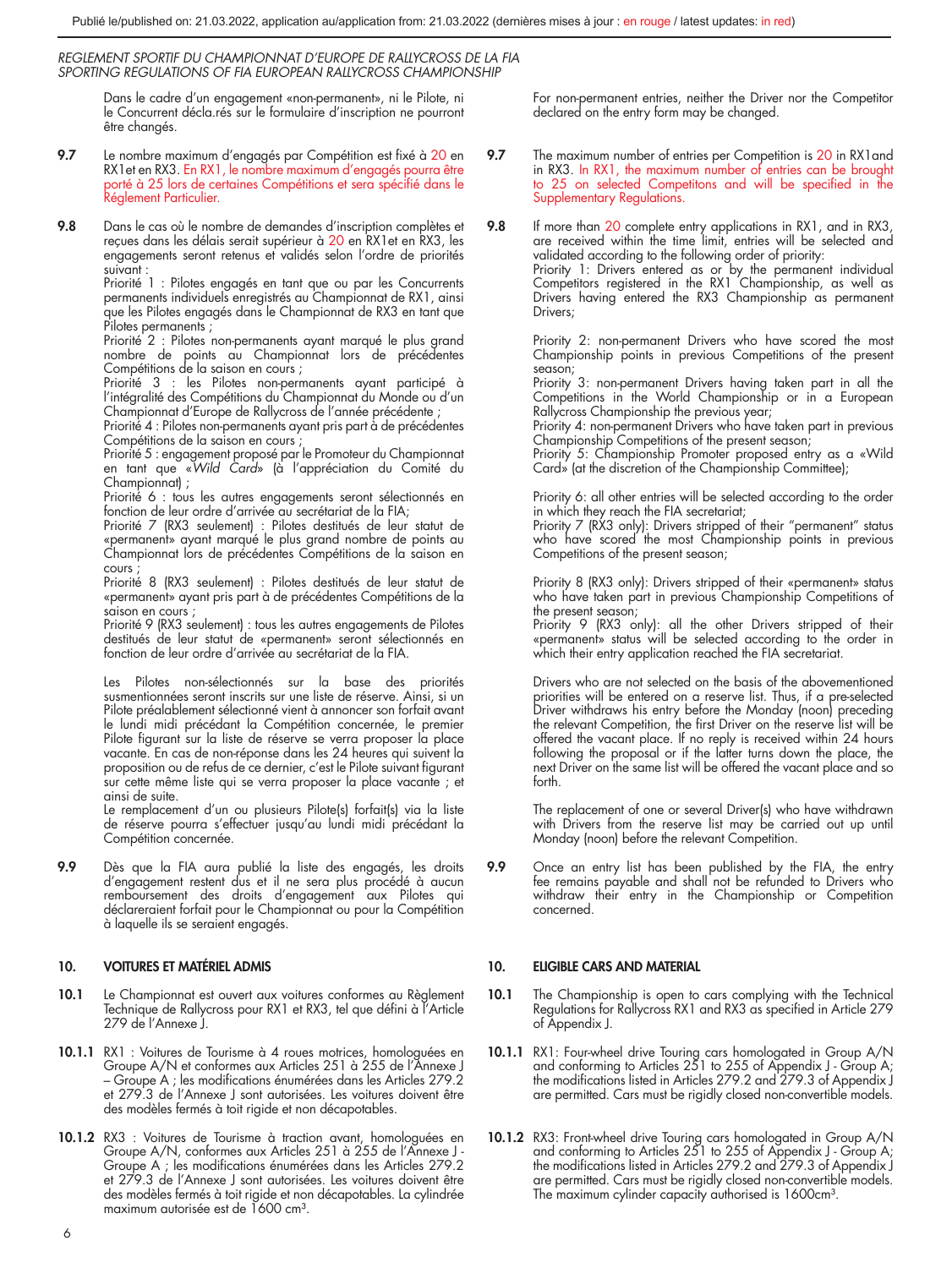10.1.3 Sauf indication contraire, sur la fiche d'homologation, visant à exclure certaines évolutions, les voitures des Groupes A et N sont autorisées, pour une période supplémentaire de quatre ans après l'expiration de leur homologation, à participer au Championnat à condition que :

> - les documents d'homologation de la FIA soient présentés lors des vérifications administratives et techniques ;

> - les voitures soient conformes au Règlement Technique (Annexe J) en vigueur à la date de l'expiration de leur homologation et soient en état de participer, à la discrétion du délégué technique ;

> - pour les voitures de RX1, la taille des brides du turbo et le poids minimal soient ceux en vigueur ;

> - pour tous les autres aspects, la voiture soit conforme aux règlements en vigueur.

#### 10.2 Pneus

10.2.1 Les Pilotes ne peuvent utiliser que des pneumatiques définis à l'Article 279-9.2 de l'Annexe J et fournis par le Manufacturier de pneus unique désigné par la FIA après une procédure d'appel d'offres. Chaque pneu doit avoir deux numéros de codes à barres moulés identiques et deux RFID moulés identiques (un de chaque côté du pneu) au commencement de chaque Compétition. Si le code à barres situé sur le flanc externe du pneu n'est pas lisible, le Concurrent doit présenter le pneu aux commissaires techniques qui marqueront le flanc externe du pneu. Si ce nouveau marquage est détruit lors de la Compétition, le pneu devra être présenté à nouveau aux commissaires techniques pour un marquage supplémentaire. Les commissaires techniques peuvent marquer le flanc extérieur des pneus même s'il ne comporte plus le marquage à code-barres original, à la condition qu'ils arrivent à identifier le pneu grâce au code RFID moulé dans le flanc du pneu.

> Seuls les pneus des types suivants conservant le dessin moulé des pneus d'origine tels que fournis par Cooper peuvent être utilisés : - Pneumatiques «secs» :8305M et 8325M - Pneumatiques «pluie» : 8310M Aucun retaillage additionnel n'est autorisé.

- 10.2.2 Les pneumatiques devront être enregistrés lors des créneaux horaires définis dans le Règlement Particulier.
- 10.2.3 a) Le nombre de pneumatiques «secs» soumis à l'enregistrement par les commissaires techniques est limité à 12 (douze) par Pilote de RX1 pour chaque Compétition. A partir de la troisième participation d'un Pilote dans le Championnat, 4 des 12 pneus «secs» doivent être des pneus enregistrés pour ce même Pilote lors d'une précédente Compétition du Championnat. Ces seuls pneumatiques doivent être utilisés dans les essais libres, warm-up, Manches, Courses de Progression, Demi-Finales et Finale. Aucun des pneus enregistrés ne pourra être transféré à un autre Pilote dans le cadre d'une même Compétition.

b) Les Pilotes de RX3 sont astreints à une limitation de 8 (huit) pneumatiques «secs» pour la première Compétition du Championnat à laquelle ils participent, et ensuite pour leurs Compétitions suivantes, 8 (huit), dont 4 (quatre) au moins ayant été enregistrés lors d'une Compétition précédente. Ces pneus doivent être utilisés lors des Manches, Course de Progression, Demi-Finales et Finale. Pour les essais libres et le warm-up, le nombre de pneumatiques n'est pas soumis à limitation, mais les pneus doivent être conformes à l'Article 10.2.1 ci-dessus. Aucun des pneus enregistrés ne pourra être transféré à un autre

Pilote dans le cadre d'une même Compétition.

10.2.4 a) Le nombre des pneumatiques «pluie» soumis à l'enregistrement par les commissaires techniques est limité à 12 (douze) par<br>Pilote de RX1 pour chaque Compétition. A partir de la deuxième<br>participation d'un Pilote dans le Championnat, 4 des 12 pneus «pluie» doivent être des pneus enregistrés pour ce même Pilote lors d'une précédente Compétition du Championnat. Ces seuls pneumatiques enregistrés doivent être utilisés dans les essais libres, warm-up, Manches, Courses de Progression, Demi-Finales et Finale.

10.1.3 Unless there is an indication to the contrary on the homologation form, excluding certain evolutions, Group A and N cars are eligible for the Championship for a period of four years after their homologation has expired subject to the following conditions:

- that the FIA homologation papers are produced at the<br>administrative checking and scrutineering;<br>- that the car is in conformity with the Technical Regulations<br>(Appendix J) valid at the date of the expiry of its homologat and is in a sound condition to participate, at the discretion of the technical delegate;

- that, for RX1 cars, the size of the turbo restrictors and the minimum weight are those currently valid;

- in all other aspects the car complies with the current regulations.

#### 10.2 Tyres

10.2.1 Drivers may only use tyres as defined in Article 279-9.2 of Appendix J and supplied by the single tyre supplier designated by the FIA following a tendering procedure. Each tyre must have two identical moulded barcode numbers and two identical moulded RFIDs (one on each side of the tyre) at the beginning of each Competition. If the barcode on the outside tyre wall is not readable, the Competitor must present the tyre to the scrutineers who will mark the outside tyre wall. If this new marking is destroyed during the Competition, the tyre must be presented again to the scrutineers for an additional marking. The scrutineers may mark the outside tyre wall even if there are no original barcode left provided that the scrutineers can identify the tyre with the original RFID code moulded in the tyre wall.

> Only the following tyres with the original moulded tyre pattern from Cooper tyres can be used:

- Dry-weather tyres 8305M and 8325M

- Wet-weather tyres 8310M

No additional cutting is allowed.

- 10.2.2 Tyres must be registered during the time slots as defined in the Supplementary Regulations.
- 10.2.3 a) The number of dry-weather tyres presented for registration by the scrutineers is limited to 12 (twelve) per RX1 Driver for each Competition. As from the Driver's third participation in the Championship, 4 out of the12 dry-weather tyres must be tyres that were registered for the same Driver during a preceding Competition of the Championship. Only these registered tyres may be used for the free practice, warm-up, Heats, Progression Races, Semi-Finals and Final.

None of these registered tyres may be transferred to another Driver participating in the same Competition.

b) RX3 Drivers are limited to 8 (eight) dry-weather tyres in the first Competition of the Championship they participate in and for subsequent Competitions, 8 (eight), of which at least 4 (four) have been registered in a previous Competition. These tyres must be used in the Heats, Progression Race, Semi-Finals and Final. For<br>free practice and the warm-up, the number of tyres is not subject to any limitation, but the tyres must be in conformity with Article 10.2.1 above.

None of these registered tyres may be transferred to another Driver participating in the same Competition.

10.2.4 a) The number of wet-weather tyres presented for registration by the Scrutineers is limited to 12 (twelve) per RX1 Driver for each Competition. As from the Driver's second participation in the Championship, 4 out of the12 wet-weather tyres must be tyres that were registered for the same Driver during a preceding Competition of the Championship. Only these registered tyres may be used for the free practice, warm-up, Heats, Progression Races, Semi-Finals and Final.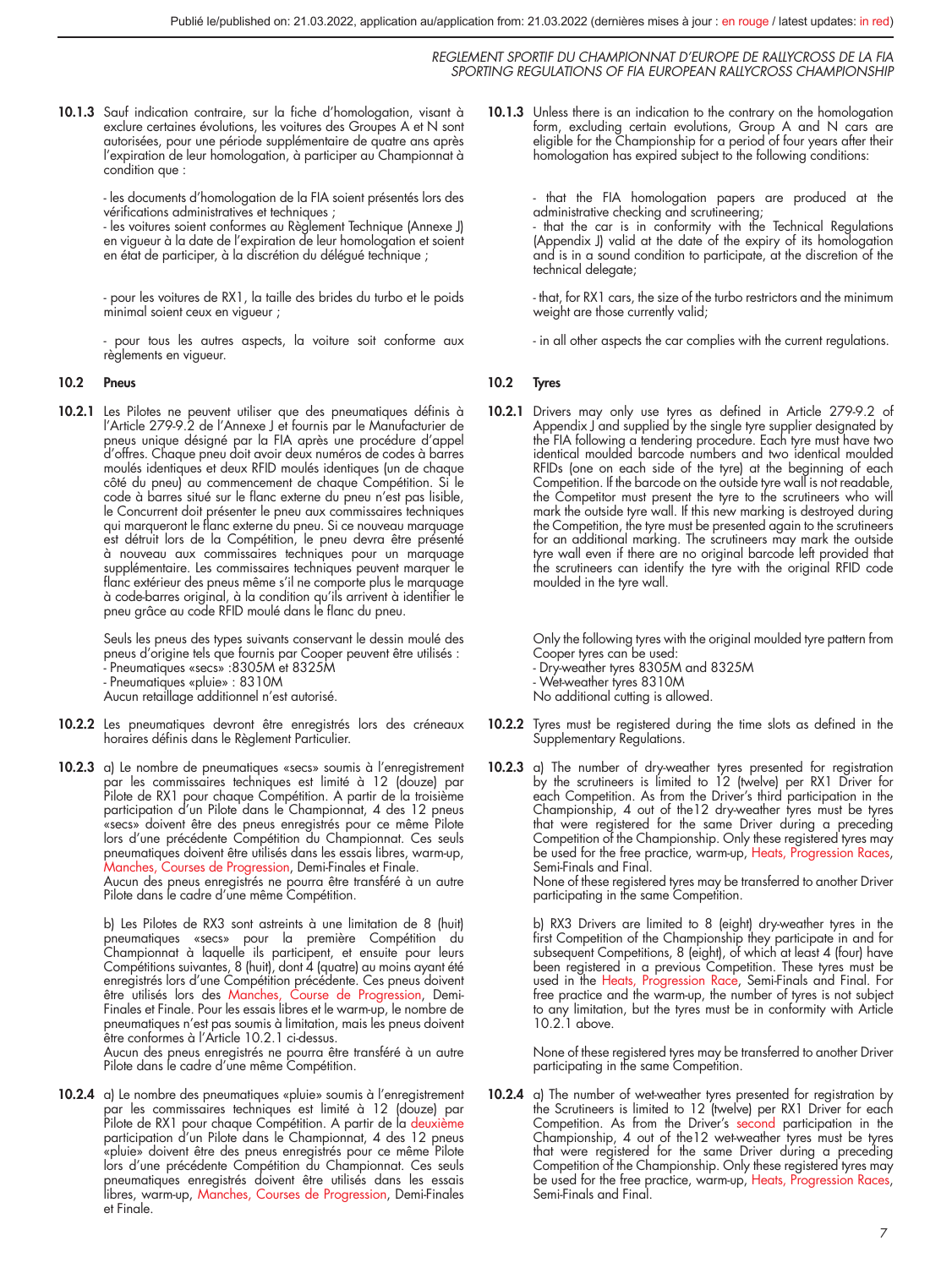Ces pneumatiques ne peuvent être transférés à un autre Pilote dans le cadre d'une même Compétition.

b) Le nombre des pneumatiques «pluie» soumis à l'enregistrement par les commissaires techniques est limité à 8 (huit) par Pilote de RX3 et par Compétition. Pour les essais libres et le warm-up, le nombre de pneumatiques n'est pas soumis à limitation, mais les pneus doivent être conformes à l'Article 10.2.1 ci-dessus. Ces pneumatiques ne peuvent être transférés à un autre Pilote dans le cadre d'une même la Compétition.

- 10.2.5 L'utilisation de tout dispositif de préchauffage ou de maintien de la chaleur est interdite. Ceci s'applique aux pneumatiques «pluie» ainsi qu'aux pneumatiques «secs».
- 10.2.6 La pression maximale pour le montage du pneu sur la jante est de 8 bars. Cette pression doit permettre au pneu d'adhérer aux parois externes de la jante. Les pneus ne peuvent être montés sur jantes que par le fournisseur désigné par la FIA.

#### 10.3 Moteurs

- 10.3.1 Chaque Pilote peut utiliser jusqu'à 2 (deux) moteurs (ou kits de plombs) au cours du Championnat d'une même saison. Les moteurs seront plombés et chaque Pilote pourra présenter aux vérifications techniques jusqu'à 2 (deux) moteurs, non plombés, au cours du Championnat d'une même saison. La pénalité pour toute entrave à cette règle, à savoir l'utilisation de 3 (trois) moteurs ou davantage au cours du même Championnat, consistera en une pénalité de 15 (quinze) points par entrave, à déduire du total de points marqués au Championnat par le Pilote concerné. Dans des circonstances exceptionnelles (accident causant des dommages importants au moteur), un joker pourra être attribué à la discrétion de la FIA.
- 10.3.2 En RX1, chaque Pilote peut utiliser jusqu'à 2 (deux) turbos (ou kits de plombs) par Compétition et 3 (trois) turbos au cours du Championnat d'une même saison. Toute entrave à cette règle, à savoir l'utilisation de plus de 2 (deux) turbos par Compétition ou de plus de 3 (trois) turbos par saison, induira une pénalité de 10 (dix) points par entrave, à déduire du total de points marqués au Championnat par le Pilote concerné.

Les Concurrents sont tenus de présenter dès les vérifications techniques initiales leur turbo de réserve pour identification et plombage.

10.3.3 Toute rupture de plombs de moteur doit être approuvée au préalable par le délégué technique de la FIA pour le Championnat ou le département technique de la FIA sous peine d'une sanction pouvant aller jusqu'à la disqualification. La rupture de tout plomb sera considérée comme un changement de moteur ou de turbo. Les commissaires techniques pourront contrôler les plombages à tout moment et à la fin d'une Compétition, ils pourront désassembler les pièces pour contrôler leur conformité.

#### 10.4 Utilisation du carburant

- 10.4.1 Le carburant de la FIA, tel que fourni par le fournisseur désigné par la FIA, doit être utilisé par tous les Pilotes.
- 10.4.2 Les Concurrents sont tenus de régler directement avec le fournisseur, ou l'agent du fournisseur, toutes questions relatives à la fourniture et au paiement.
- 10.4.3 Les voitures doivent être équipées de prises de ravitaillement spécifiées par la FIA.
- 10.4.4 Toutes les voitures doivent être équipées de prise pour le prélèvement du carburant de la FIA (voir Liste Technique N° 5).
- 10.4.5 Les Pilotes ne peuvent ravitailler que dans la Zone de Ravitaillement (ZR) désignée à cet effet. Pendant les opérations de ravitaillement, ils doivent suivre les instructions du fournisseur de carburant ainsi que du personnel préposé à la surveillance de la ZR.

#### 10.5 Système Electronique (RX1)

10.5.1 La liste des capteurs autorisés peut être trouvée dans l'Annexe J, Article 279-3.8.

These tyres cannot be transferred to another Driver participating in the same Competition.

b) The number of wet-weather tyres presented for registration by the Scrutineers is limited to 8 (eight) per RX3 Driver and per Competition. For free practice and the warm-up, the number of tyres is not subject to any limitation, but the tyres must be in conformity with Article 10.2.1 above.

These tyres cannot be transferred to another Driver participating in the same Competition.

- 10.2.5 The use of pre-heating or heat-retaining devices is prohibited. This applies to both wet-weather and dry-weather tyres.
- 10.2.6 The maximum pressure for fitting tyres onto the rim is 8 bars. This pressure must allow the tyre to stick to the outer walls of the rim. Tyres may only be fitted onto rims by the FIA appointed tyre supplier.

#### 10.3 Engines

- 10.3.1 A Driver may use up 2 (two) engines (or sets of seals) in a Championship season. Engines will be sealed and a Driver may present up to 2 (two) at scrutineering during the Championship year. The penalty for any breach of this rule, the use of 3 (three) or more engines in the Championship year, will be the deduction of 15 (fifteen) Championship points for each offence. These points will be deducted from the Driver's Championship total. In exceptional circumstances (accident generating serious damage to the engine), a joker may be granted at the discretion of the FIA.
- **10.3.2** In RX1, a Driver may use 2 (two) turbos (or sets of seals) in each Competition and 3 (three) turbos during the Championship year. The penalty for any breach of this rule, the use of more than 2 (two) turbos in any Competition or more than 3 (three) turbos in the Championship year, will be the deduction of 10 (ten) Championship points for each offence. These points will be deducted from the Driver's Championship total. Competitors must present their spare turbo at initial scrutineering for identification and sealing.
- 10.3.3 Any breaking of one or more engine seals must be approved beforehand by the FIA technical delegate for the Championship or the FIA technical department on pain of a sanction which may go as far as disqualification. The breaking of any seal will be considered as a change of engine or turbo. The scrutineers may check the seals at any time and at the end of any Competition may disassemble the parts to check their conformity.

#### 10.4 Fuel use

- 10.4.1 All Drivers must use FIA fuel as provided by the FIA appointed supplier.
- 10.4.2 Competitors are responsible for arranging directly with the supplier, or supplier's agent, all matters relating to the supply and payment of the fuel.
- 10.4.3 The cars must be equipped with FIA-specified refuel couplings.
- 10.4.4 All cars must be fitted with FIA fuel sample couplings (see Technical List No. 5).
- 10.4.5 Drivers may refuel only in the Refuelling Zone (RZ), designated for that purpose. During refuelling operations, they must follow the instructions of the fuel supplier and of the staff monitoring the RZ.

#### 10.5 Electronic System (RX1)

10.5.1 The list of allowed sensors can be found in Appendix J, Article 279-3.8.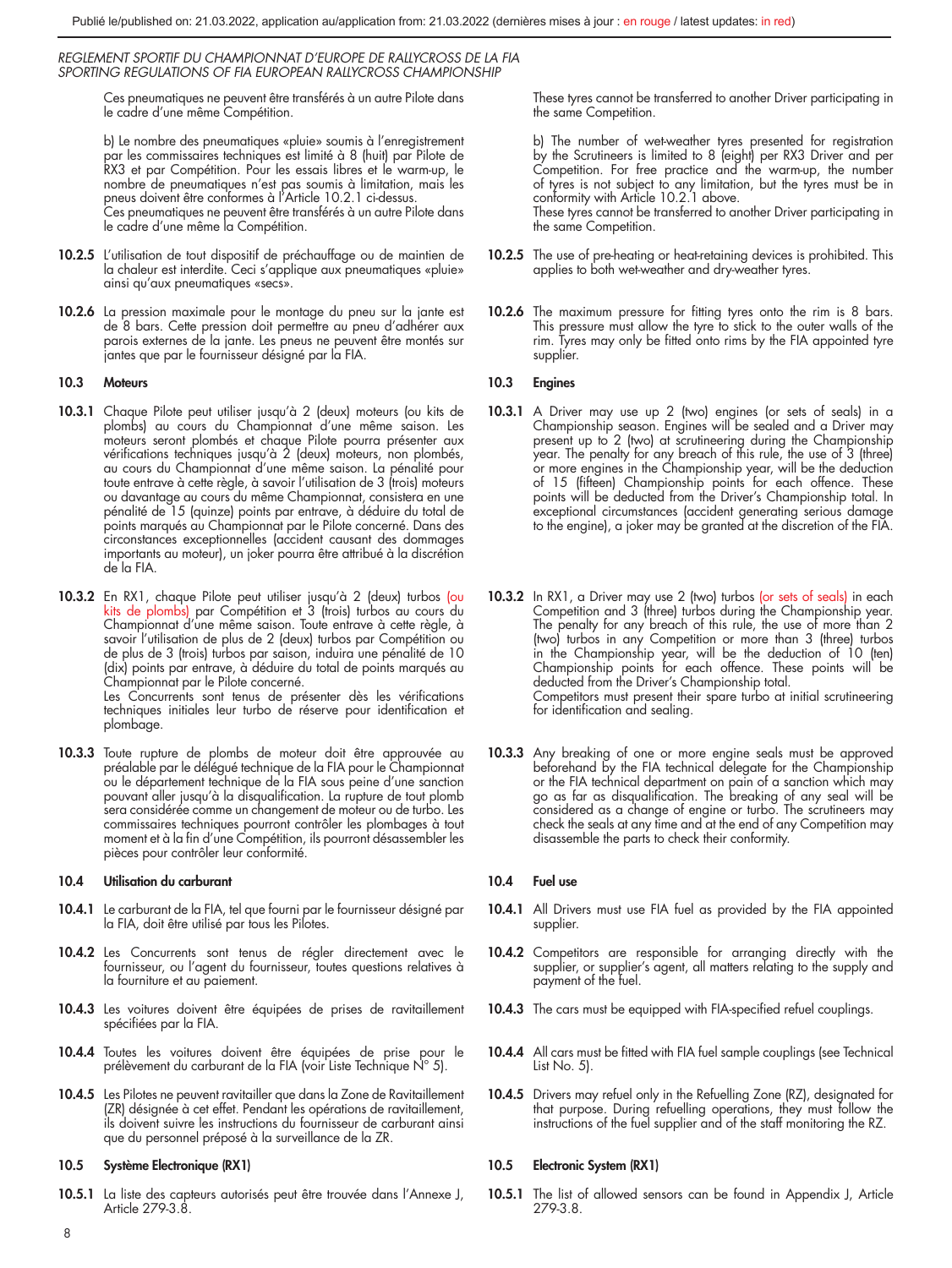10.5.2 La liste des actuateurs autorisés peut être trouvée dans l'Annexe J, Article 279-3.9.

#### 10.6 Système électronique (RX3)

Tous les Concurrents de la Catégorie RX3 doivent acquérir et utiliser le boîtier d'ECU et le logiciel d'ECU délivrés par le fournisseur unique d'ECU désigné par la FIA après une procédure d'appel d'offres.

Le boîtier de contrôle moteur doit toujours être utilisé en respectant les prescriptions du fabricant. L'utilisation de tout autre boîtier de contrôle moteur est interdite. Les seuls capteurs et actuateurs autorisés sont ceux pouvant être connectés au boîtier ECU unique.

#### 10.7 Sièges de Sécurité (RX1 uniquement)

ll est recommandé pour les voitures de la Catégorie RX1 d'être<br>équipées de sièges approuvés par la FIA selon la norme 8862-<br>2009. Les sièges doivent être utilisés conformément aux instructions du fabricant du siège et à la Liste Technique N° 40. L'utilisation des supports homologués avec le siège est obligatoire.

#### 10.8 Filets de course

Les voitures doivent être équipées de filets de course approuvés par la FIA selon la norme 8863-2013 (voir Liste Technique N° 48) de part et d'autre du Pilote à la place des filets de fenêtres. Ils doivent être installés selon les «Spécifications d'Installation des Filets de Course FIA pour Véhicules de Tourisme et Grand Tourisme».

Les fiches d'installation des filets de course doivent être fournies au Département Technique de la FIA au plus tard 14 jours avant la première Compétition du Concurrent.

#### 10.9 Système d'extinction

Toutes les voitures doivent être équipées d'un système d'extinction approuvé par la FIA. L'extincteur doit impérativement être actionné par le Pilote en cas de fumée persistante ou de flammes apparentes lorsque la voiture se trouve sur la piste.

#### 10.10 Localisation

Toutes les voitures doivent être équipées d'un système de localisation fourni par le chronométreur désigné par la FIA selon une spécification déterminée par la FIA. Aucune autre pièce qui, de l'avis de la FIA, peut remplir une fonction semblable ne peut être installée sur les voitures.

#### 11. NUMÉROS DE COMPÉTITION

- 11.1 Les numéros de Compétition seront attribués par catégorie du N° 2 au 999. Le Pilote Champion en titre en Catégorie RX3 pourra utiliser le N° 1, les autres Pilotes pouvant obtenir un des autres numéros sur demande et en accord avec le Promoteur du Championnat.
- 11.2 La taille, le style et le positionnement des numéros de Compétition seront décrits dans le «*Championship Style Guide*», qui définira aussi la taille, le style et le positionnement des autocollants portant le nom et la nationalité du Pilote à faire appliquer sur la voiture. Les numéros de Compétition seront fournis par le Promoteur du Championnat.

#### 12. VÉRIFICATIONS ADMINISTRATIVES ET BRIEFING

- 12.1 Les Pilotes ou leurs représentants officiels doivent se présenter en temps et en heure aux vérifications administratives, dont le lieu et l'horaire devront être détaillés dans le Règlement Particulier, à moins qu'une dérogation écrite ne leur ait été accordée par le directeur de course.
- 12.2 Lors des vérifications administratives, les Licences Internationales des Pilotes et Concurrents seront contrôlées, ainsi que, si nécessaire, les autorisations des ASN.
- 12.3 Sauf dérogation accordée par le directeur de course. les Concurrents et Pilotes qui ne se présenteraient pas aux vérifications administratives ne seront pas autorisés à participer à

10.5.2 The list of allowed actuators can be found in Appendix J, Article 279-3.9

#### 10.6 Electronic System (RX3)

All the Competitors of the RX3 Category must acquire and use the ECU unit and the ECU software supplied by the single ECU supplier designated by the FIA following a tender procedure.

This engine control unit must always be used in accordance with the manufacturer's instructions. The usage of any other engine control unit is forbidden. The only authorised sensors and actuators are those that can be connected to the single ECU unit.

#### 10.7 Safety seats (RX1 only)

It is recommended for the cars of the RX1 Category to be equipped with FIA-approved 8862-2009 seats. The seats must be used in accordance with the seat manufacturer's instructions and with Technical List No. 40. The use of supports homologated with the seat is compulsory.

#### 10.8 Racing nets

The cars must be equipped with FIA-approved 8863-2013 safety racing nets (see Technical List No. 48) on both sides of the Driver, instead of window nets. They must be installed in accordance with the «FIA Racing Nets Installation Specification For Touring and Grand Touring Cars».

The racing net installation forms must be provided to the FIA Technical Department at the latest 14 days before the Competitor's first Competition.

#### 10.9 Extinguisher system

All the cars must be equipped with an FIA-approved extinguisher system. The extinguisher must imperatively be triggered by the Driver in case of persistant smoke or visible flames while the car is on the track.

#### 10.10 Positionning

All cars must be fitted with a car positioning system supplied by the FIA timing supplier to a specification determined by the FIA. No other parts which, in the opinion of the FIA, are capable of performing a similar function may be fitted to any car.

#### 11. COMPETITION NUMBERS

- 11.1 The Competition numbers will be allocated in each category from 2 to 999. The current Champion Driver in the RX3 Category may use number 1, other Drivers will be allocated a number by request and with agreement of the Championship Promoter.
- 11.2 Competition numbers size, style and position will be detailed in the Championship Style Guide which will also specify the size, style and position for the display of the Driver's name and nationality on each car. Competition numbers will be issued by the Championship Promoter.

#### 12. ADMINISTRATIVE CHECKING AND BRIEFING

- 12.1 The Driver or their official representative must report in due time to administrative checking, the location and time of which will be detailed in the Supplementary Regulations, unless a written waiver has been granted to him by the clerk of the course.
- 12.2 At the administrative checking, the Driver's and Competitor's International Licences, including authorisation of their ASN (where necessary) will be inspected.
- 12.3 Unless a waiver has been granted by the clerk of the course, those Competitors and Drivers who fail to report to the administrative checking shall not be authorised to take part in the Competition.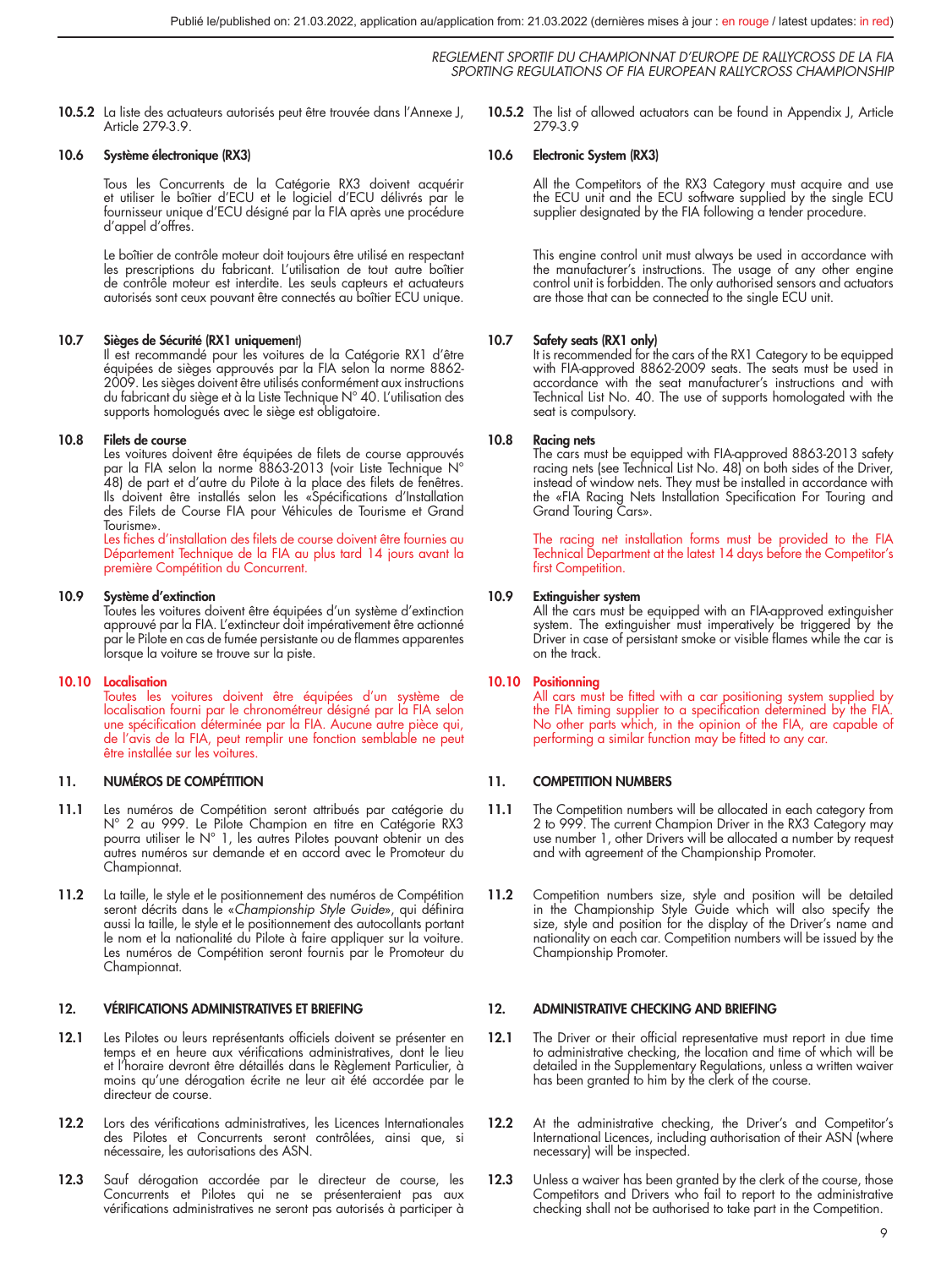la Compétition.

12.4 Le briefing des Pilotes, présidé par le directeur d'épreuve, aura lieu après les vérifications administratives. La présence de tous les Pilotes est obligatoire. Ils devront être seulement accompagnés de leur Team Manager désigné. Le lieu et l'heure du briefing seront précisés dans le Règlement Particulier – Partie 2.

#### 13. VÉRIFICATIONS TECHNIQUES

- 13.1 L'Article 3.6 des Prescriptions Générales s'applique.
- 13.2 Bruit : pour toutes les voitures est imposée une limite de 100 dB mesurée avec un sonomètre réglé sur «A» et «SLOW», posé à un angle de 45° par rapport à la sortie du tuyau d'échappement et à une distance de 50 cm de celui-ci, avec le moteur tournant au régime de 4 500 t/min. Au cas où un règlement national imposerait une limite inférieure à celle de la FIA, cette disposition devra figurer dans le Règlement Particulier, qui devra être envoyé à tous les Concurrents suffisamment longtemps à l'avance.
- 13.3 Les combinaisons et casques devront porter les logos obligatoires du Championnat, aux endroits indiqués dans le «*Championship Style Guide*». Les Articles 1.5 et 2 du Chapitre III de l'Annexe L devront être respectés lors de la pose de ces logos. Les Pilotes fournissant la preuve que le fabricant de leur casque n'autorise pas l'application d'autocollants sur le casque seront dispensés de l'obligation d'apposer ces logos.
- 13.4 Le Promoteur du Championnat se réserve le droit de couvrir les logos non conformes sur les combinaisons et les casques.
- 13.5 À l'issue de chaque course, le poids des voitures peut être contrôlé sur demande du délégué technique. Après avoir été informé que sa voiture a été sélectionnée pour le pesage, le Pilote se rendra directement dans la zone de pesage. La voiture sera ensuite pesée et les résultats communiqués au Pilote. Le poids des voitures et des Pilotes peut être contrôlé séparément à la fin de la Compétition (lorsque spécifié dans le Règlement Particulier), sous réserve qu'une balance contrôlée et certifiée soit située dans le parc fermé à proximité podium, sur laquelle les Pilotes sont pesés lorsqu'ils sortent de leur voiture. La voiture sera ensuite contrôlée dans la zone de pesage lors des vérifications techniques finales et les poids seront additionnés.

#### 14. PADDOCK

- 14.1 Les Concurrents se verront attribuer un espace dans le paddock au moment de leur engagement au Championnat ou à la Compétition.
- 14.2 Chaque Concurrent doit s'assurer qu'un extincteur type CO<sub>2</sub> d'au moins 5 kg est disponible par voiture engagée dans la zone de paddock réservée à son équipe.
- 14.3 Chaque Concurrent doit faire en sorte qu'une feuille de plastique (de minimum 4 x 5 m par voiture) soit placée à l'endroit réservé à son équipe où des travaux seront entrepris sur sa voiture, et ce afin d'éviter toute pollution par fuite accidentelle, etc.

#### 14.4 Tour d'observation

Tous les Concurrents doivent avoir un observateur dans la tour d'observation en contact radio avec le Pilote dès qu'une voiture du Concurrent est sur la piste. Un maximum d'une personne par Pilote est autorisé sur la tour. Elles devront quitter la tour dès que le Pilote sort de la piste. Un responsable des relations avec les Concurrents (CLO), ou un assistant au CLO, en contact permanent avec le directeur d'épreuve, devra être présent dans la tour d'observation.

#### 14.5 Grille de départ

Les grilles de départs seront conformes au Dessin N° 1. Lorsqu'elles sont positionnées sur leur emplacement de la grille, les voitures ne devront pas mordre sur les lignes blanches.

#### 15. DÉROULEMENT D'UNE COMPÉTITION

12.4 The Drivers' briefing, chaired by the race director, will take place after the administrative checks. Attendance is mandatory for all Drivers. They must only be accompanied by their designated Team Manager. The time and location of the briefing will be indicated in the Supplementary Regulations – Part 2.

#### 13. SCRUTINEERING

- 13.1 Article 3.6 of the General Prescriptions apply.
- 13.2 Noise: for all cars, a limit of 100dB is imposed, measured with a sound level meter set at «A» and «SLOW», placed at an angle of 45° to and a distance of 50cm from the exhaust outlet, with the car's engine turning at 4,500rpm. Should national regulations impose a lower limit than the FIA, this must be mentioned in the Supplementary Regulations, which must be sent to all Competitors well in advance.
- 13.3 Overalls and helmet must have the mandatory Championship logos in the correct positions as defined in the Championship Style Guide. Articles 1.5 and 2 of Chapter III of Appendix L must be respected when applying any such logos. Drivers providing proof that the manufacturer of their helmet does not authorise the application of stickers to the helmet will be exempt from the requirement to afix the logos.
- 13.4 The Championship Promoter reserves the right to cover noncompliant logos on overalls and helmets.
- 13.5 At the end of each race, cars may be weighed by request of the technical delegate. Having been signalled that their car has been selected for weighing, the Driver will proceed directly to the weighing area. The car will then be weighed and the result given to the Driver. The weight of cars and Drivers may be checked separately at the end of the Competition (when specified in the Supplementary Regulations), subject to a controlled and certified scale being located in the podium parc ferme on which the Drivers are weighed when they get out of their cars. The car will then be checked in the weighing area at final scrutineering and the weights will be combined.

#### 14 PADDOCK

- 14.1 Competitors will be allocated paddock space in the process of completing their entry to the Championship or Competition.
- 14.2 Each Competitor is responsible for ensuring that one fire extinguisher CO<sub>2</sub> type of at least 5kg is available per car entered within their own team's area in the paddock.
- 14.3 Each Competitor is required to ensure that a plastic sheet (minimum dimensions  $4 \times 5$ m per car) is spread on the ground in the paddock place reserved for their team where work is to be done on his car, in order to prevent any pollution in case of an accidental leak, etc.

### 14.4 Spotters' tower

All Competitors must have a spotter in the spotters' tower with radio contact with the Driver any time the Competitor has a car on the track. A maximum of one person per Driver are allowed in the tower. They have to leave the tower as soon as their car has left the track. A Competitor liaison officer (CLO), or an assistant to the CLO, in permanent radio contact with the race director, must be present in the spotters' tower.

#### 14.5 Starting grid

Starting grids will be as defined in Drawing No 1. When positioned in the grid box, the cars must not touch the white lines.

#### 15. RUNNING OF A COMPETITION

10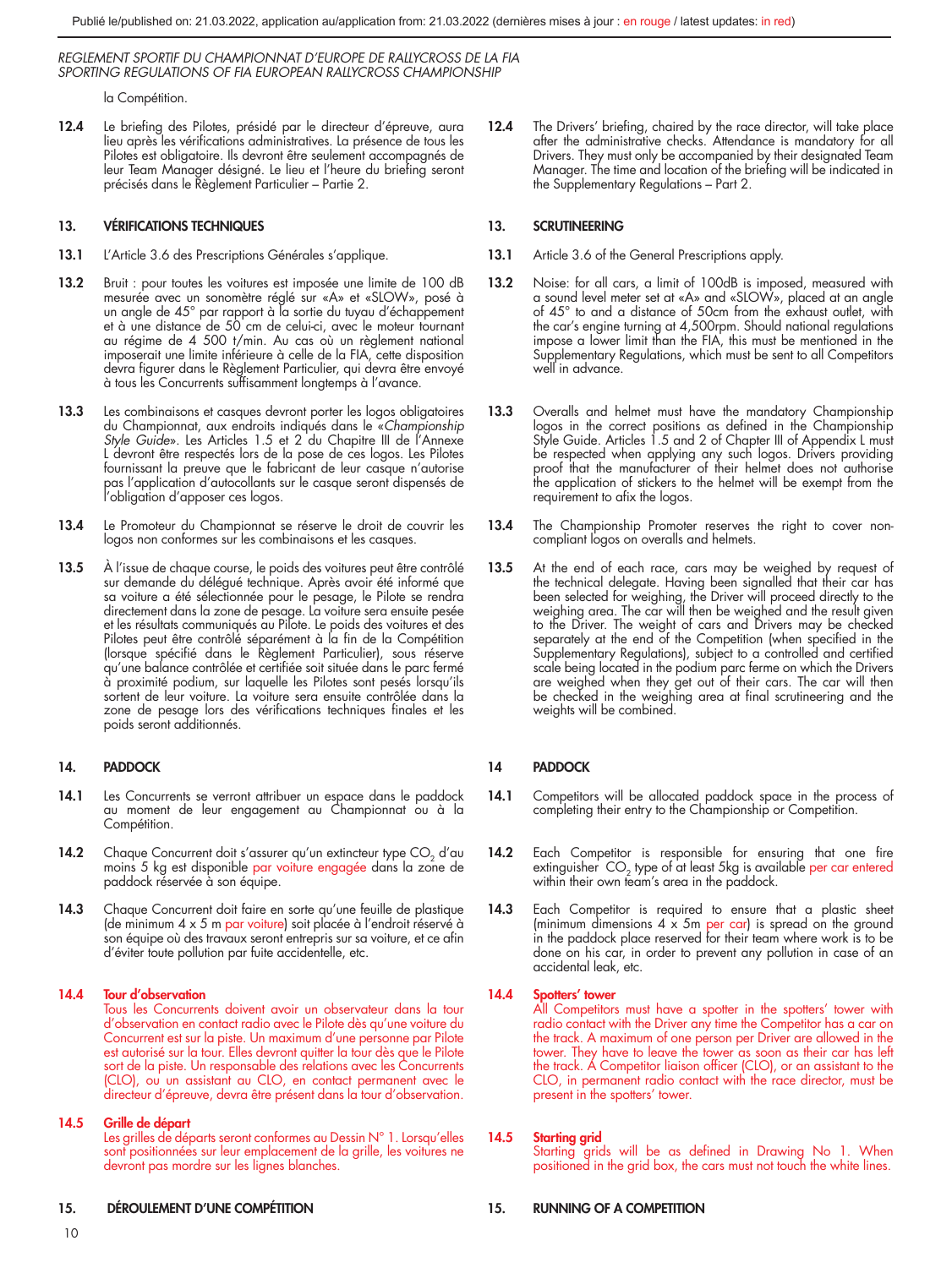- 15.1 Chaque Compétition comprendra des séances d'essais libres, trois Manches, une Course de Progression, deux ou trois Demi-Finales et une Finale. Les «*shakedowns*» sur le lieu de la Compétition (même en dehors de la piste de Rallycross) ou sur tout autre site dans un rayon inférieur à 10 kilomètres du lieu de la Compétition ne seront pas permis, à moins d'être expressément autorisés et indiqués dans le Règlement Particulier. .
- 15.2a Les voitures des différentes catégories doivent rouler séparément.
- 15.2.b Tout Pilote qui n'aurait pas accompli un seul tour complet aux essais pourra être autorisé à poursuivre la Compétition sur décision des commissaires sportifs.

#### 15.2.c Tour Joker

- Le Tour Joker peut être utilisé pendant les essais libres. Lors de chaque Manche, Course de Progression, Demi-Finale ou Finale, un des tours doit être le Tour Joker. La pénalité pour les Pilotes qui l'effectuent plus qu'ils ne devraient, sera déterminée par les commissaires sportifs. Un juge de fait sera désigné pour relever le nombre de passage des voitures. Si le Tour Joker se situe au<br>premier virage, il ne peut pas être utilisé lors du premier tour de la<br>course. Si, pour quelque raison, un Pilote effectue le Tour Joker lors du premier tour de la course lorsqu'il se situe au premier virage, le passage ne sera pas considéré et il devra repasser par le Tour Joker dans un des tours restant de la course.
- 15.3a Durant les Manches, les Pilotes sont tenus d'être présents dans la zone de la pré-grille pendant que la grille de la course précédant la leur est assemblée, afin de permettre à l'organisateur de faire avancer les Pilotes nécessaires pour compléter la grille.

Lors de la Course de Progression, les Demi-Finales et la Finale, les Pilotes sont tenus d'être présents dans la zone de pré-grille au moins 6 minutes avant l'heure prévue du départ de la première course.

#### Un feu à l'entrée de la pré-grille indiquera sa fermeture.

Les voitures seront considérées comme étant dans la zone de prégrille une fois que leurs pneumatiques auront été contrôlés par les commissaires techniques.

- 15.3b Aucun dispositif supplémentaire de refroidissement autre que ceux montés légalement dans les voitures de compétition ne peut être utilisé hors de l'espace du paddock alloué au Concurrent.
- 15.3c Le nettoyage des pneumatiques en faisant patiner les roues n'est autorisé que dans la zone de pré-grille, sous la supervision des commissaires de départ. Cela ne peut pas être effectué alors qu'un commissaire ou qui que ce soit se trouve devant la voiture.

#### 15.3d Zones où l'assistance est permise

Un panneau représentant une clé à molette sur un fond blanc cerclé et barré de rouge (voir Dessin N° 2) signifie qu'à partir de ce point aucune assistance n'est permise.

Un panneau représentant une clé à molette verte encerclée de vert sur fond blanc (voir Dessin N° 2) signifie qu'à partir de ce point une assistance externe est possible.

- 15.4 Si un Pilote ne peut pas courir dans sa course, il doit en informer le responsable des relations avec les Concurrents avant le départ de la première course de sa catégorie. Tout défaut d'information sera puni conformément à l'Article 17.
- 15.4b En cas de faux départ dans une Manche, une Course de Progression, une Demi-Finale ou Finale, tous les Pilotes retourneront à leur place initiale de départ et la procédure de départ sera relancée. Le(s) Pilote(s) ayant causé le faux départ devra (devront) emprunter le Tour Joker à deux reprises dans la course concernée. Un Pilote qui causera deux faux départs lors d'une même course en sera disqualifié.

#### 15.5 Manches

Il y aura 3 Manches de 5 tours regroupant un maximum de 5 voitures, lesquelles partiront sur une même ligne.

15.5.1 Manche 1 (H1) : Les positions de départ pour chaque course seront tirées au sort, en présence d'au moins un commissaire sportif.

- 15.1 Each Competition will comprise free practice sessions, three Heats, one Progression Race, two or three Semi-Finals and one Final. Shakedowns at the venue (even outside the Rallycross track) or on any other site within a radius less than 10 kilometres from the Competition venue will not be permitted, unless they are expressly authorised and indicated in the Supplementary Regulations
- 15.2a Cars from different categories will run separately.
- 15.2b A Driver who has failed to complete at least one lap in practice may be allowed to take part in the Competition at the discretion of the stewards.

#### 15.2c Joker Lap

The Joker Lap can be used in free practice. In each Heat, Progression Race, Semi-Final or Final, one of the laps must be the Joker Lap. The penalty for Drivers who take it more time than they are required to will be decided by the stewards. One judge of fact will be appointed to note how many times the cars pass through. If the Joker Lap is in the first corner, it cannot be used in the first lap of a race. If a Driver, for any reason, takes the Joker lap in the first lap of a race where the Joker Lap is in the first corner, it will be considered void and the Driver must complete the Joker lap in one of the remaining laps of the race.

15.3a During the Heats, Drivers must be present in the pre-grid area while the grid for the race before their own race is being assembled, in order to allow the organiser to bring forward such Drivers as necessary to fill vacant grid positions. For the Progression Race, the Semi-Finals and the Final, Drivers must be present in the pre-grid area at least 6 min before the scheduled start of the first race.

> A light at the pre-grid entrance will indicate when it is closed. Cars will be considered in the pre-grid area once they have successfully passed the tyre check.

- 15.3b No extra cooling devices other than the ones which are mounted legally in the competition cars are allowed to be used outside of the Competitor's designated paddock space.
- Tyre cleaning by spinning the wheels is only allowed in the pregrid area, under supervision of the start marshals. It cannot be performed when a marshal or any other person is standing in front of the car.

#### 15.3d Areas where assistance is permitted

A sign with a spanner on a white background circled and crossed out in red (see Drawing No. 2) means that from that point onwards, no assistance is permitted.

A sign with a green spanner inside a green circle on a white background (see Drawing No. 2) means that from that point onwards, external assistance is permitted.

- 15.4 If a Driver is not able to drive in their race, they must inform the Competitors' liaison officer before the start of the first race of their category. The lack of information will be punished according Article 17.
- 15.4b When a false start occurs in a Heat, a Progression Race, a Semi-Final or a Final, all Drivers will return to their original starting position and the starting procedure will begin again. The Driver(s) who caused the false start must pass through the Joker Lap section twice in the race concerned. A Driver who makes two false starts in the same race will be disqualified from that race.

#### 15.5 Heats

There will be 3 Heats with a maximum of 5 cars starting abreast in each race over 5 laps.

15.5.1 Heat One (H1): Starting positions in the races will be determined by a draw that will be carried out in the presence of at least one steward.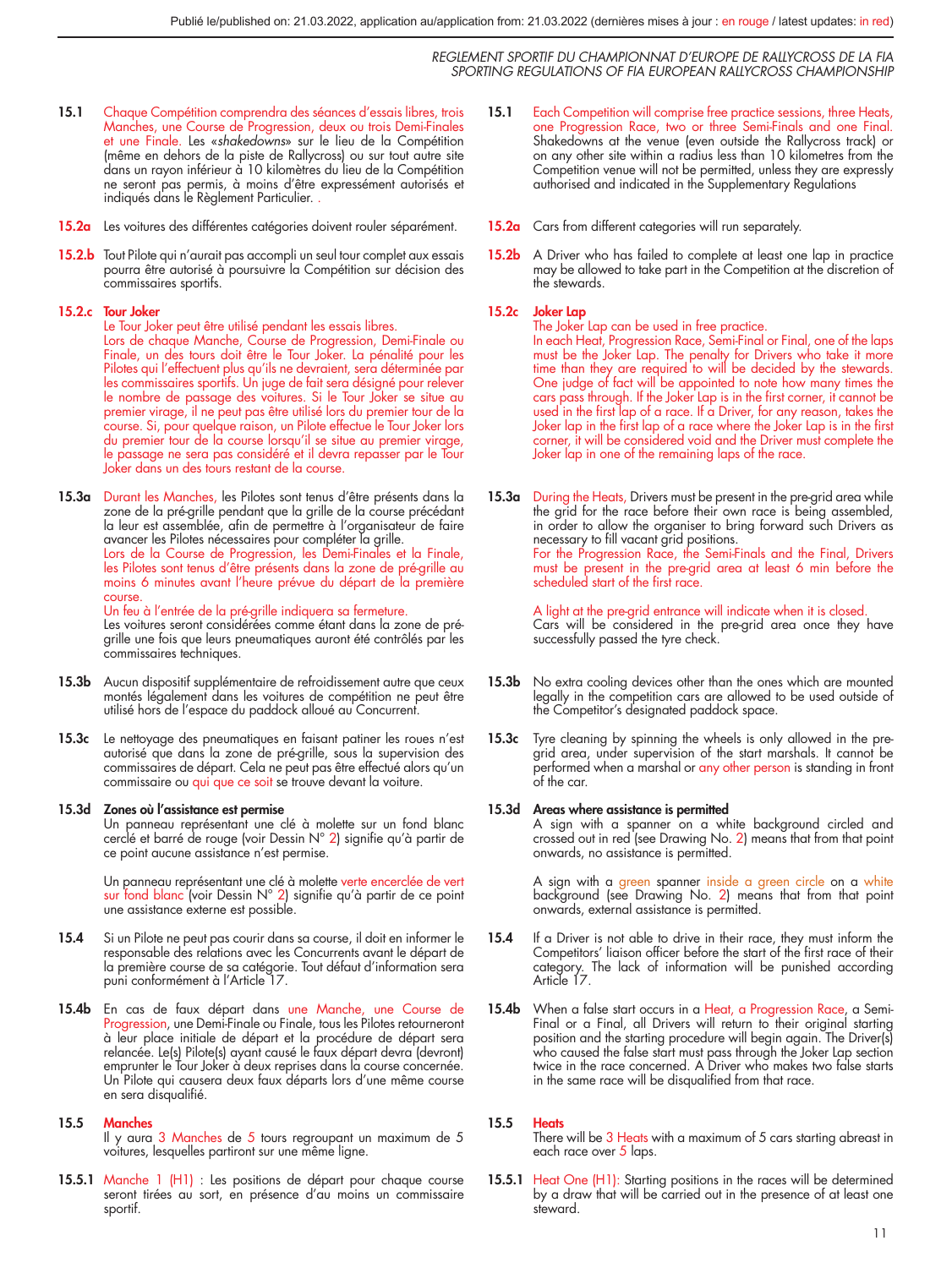- 15.5.2 Manche 2 (H2) : Les participants à chaque course seront désignés selon les classements de la H1.
- 15.5.3 Manche 3 (H3) : Les participants à chaque course seront désignés selon les classements de la H2.
- 15.5.4 La grille de départ de chaque course sera basée sur le nombre de voitures engagées dans la Compétition conformément au tableau de l'Annexe 3. Les premières courses de chaque Manche seront celles avec le plus petit nombre de voitures.

Toutes les Manches seront chronométrées.

15.5.5 Des points au Classement seront attribués après chaque Manche sur la base du temps de course du Pilote.

| Le plus rapide<br>2ème plus rapide<br>3ème plus rapide<br>4ème plus rapide<br>5ème plus rapide | 50 points<br>45 points<br>42 points<br>40 points<br>39 points |
|------------------------------------------------------------------------------------------------|---------------------------------------------------------------|
| ème plus rapide                                                                                | 38 points                                                     |
| etc                                                                                            |                                                               |

Les Pilotes n'ayant pas terminé une Qualification («DNF») se verront attribuer un nombre de points équivalant au nombre de points que se serait vu attribuer le dernier Pilote, moins un point, dans l'hypothèse où tous les partants de la Compétition auraient été classés.

Les Pilotes n'ayant pas pris le départ de la Qualification («DNS») se verront attribuer un nombre de points équivalant au nombre de points que se serait vu attribuer le dernier Pilote, moins cinq points, dans l'hypothèse où tous les partants de la Compétition auraient été classés.

Les Pilotes disqualifiés («DSQ») de la Qualification se verront attribuer au minimum un nombre de points équivalant au nombre de points que se serait vu attribuer le dernier Pilote, moins dix points, dans l'hypothèse où tous les partants de la Compétition auraient été classés, à l'appréciation des commissaires sportifs.

En cas d'égalité de temps entre deux ou plusieurs Pilotes, ils seront départagés en fonction de leur meilleur temps sur un tour au cours de la Qualification concernée.

Si une course est recourue, un Pilote qui a pris le départ de la première course (ou des départs suivants) et qui ne finirait pas la course finale sera noté comme «DNF» au lieu de «DNS» et sera crédité du nombre de points adequat.

Les Pilotes déclarés non-partants à l'avance ne figureront pas sur les listes de départ. Après la première course d'une Manche, un non-partant dans une course suivante ne sera remplacé que s'il résulte de son absence une course avec moins de trois partants.

15.5.6 Les Pilotes qui n'effectuent pas le Tour Joker seront recevront une pénalité en temps de 30 secondes.

#### 15.6 Classement

Au terme des Manches, les Pilotes seront classés, en fonction du nombre total de points marqués par chaque Pilote dans chaque Manche : le Pilote avec le plus grand nombre de points sera classé premier, puis le deuxième plus grand nombre etc... En cas d'ex-aequo entre deux ou plusieurs Pilotes, ils seront départagés en fonction de leur nombre de premières places, deuxièmes places, troisièmes places, etc. durant les courses des Manches. En cas<br>d'ex-aequo supplémentaire, le meilleur temps dans la dernière<br><mark>Manch</mark>e départagera les Pilotes.

#### 15.7 Courses de Progression

Chaque Course de Progression comportera 5 voitures maximum qui parcourront 5 tours.

Les grilles de départ seront basées sur le Classement après les Manches conformément au tableau de l'Annexe 3 basé sur le nombre de voitures encore en Compétition après les Manches. La première course sera celle avec le plus petit nombre de voitures.

Les Pilotes qui n'effectuent pas le Tour Joker seront classés derniers de la course.

Les Pilotes déclarés non-partants à l'avance ne figureront pas sur les listes de départ. Un non-partant dans une course suivante ne sera remplacé que s'il résulte de son absence une course avec

- 15.5.2 Heat Two (H2): Race starters determined according to the classification of the H1.
- **15.5.3** Heat Three (H3): Race starters determined according to the classification of the H2.
- 15.5.4 The starting grid of each race should be organised based of the number of cars entered in the Competition as per the table of Appendix 3. The first race of each Heat will be the one with the lowest number of cars.

All the Heats will be timed.

 15.5.5 Ranking points will be awarded after each Heat based on the Driver's race time.

| Fastest     | 50 points |
|-------------|-----------|
| 2nd fastest | 45 points |
| 3rd fastest | 42 points |
| 4th fastest | 40 points |
| 5th fastest | 39 points |
| 6th fastest | 38 points |
| etc         |           |

Those Drivers who did not complete a Heat («DNF») will be credited with a total of points equal to the number of points that the slowest Driver would be given, less one point, supposing that all the starters in the Competition were classified.

Those Drivers who did not start the Heat («DNS») will be credited with a total of points equal to the number of points that the slowest Driver would be given, less five points, supposing that all the starters in the Competition were classified.

Those Drivers who were disqualified («DSQ») from the Heat will be credited with a minimum of a total of points equal to the number of points that the slowest Driver would be given, less ten points, supposing that all the starters in the Competition were classified, at the discretion of the stewards.

In the event that two or more Drivers achieve equal times, they will be separated according to their best lap time during the Heat concerned.

If a race is restarted, a Driver who started in the first or subsequent starts, but was not able to start in the race that was completed, will be shown as «DNF» instead of «DNS» and will be credited with the appropriate number of points.

Known non-starters will be omitted from the published grid sheet. After the first race in a Heat has started, a non-starter in a later race will only be replaced if his absence means that the race has fewer than three starters.

15.5.6 Those Drivers who do not take the Joker Lap will receive a time penalty of 30 seconds.

#### 15.6 Ranking

After the Heats, Drivers will be ranked according the total points scored in the Heats: the Driver with the highest number of points ranked first, then the second highest total, etc. In the event of tied positions in the Ranking, precedence will be given to the Driver<br>who has the greater number of first places, then second places, then third places, etc., achieved in the Heat races. In the event of further ties, precedence will be given to the Driver who was the fastest in the last Heat.

#### 15.7 Progression Races

Each Progression Race will be run with a maximum of 5 cars over 5 laps.

The starting grids will be based on the Ranking after the Heats as per the tables of Appendix 3 based on the number of cars remaining the Competition after the Heats. The first race will be the one with the lowest number of cars.

Those Drivers who do not take the Joker Lap will be classified last in the race.

Known non-starters will be omitted from the published grid sheet. A non-starter in a later race will only be replaced if their absence means that the race has fewer than three starters.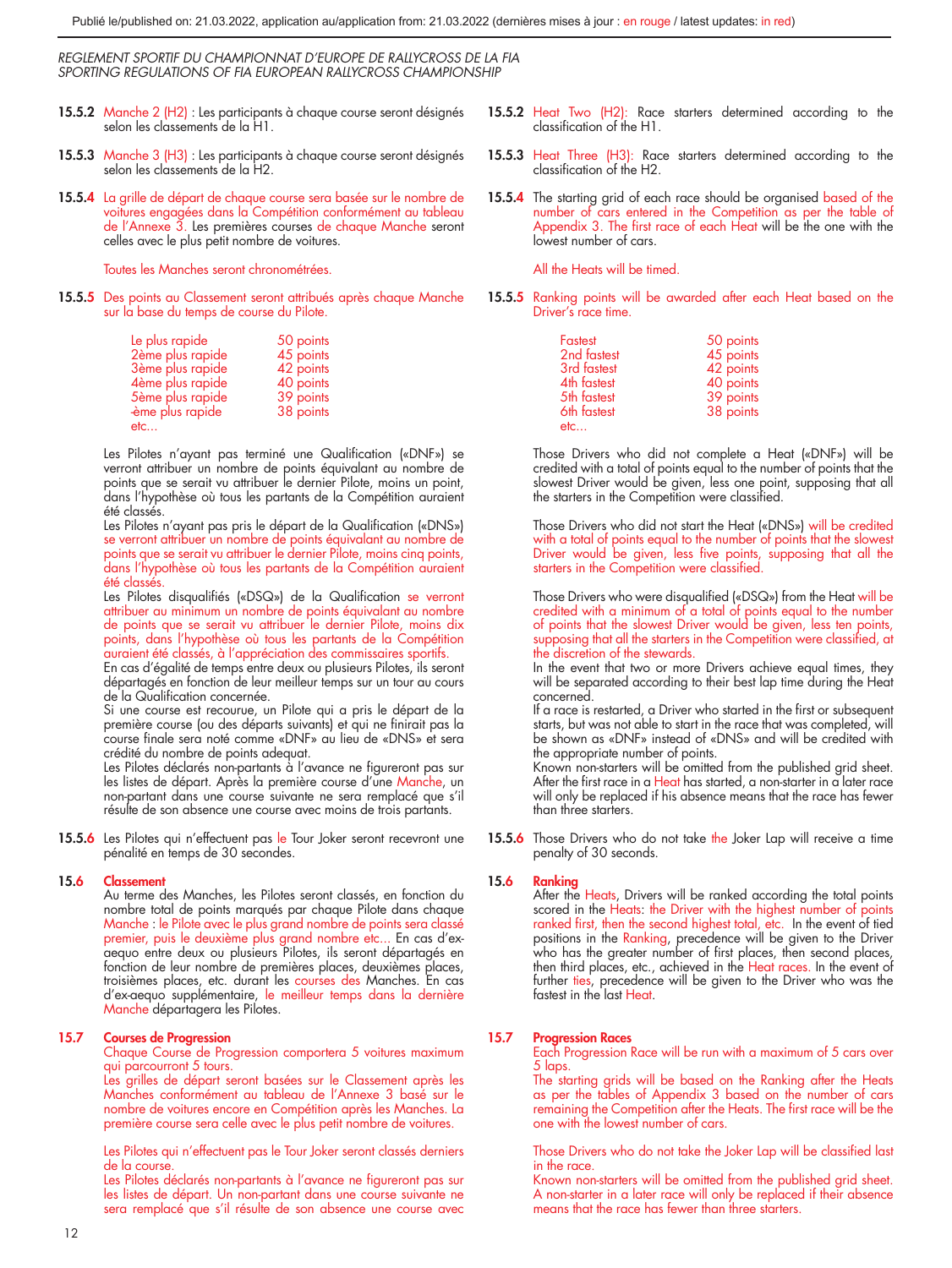moins de trois partants.

Chaque Course de Progression sera chronométrée.

Lors de la mise en grille, le Pilote le mieux placé au Classement pour chaque Course de Progression pourra choisir sa position de départ. Ensuite le deuxième meilleur au Classement choisira sa position de départ et ainsi de suite jusqu'à ce que les 5 voitures soient positionnées sur la grille.

#### 15.8 Demi-Finales et Finale

Si 16 Pilotes ou plus restent dans la Compétition après les Manches, il y aura 3 Demi-Finales de 5 voitures chacune.

Si moins de 16 Pilotes restent dans la Compétition après les Manches, 10 Pilotes se qualifieront pour les 2 Demi-Finales

Les Demi-Finales seront chronométrées.

- 15.8.1 Chaque Demi-Finale et Finale comportera 5 tours et regroupera 5 voitures.
- 15.8.2 Les Pilotes prenant part aux Demi-Finales seront déterminés par les résultats de la Course de Progression et du Classement conformément au tableau de l'Annexe 3 basée sur le nombre de voitures encore en Compétition après les Manches. Pour chaque Demi-Finale, les Pilotes pourront choisir leur position de départ l'un après l'autre dans l'ordre défini par le tableau en Annexe 3. Quand deux Pilotes ont le même classement en Course de Progression, le Pilote le mieux classé au Classement pourra choisir sa position de départ en premier, puis le suivant et ainsi de suite.
- 15.8.3 Si un Pilote est dans l'impossibilité de prendre le départ de sa Demi-Finale (c'est à dire si sa voiture est incapable de rejoindre la grille de départ par la force de ses moteurs), il sera remplacé par le premier Pilote non-qualifié (le Pilote le mieux classé de la Course de Progression qui n'ait pas déjà été appelé en Demi-Finale). Lorsque deux Pilotes ou plus ont la même position lors de la Course de Progression, le meilleur Pilote au Classement aura l'avantage. Ce(s) remplaçant(s) sera (seront) le (les) dernier(s) à choisir sa (leur) position sur la grille de départ.
- 15.8.4 Les Pilotes prenant part à la Finale seront déterminés par les résultats des Demi-Finales et du Classement conformément au tableau de l'Annexe 3 basée sur le nombre de voitures encore en Compétition après les Manches. Pour la Finale, les Pilotes pourront choisir leur position de départ l'un après l'autre dans l'ordre défini par le tableau en Annexe 3. Quand deux Pilotes ont le même classement en Course de Progression, le Pilote le mieux classé au Classement pourra choisir sa position de départ en premier, puis le suivant et ainsi de suite.

Si un Pilote est dans l'impossibilité de prendre le départ de la Finale (c'est à dire si sa voiture est incapable de rejoindre la grille de départ par la force de ses moteurs), il sera remplacé par le premier Pilote non-qualifié (le Pilote le mieux classé de la Demi-Finale qui n'ait pas déjà été appelé en Finale). Lorsque deux Pilotes ou plus ont la même position lors des Demi-Finales, le meilleur Pilote au<br>Classement aura l'avantage. Ce(s) remplaçant(s) sera (seront) le<br>(les) dernier(s) à choisir sa (leur) position sur la grille de départ.

- 15.8.5 En Demi-Finales et Finale, les Pilotes qui n'effectuent pas le Tour Joker seront classés derniers lors de cette course et seront pénalisés par la perte d'un point au Championnat.
- 15.8.6 Le vainqueur de la Finale sera proclamé vainqueur de la Compétition. Les positions 1 à 5 dans le classement final de la Compétition seront selon l'ordre d'arrivée de la Finale. Les positions de 6 à 10 seront selon les positions d'arrivée des Demi-Finalistes qui n'ont pas pris part à la Finale. Lorsque deux Pilotes ou plus ont les mêmes positions d'arrivée en Demi-Finales, le meilleur Pilote au Classement aura l'avantage. Les positions de 11 à 20 seront selon le Classement.
- 15.8.7 Tout Pilote qui sera disqualifié d'une Demi-Finale ou Finale pour quelque raison que ce soit, pourra se voir infliger une pénalité plus sévère par les commissaires sportifs, comme la perte de points au Championnat, s'ils considèrent que la gravité de l'infraction le justifie.

Each Progression Race will be timed.

When assembling the grid, the highest Driver in the Ranking in each Progression Race can choose which grid position they will start from. Then the second best Driver in the Ranking will choose their grid position and so on until all the starters are on the grid.

#### 15.8 Semi-Finals and Final

If 16 or more Drivers are remaining in the Competition after the Heats, there will be 3 Semi-Finals of 5 cars each.

If less than 16 drivers are remaining in the Competition after the Heats, 10 Drivers will qualify for the 2 Semi-Finals.

The Semi-Finals will be timed.

- 15.8.1 The Semi-Finals and Final will be run with 5 cars over 5 laps.
- 15.8.2 Starters for the Semi-Finals will be determined by the results of the Progression Races and the Ranking as per the tables in Appendix 3 based on the number of cars remaining in the Competition after the Heats. In each Semi-Final Drivers will choose their starting position one after the other in the order based on the table in Appendix 3. When two Drivers have the same classification in their Progression Race, the Driver placed highest in the Ranking will choose their grid position first, then the next highest placed driver in the Ranking and so on.
- 15.8.3 If a Driver is unable to take their place in a Semi-Final (i.e. their car is unable to be driven under its own power to the starting grid), they will be substituted by the next qualifier (the highest placed Driver in the Progression Race not already in the Semi-Finals). Where two or more Drivers have the same finishing position in the Progression Races, the best Driver in the Ranking will take precedence. Any such substitute(s) will be the last to choose their place(s) on the grid.
- 15.8.4 Starters for the Final will be determined by the results of the Semi-Finals and the Ranking as per the tables in Appendix 3 based on the number of cars remaining in the Competition after the Heats. In the Final, Drivers will choose their starting position one after the other in the order based on the table in Appendix 3. When two Drivers have the same classification in their Semi-Final, the driver placed highest in the Ranking will choose their grid position first, then the next highest placed driver in the Ranking and so on until all the starters are on the grid.

If a Driver is unable to take their place in the Final (i.e. their car is unable to be driven under its own power to the starting grid), they will be substituted by the next qualifier (the highest placed Driver in the Semi-Final not already in the Final). Where two or more Drivers have the same finishing position in the Semi-Finals, the best Driver in the Ranking will take precedence. Any such substitute(s) will be the last to choose their place(s) on the grid.

- 15.8.5 In the Semi-Finals and Final, those Drivers who do not take the Joker Lap will be classified last in that race and will be penalised by the loss of one Championship point.
- 15.8.6 The winner of the Final will be the winner of the Competition. Positions 1 to 5 in the final classification of the Competition will be according to the result of the Final. Positions 6 to 10 will be according to the finishing positions of those Semi-Finalists who do not progress to the Final. Where two or more drivers have the same finishing position in the Semi-Finals, the best Driver in the Ranking will take precedence. Positions 11 to 20 will be according to the Ranking.
- 15.8.7 In case a Driver is disqualified from a Semi-Final or Final for whatever reason, the stewards may decide to impose a further penalty, i.e. drop of places in the final classification, loss of Championship points, if they consider the severity of the offence warrants it.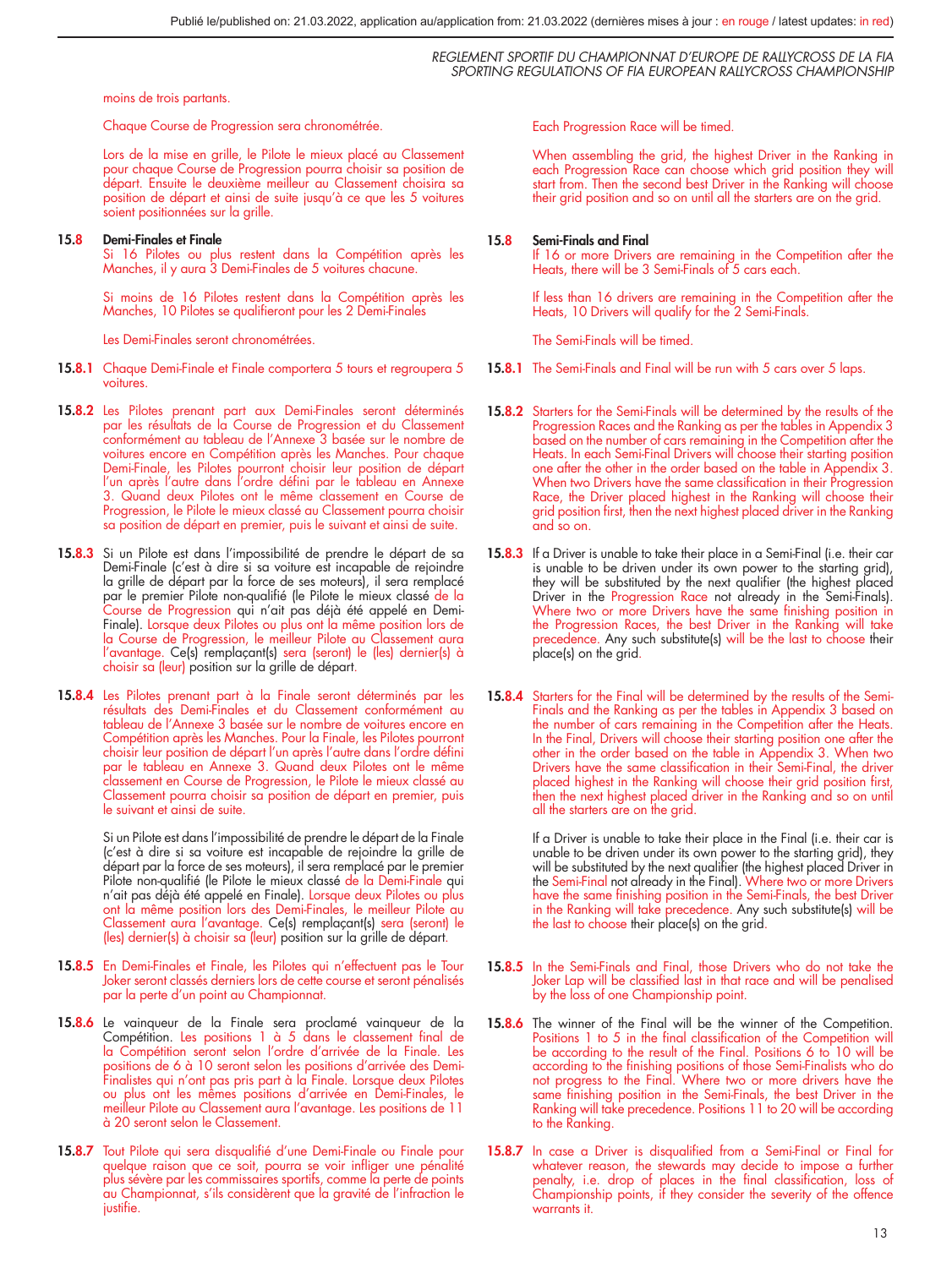#### 15.9 Points au Championnat

Les points au Championnat seront attribués en fonction du classement final de la Compétition sur la base suivante :

#### 15.9 Championship points

Championship points will be awarded based on the final classification on the Competition on the following basis:

| ler         | 20 points |
|-------------|-----------|
| 2ème        | 16 points |
| 3ème        | 13 points |
| 4ème        | 12 points |
| 5ème        | 11 points |
| <b>6ème</b> | 10 points |
| 7ème        | 9 points  |
| 8ème        | 8 points  |
| 9ème        | 7 points  |
| 10ème       | 6 points  |
| 11ème       | 5 points  |
| 12ème       | 4 points  |
| 13ème       | 3 points  |
| 14ème       | 2 points  |
| 15ème       | 1 point   |

### 16. PARC FERMÉ

- 16.1 L'Article 3.16 des Prescriptions Générales s'applique.
- 16.2 Seules les voitures ayant participé à la Finale doivent être amenées au Parc Fermé par les Pilotes immédiatement après la course, à l'exception des voitures n'ayant pas terminé la course. Les voitures resteront au Parc Fermé pendant au moins 30 minutes après la publication des résultats provisoires et jusqu'à l'autorisation de sortie donnée par les commissaires sportifs. Dans cette zone, il est interdit d'effectuer quelque réparation que ce soit sur la voiture ou d'effectuer des ravitaillements.

### 17. PÉNALITÉS

La liste d'exemples ci-dessous n'est pas exhaustive. Les commissaires sportifs ont toute autorité concernant les pénalités à infliger.

| <b>INFRACTION</b> |                                                                                 | PÉNALITÉ                              |
|-------------------|---------------------------------------------------------------------------------|---------------------------------------|
| $\overline{0}$    | Engagement d'une voiture non<br>conforme au Règlement                           | Départ refusé                         |
| 02                | Absence de Licence valable                                                      | Départ refusé                         |
| 03                | Absence du tampon de<br>l'ASN sur le formulaire<br>d'engagement (s'il y a lieu) | Départ refusé                         |
| 04                | Défaut de paiement des droits<br>d'engagement (s'il y a lieu)                   | Départ refusé                         |
| 0 <sub>5</sub>    | Défaut de présentation d'une<br>fiche d'homologation                            | Départ refusé                         |
| 06                | Voiture non conforme aux<br>mesures de sécurité                                 | Décision des<br>commissaires sportifs |

| 1 <sub>st</sub>  | 20 points |
|------------------|-----------|
| 2nd              | 16 points |
| 3rd              | 13 points |
| 4th              | 12 points |
| 5th              | 11 points |
| 6th              | 10 points |
| 7th              | 9 points  |
| 8th              | 8 points  |
| 9th              | 7 points  |
| 10th             | 6 points  |
| 11 <sub>th</sub> | 5 points  |
| 12 <sub>th</sub> | 4 points  |
| 13 <sub>th</sub> | 3 points  |
| 14 <sub>th</sub> | 2 points  |
| 15 <sub>th</sub> | 1 point   |

#### 16. PARC FERMÉ

- 16.1 Article 3.16 of the General Prescriptions applies.
- 16.2 Only those cars having taken part in the Final must be taken by the Drivers to Parc Fermé immediately after the race, except for cars not having completed the race. The cars shall remain in the Parc Fermé for at least 30 minutes after the publication of the provisional results and until released by decision of the stewards. In this area, it is forbidden to make any repair to the car or to carry out refuelling.

#### 17. PENALTIES

The following list of examples is not exhaustive. The stewards have overall authority concerning the penalties imposed.

|     | <b>INFRINGEMENT</b>                                                          | <b>PENALTY</b>              |
|-----|------------------------------------------------------------------------------|-----------------------------|
| 01  | Entry of a car that does not<br>comply with the Regulations                  | Start refused               |
| 02  | Absence of valid Licences                                                    | Start refused               |
| 03  | Absence of the ASN's permis-<br>sion on the entry form (where<br>applicable) | Start refused               |
| 04  | Failure to pay entry fees (where<br>applicable)                              | Start refused               |
| 0.5 | Failure to submit an<br>homologation form                                    | Start refused               |
| 06  | Car failing to conform to the<br>Safety measures                             | Decision of the<br>stewards |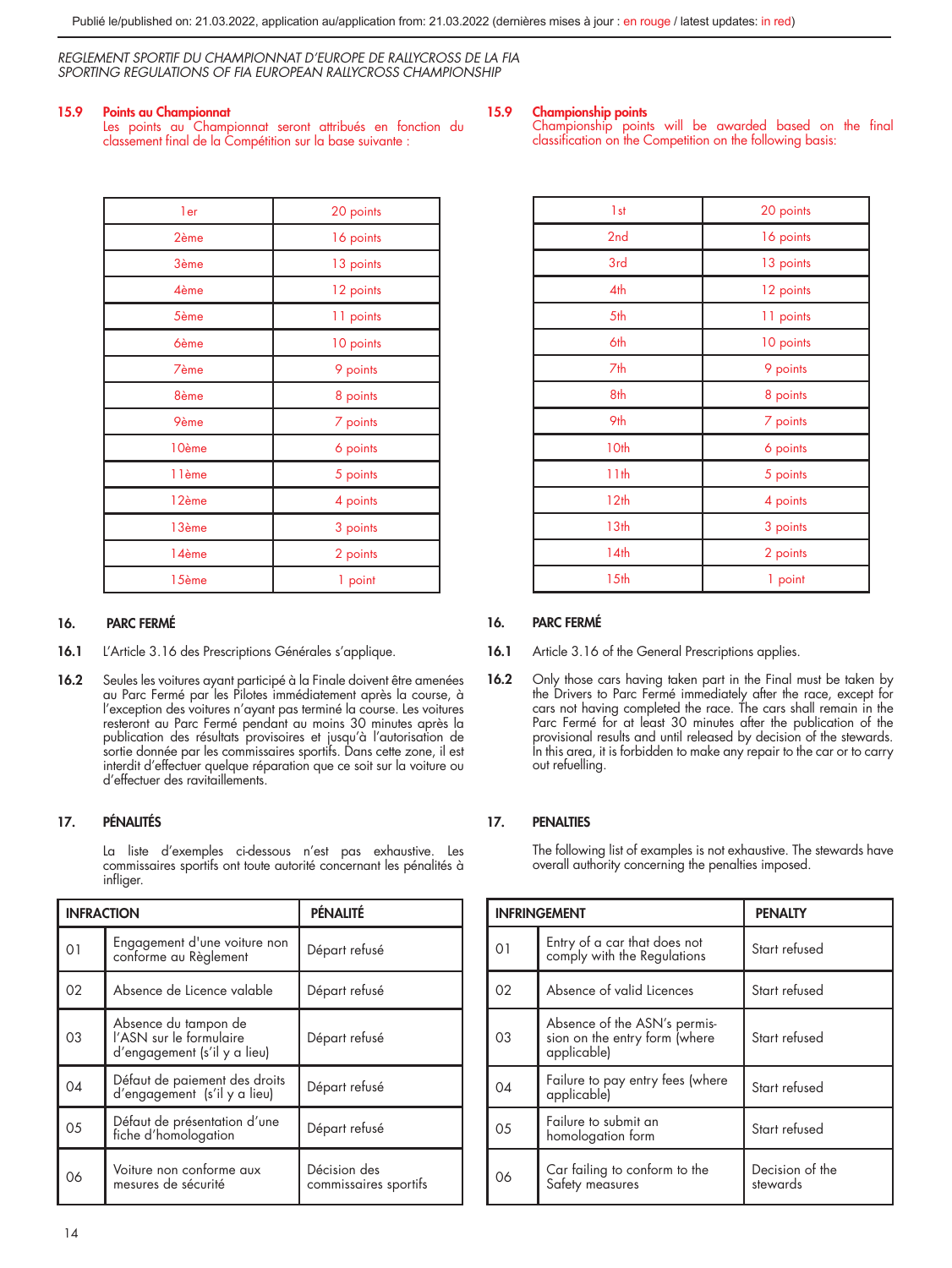| <b>INFRACTION</b> |                                                                                                                                                                              | PÉNALITÉ                                                                                                                                                                                                                                                                                                                                                                                                               |
|-------------------|------------------------------------------------------------------------------------------------------------------------------------------------------------------------------|------------------------------------------------------------------------------------------------------------------------------------------------------------------------------------------------------------------------------------------------------------------------------------------------------------------------------------------------------------------------------------------------------------------------|
| 07a               | Arrivée tardive en zone de<br>pré-grille                                                                                                                                     | Départ refusé /<br>Remplacement pour<br>cette course par le Pilote<br>suivant                                                                                                                                                                                                                                                                                                                                          |
| 07 <sub>b</sub>   | Défaut d'information de non<br>départ à une course                                                                                                                           | Décision des<br>commissaires sportits                                                                                                                                                                                                                                                                                                                                                                                  |
| 08                | Absence des marques<br>d'identification apposées par<br>les commissaires techniques                                                                                          | Disqualification de la<br>Compétition                                                                                                                                                                                                                                                                                                                                                                                  |
| 09                | Déplacement des marqueurs<br>de la piste, conduite hors<br>du circuit ou non-respect de<br>l'Annexe L, Chapitre V - Code<br>de conduite sur circuits Off-<br>Road, Article 2 | Premier rapport : drapeau<br>noir/blanc (avertissement)<br>au minimum.<br>Rapport suivant : pénalité<br>en temps de 5 secondes<br>au minimum.<br>Rapport suivant : drapeau<br>noir. Ceci n'empêche pas<br>le directeur d'épreuve<br>d'infliger une pénalité<br>dittérente si un avantage<br>est obtenu, ou la remise<br>d'un rapport aux commis-<br>saires sportits qui peuvent<br>imposer une pénalité<br>différente. |
| 10                | Faux départ                                                                                                                                                                  | Voir RS, Article 15.4b                                                                                                                                                                                                                                                                                                                                                                                                 |
| 11                | Non-respect des drapeaux de<br>signalisation                                                                                                                                 | Décision des<br>commissaires sportifs                                                                                                                                                                                                                                                                                                                                                                                  |
| 12                | Equipement du Pilote non<br>conforme aux mesures de<br>sécurité                                                                                                              | Décision des<br>commissaires sportits                                                                                                                                                                                                                                                                                                                                                                                  |
| 13                | Toute falsification ou tentative<br>de falsification des marques<br>d'identification                                                                                         | Disqualification de la<br>Compétition                                                                                                                                                                                                                                                                                                                                                                                  |
| 14                | Intraction aux règles du Parc<br>Fermé                                                                                                                                       | Décision des<br>commissaires sportits                                                                                                                                                                                                                                                                                                                                                                                  |
| 15                | Présentation en retard aux<br>vérifications techniques                                                                                                                       | Limitation des essais (4<br>tours maximum)                                                                                                                                                                                                                                                                                                                                                                             |
| 16a               | Détaut de passage par le Tour<br>Joker (Manches et Courses de<br>Progression)                                                                                                | Voir RS, Articles 15.5.6<br>et 15.7                                                                                                                                                                                                                                                                                                                                                                                    |
| 16b               | Détaut de passage par le Tour<br>Joker (Demi-Finale ou Finale)                                                                                                               | Voir RS, Article 15.8.5                                                                                                                                                                                                                                                                                                                                                                                                |
| 17                | Température des pneumatiques<br>incorrecte                                                                                                                                   | Décision des<br>commissaires sportifs                                                                                                                                                                                                                                                                                                                                                                                  |
| 18                | Tout contact intentionnel entre<br>Pilotes/voitures après l'arrivée                                                                                                          | Décision des<br>commissaires sportifs                                                                                                                                                                                                                                                                                                                                                                                  |
| 19                | Utilisation d'un nombre<br>de moteurs et/ou turbos /<br>supérieur à celui autorisé                                                                                           | Voir RS, Article 10.3                                                                                                                                                                                                                                                                                                                                                                                                  |

|     | <b>INFRINGEMENT</b>                                                                                                                                              | <b>PENALTY</b>                                                                                                                                                                                                                                                                                                                                 |  |  |
|-----|------------------------------------------------------------------------------------------------------------------------------------------------------------------|------------------------------------------------------------------------------------------------------------------------------------------------------------------------------------------------------------------------------------------------------------------------------------------------------------------------------------------------|--|--|
| 07a | Late arrival at the pre-grid area                                                                                                                                | Start refused /<br>Replaced in that race<br>by next Driver                                                                                                                                                                                                                                                                                     |  |  |
| 07b | Failure to notify a non-<br>start                                                                                                                                | Decision of the<br>stewards                                                                                                                                                                                                                                                                                                                    |  |  |
| 08  | Absence of the identification<br>marks affixed by the scrutineers                                                                                                | Disqualification from<br>the Competition                                                                                                                                                                                                                                                                                                       |  |  |
| 09  | Moving the track markers, dri-<br>ving outside the circuit or breach<br>of Appendix L, Chapter V - Code<br>of Driving Conduct on Off-Road<br>circuits, Article 2 | First report: black/white<br>(warning) tlag as a<br>minimum.<br>Next report: 5-second<br>time penalty as a<br>minimum.<br>Next report: black tlag<br>This does not prevent<br>the race director impos-<br>ing a different pen-<br>ally if any advantage<br>is gained, or a report<br>to the stewards who<br>may impose a different<br>penalty. |  |  |
| 10  | False starts                                                                                                                                                     | Defined in SR, Article<br>15.4 <sub>b</sub>                                                                                                                                                                                                                                                                                                    |  |  |
| 11  | Failure to respect instructions<br>given by the flag signals                                                                                                     | Decision of the<br>stewards                                                                                                                                                                                                                                                                                                                    |  |  |
| 12  | Driver's equipment failing to<br>conform to the safety measures                                                                                                  | Decision of the<br>stewards                                                                                                                                                                                                                                                                                                                    |  |  |
| 13  | Any tampering with or attempt<br>to tamper with the identification<br>marks                                                                                      | Disqualification from<br>the Competition                                                                                                                                                                                                                                                                                                       |  |  |
| 14  | Infringement of the Parc Fermé<br>rules                                                                                                                          | Decision of the<br>stewards                                                                                                                                                                                                                                                                                                                    |  |  |
| 15  | Reporting late to scrutineering                                                                                                                                  | Practice restriction (4<br>laps maximum)                                                                                                                                                                                                                                                                                                       |  |  |
| 16a | Not-taking a Joker Lap (Heats or<br><b>Progression Races</b> )                                                                                                   | Defined in SR, Articles<br>15.5.6 and 15.7                                                                                                                                                                                                                                                                                                     |  |  |
| 16b | Not-taking a Joker Lap (Semi-<br>Final or Final)                                                                                                                 | Defined in SR, Article<br>15.8.5                                                                                                                                                                                                                                                                                                               |  |  |
| 17  | Incorrect temperature of the tyres                                                                                                                               | Decision of the<br>stewards                                                                                                                                                                                                                                                                                                                    |  |  |
| 18  | Any deliberate or reckless<br>contact between Drivers/cars<br>after the finish                                                                                   | Decision of the<br>stewards                                                                                                                                                                                                                                                                                                                    |  |  |
| 19  | Incorrect use of number of<br>engines and/or turbos                                                                                                              | Defined in SR, Article<br>10.3                                                                                                                                                                                                                                                                                                                 |  |  |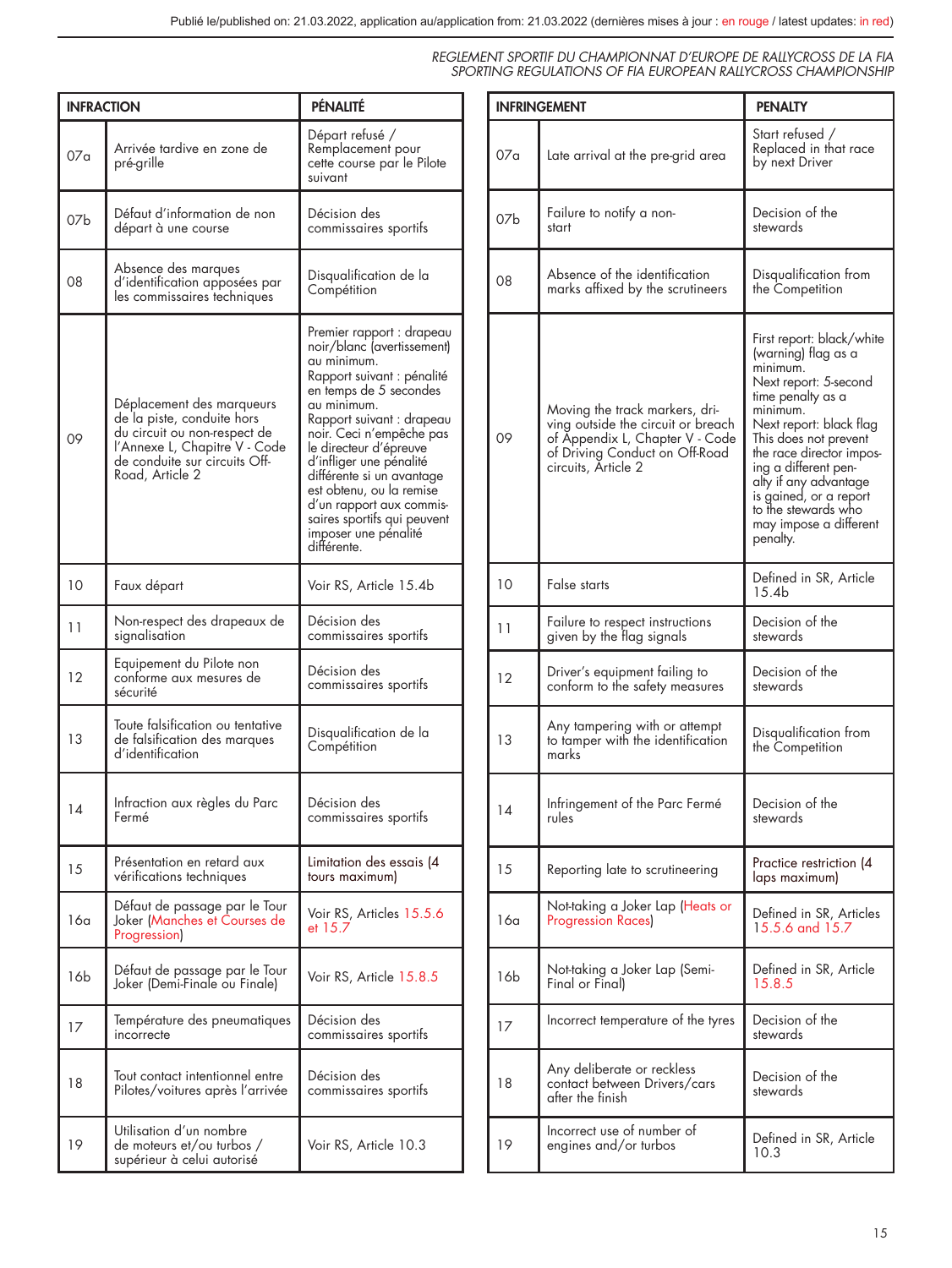| <b>INFRACTION</b> |                                                                                                 | PÉNALITÉ                                                                                                                                                                                                                                                                                                                                                                                                                                                                          |
|-------------------|-------------------------------------------------------------------------------------------------|-----------------------------------------------------------------------------------------------------------------------------------------------------------------------------------------------------------------------------------------------------------------------------------------------------------------------------------------------------------------------------------------------------------------------------------------------------------------------------------|
| 20                | Absence ou retard du<br>Concurrent ou Pilote au<br>briefing                                     | Amende de €250                                                                                                                                                                                                                                                                                                                                                                                                                                                                    |
| 21                | Utilisation de carburant ou de<br>pneumatiques autres que ceux<br>prescrits pour le Championnat | Disqualification de la<br>Compétition                                                                                                                                                                                                                                                                                                                                                                                                                                             |
| 22                | Non-respect de la limitation de<br>vitesse dans le paddock (voir<br>PG, Article 3.8.6)          | €50 par km/h<br>exédentaire.<br>Les commissaires sportifs<br>se réservent le droit<br>d'appliquer une autre<br>pénalité.                                                                                                                                                                                                                                                                                                                                                          |
| 23                | Comportement «anti-sportif»<br>lors d'une Compétition                                           | chaque infraction<br>Pour<br>commise : Blâme au<br>minimum<br>Au second blâme recu au<br>cours de la saison : Retrait<br>de 5 points Championnat<br>au Pilote<br>Au quatrième blâme recu<br>au cours de la saison :<br>Retrait de 10<br>points<br>Championnat au Pilote<br>Au sixième blâme recu au<br>cours de la saison : Retrait<br>de 15 points Championnat<br>au Pilote<br>Au huitième blâme recu<br>au cours de la saison :<br>Disqualification du Pilote<br>du Championnat |
| 24                | Non-conformité de la caméra-<br>incident                                                        | Décision des commissaires<br>sportifs                                                                                                                                                                                                                                                                                                                                                                                                                                             |
| 25                | Accès interdit à la piste                                                                       | Amende de €250                                                                                                                                                                                                                                                                                                                                                                                                                                                                    |

*Note : PG = Prescriptions Générales ; RS = Règlement Sportif*

En outre, les commissaires sportifs, d'eux-mêmes ou sur proposition du directeur d'épreuve, pourront prendre une décision sur tout point non prévu par le Règlement et appliquer des pénalités conformément aux critères du Code, du Règlement du Championnat et du Règlement Particulier.

- 17.2 Les réclamations devront être effectuées conformément au Code. Les réclamations concernant les Demi-Finales pourront être entendues après la Finale.
- 17.3 Les pénalités en temps et les refus de départ pour arrivée tardive en zone de départ/grille de départ sont insusceptibles d'appel.
- 17.4 Le montant de la caution d'appel est de €3 000. La Cour d'Appel Internationale est compétente pour connaître, dans le cadre d'une Compétition du Championnat d'Europe de Rallycross de la FIA, des appels introduits à l'encontre des décisions des commissaires sportifs par tout organisateur, Concurrent, Pilote, ou autre licencié qui est directement concerné ou qui est affecté personnellement par ces décisions. Dans ce cas, les ASN ne pourront refuser leur concours et accord (Article 14.1.1 du Règlement Disciplinaire et Juridictionnel de la FIA).

|    | <b>INFRINGEMENT</b>                                                                    | <b>PENALTY</b>                                                                                                                                                                                                                                                                                                                                                                                                                                                                                                                   |
|----|----------------------------------------------------------------------------------------|----------------------------------------------------------------------------------------------------------------------------------------------------------------------------------------------------------------------------------------------------------------------------------------------------------------------------------------------------------------------------------------------------------------------------------------------------------------------------------------------------------------------------------|
| 20 | Competitor or Driver not atten-<br>ding or being late to the brie-<br>ting             | Fine of €250                                                                                                                                                                                                                                                                                                                                                                                                                                                                                                                     |
| 21 | Use of fuel or tyres other than<br>those prescribed for the Cham-<br>pionship          | Disqualification from<br>the Competition                                                                                                                                                                                                                                                                                                                                                                                                                                                                                         |
| 22 | Failure to respect the speed limit<br>in the paddock (defined in GP,<br>Article 3.8.6) | €50 for each kph over<br>the limit.<br>The stewards reserve<br>the right to impose<br>another penalty.                                                                                                                                                                                                                                                                                                                                                                                                                           |
| 23 | "Unsportsmanlike" behaviour<br>during a Competition                                    | For each infringement:<br>Reprimand as a mini-<br>mum<br>After two reprimands<br>during<br>one season:<br>Withdrawal of 5 Cham-<br>pionship points from the<br>Driver<br>After four reprimands<br>during one season:<br>Withdrawal<br>of<br>10<br>Championship<br>points<br>from the Driver<br>After six reprimands dur-<br>ing one season: With-<br>drawal of 15 Champi-<br>onship points from the<br>Driver<br>After eight reprimands<br>during<br>one season:<br>Disqualification of the<br>Driver from the Cham-<br>pionship |
| 24 | Non-compliance with the judicial<br>camera                                             | Decision of the<br>stewards                                                                                                                                                                                                                                                                                                                                                                                                                                                                                                      |
| 25 | Forbidden track access                                                                 | Fine of €250                                                                                                                                                                                                                                                                                                                                                                                                                                                                                                                     |

*Note : GP = General Prescriptions; SR = Sporting Regulations*

Moreover, the stewards, either themselves or upon the proposal of the race director, may decide on any point which is not provided for in the Regulations and apply penalties in conformity with the criteria of the Code, of the Championship Regulations and of the Supplementary Regulations.

- 17.2 Protests shall be made in accordance with the Code. Protests concerning the Semi-Finals may be heard after the Final.
- 17.3 Time penalties and being denied a start for late arrival in the pregrid area/staring grid are not susceptible to appeal.
- 17.4 The amount of the appeal is €3,000. The International Court of Appeal will hear, in the context of a Competition of the FIA European Rallycross Championship, appeals against decisions of the stewards of a Competition brought by organisers, Competitors, Drivers or other licence holders that are addressees of such decisions or that are individually affected by such decisions. In this case, the ASNs cannot refuse to give their assistance and agreement (Article 14.1.1 of the Disciplinary and Judicial Rules of the FIA).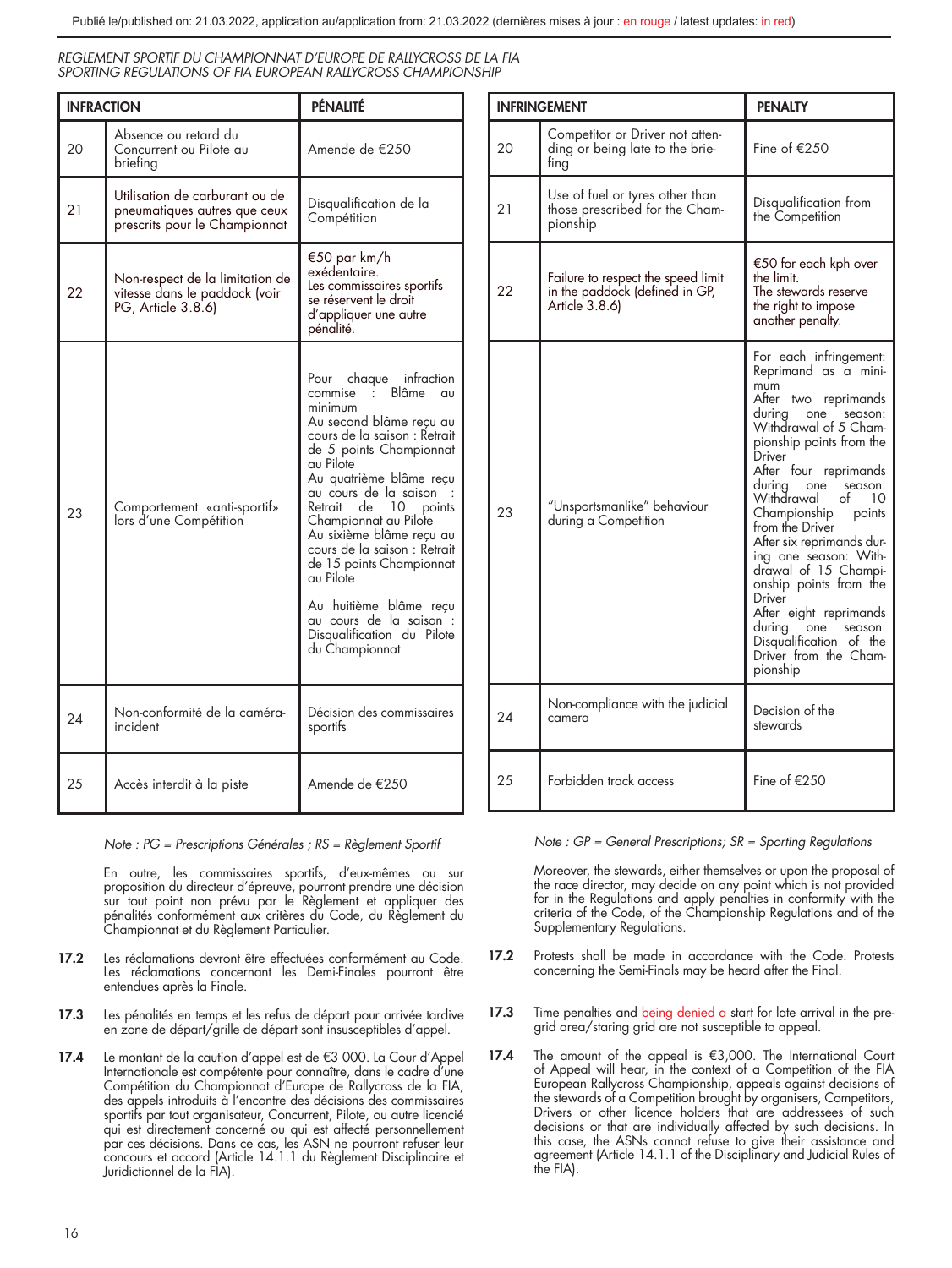#### 18. DISPOSITIONS SUPPLEMENTAIRES

#### 18.1 Accès à la piste

Les Pilotes, Concurrents et personnel des Equipes peuvent généralement avoir accès à la piste (qui inclut la zone de départ  $\mathrm{m}$ indiquée par les panneaux de zone de contrôle technique) jusqu'à 30 minutes avant le départ de toute activité sur la piste. Il n'y aura généralement plus d'autre accès avant la fin des activités du jour sur la piste. Toute autre limitation spécifique sera mentionnée dans le Règlement Particulier.

L'accès à la piste à l'aide de n'importe quel moyen de locomotion motorisé est interdit (à l'exception des Pilotes lors des séances officielles).

Tout type de mesure de la surface de course, incluant la zone de départ (ex. : abrasivité de la surface, température, …), est interdit.

#### 18.2 Caméra Incident

Pour toute la durée de la Compétition, tous les Concurrents doivent avoir installé dans leur voiture une caméra-incident. Il est de la responsabilité de chaque Concurrent de s'assurer que la caméra soit positionnée de façon à ce que la piste, le volant et les pédales soient bien visibles, que les batteries de la caméra soient suffisamment chargées et que la carte SD d'enregistrement soit bien en place et ait une capacité suffisante pour enregistrer toutes les courses en qualité HD. La pénalité (pouvant aller jusqu'à la disqualification de la Compétition) pour non-conformité sera à l'appréciation des commissaires sportifs. Le poids du système de caméra est inclus dans le poids minimum de la voiture. Il incombe au Concurrent de veiller à ce que la caméra-incident soit allumée et enregistre tous les essais, courses, Demi-Finales et Finale. La caméra doit être en fonction dès que la voiture entre dans la zone de pré-grille et ne doit pas être éteinte tant qu'elle n'est pas rentrée au paddock. Les officiels du Championnat doivent pouvoir avoir accès à l'enregistrement à tout moment de la Compétition à la suite, ou non, d'une réclamation. Le visionnage des images doit se faire sur le matériel (ordinateur) du Concurrent, qui devra en assurer le fonctionnement. L'enregistrement peut être utilisé uniquement par les officiels du Championnat et le Promoteur du Championnat. A l'exception des caméras installées par le soustraitant TV du Championnat, aucune autre caméra vidéo, appareil photographique ou caméra cinématographique à l'intérieur ou à l'extérieur de la voiture ne seront autorisés sans le consentement écrit du Promoteur du Championnat et une telle autorisation sera d'ordinaire refusée. Afin de dissiper tout doute, les Concurrents ne peuvent pas utiliser d'enregistrement de la caméra-incident à des fins commerciales, incluant sans s'y limiter toute forme de diffusion télévisée (en clair, internet, payante, abonnement, satellite, terrestre), toute autre forme d'utilisation internet, publicité, sponsoring ou tout type de diffusion publique.

#### 18.3 Heure officielle

L'heure officielle de l'Epreuve sera l'heure GPS locale, telle que fournie par le service de chronométrage officiel et affichée sur les écrans de chronométrage.

#### 19. PODIUM, PRIX ET COUPES

- 19.1 La cérémonie de podium sur le circuit aura lieu immédiatement après les Finales. Les 3 premiers Pilotes devront être présents et porter leur combinaison de Compétition. S'ils ne participent pas à cette cérémonie et/ou s'ils ne portent pas les vêtements appropriés, ils seront passibles d'une amende infligée par les commissaires sportifs.
- 19.2 Tous les Pilotes concernés par la cérémonie du podium doivent impérativement porter les casquettes (avec la visière vers l'avant) fournies par le Promoteur du Championnat pendant toute la durée de la céramonie (excepté lorsque les hymnes nationnaux sont joués) ainsi que lors de la conférence de presse et ils doivent garder leur combinaison fermée. Les Pilotes ne doivent pas porter quelqu'autre objet que ce soit hormis ceux donnés par l'organisateur durant la procédure du podium. Le non-respect de cette règle sera rapportée aux commissaires sportifs.

#### 18. ADDITIONAL PROVISIONS

#### 18.1 Track Access

Drivers, Competitors and team personnel may usually have access to the track (which includes the starting grid area marked by the Technical Control Zone signs) up until 30 minutes before the start of any activity on track. There will usually be no further access until after the scheduled track activities for the day are complete. Any other specific limitation will be mentioned in the Supplementary Regulations.

Access to the track using any motorised means of locomotion (except for the Drivers during the official sessions) is forbidden.

Any kind of measurement of the racing surface, including the starting area (i.e. surface roughness, temperature, ...), is forbidden.

#### 18.2 Judicial Cameras

Throughout the Competition, all Competitors must have installed in their car a Judicial camera. It is the responsibility of each Competitor to ensure that the camera is positioned in such a way that the track, the steering wheel and the pedals are clearly visible, that the camera batteries are sufficiently charged and that the SD recording card is in place and has sufficient capacity to record all of the races in HD quality. The penalty (up to disqualification from the Competition) for non-compliance will be at the discretion of the stewards. The weight of the camera system is included in the minimum weight of the car. The onus is on the Competitor to ensure the Judicial camera is switched on and recording for all practice sessions, races, Semi-Finals and Final. The camera must work as soon as the car enters the pre-grid area and must not be switched off until it returns to the paddock. Championship officials must be able to access the footage at all times during the Competition following a protest or otherwise. The images must be viewed using the equipment (computer) of the Competitor, who must ensure this equipment is working. The footage can be used only by the Championship officials and the Championship promoter. With the exception of cameras installed by the Championship TV contractor no other oncar/incar video, still or motion picture cameras will be permitted without the written authority of the Championship Promoter and such permission will usually be withheld. For the avoidance of doubt, Competitors may not use footage from the Judicial camera for any commercial purposes including but not limited to any form of television broadcast (free to air, internet, pay per view, subscription, satellite, terrestrial) any other form of internet use, advertising, sponsorship or any type of public performance.

#### 18.3 Official time

The official time of the Event will be the local GPS time, as provided by the official timekeeping team and displayed on the timing screens.

#### 19 PODIUM, PRIZES AND CUPS

- 19.1 The podium ceremony on the circuit will be held immediately after the Finals. The Top 3 finishers must be present, wearing their Competition overalls. Failure to attend this ceremony and/or the wearing of inappropriate clothing will be penalised by a fine inflicted by the stewards.
- 19.2 All Drivers affected by the podium formalities are obliged to wear the caps (with the peak facing forward) issued by the Championship Promoter throughout the entire duration of the prizegiving ceremony (except while the national anthems are being played) as well as during the press conference and they must keep their overalls closed. Drivers must not have any items with them other than those handed over by the organiser during the podium process. Failure to comply with this regulations will be reported to the stewards.
- 19.3 Per Competition, at least a cup will be awarded to the Top 3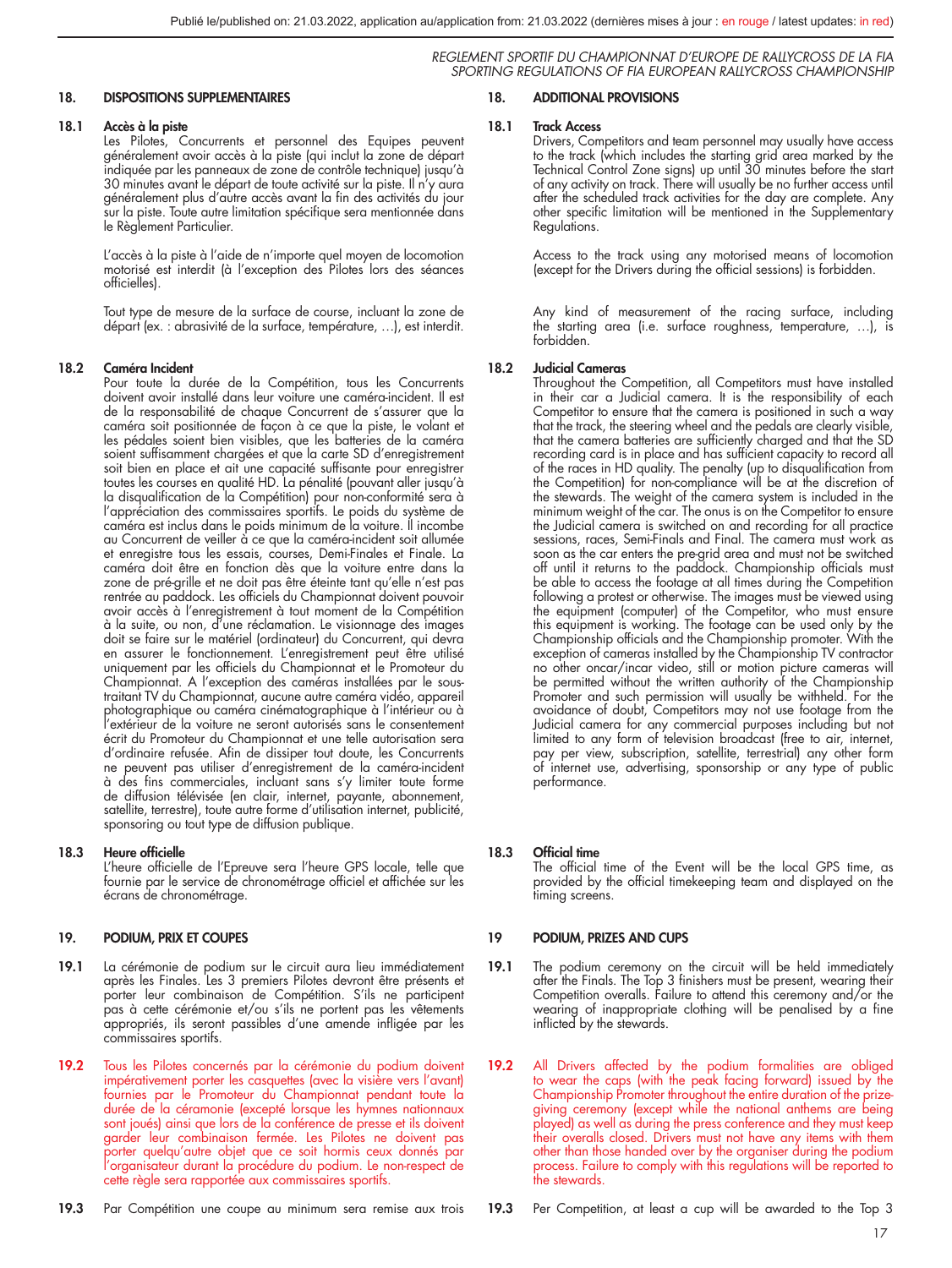premiers, les drapeaux de leurs pays seront montrés et l'hymne national du Pilote vainqueur sera joué (la nationalité du Pilote étant celle correspondant à l'ASN qui lui a délivré la Licence - Article 9.4.1 du Code). La procédure complète du podium est décrite dans l'Annexe 4.

- 19.4 Les trois premiers Pilotes classés au Championnat de chacune des catégories devront être présents à la cérémonie de Remise des Prix Off-Road de la FIA. Tout Pilote qui n'y assisterait pas perdra le bénéfice de son prix en espèces et/ou des prix associés à son résultat et sera passible d'une amende infligée par la FIA.
- 19.5 Par Compétition, des prix en espèces seront distribués aux cinq premiers Pilotes de la Catégorie RX1 (respectivement €1′100,<br>€660, €450, €275 et €275) et aux cinq premiers Pilotes de la Catégorie RX3 (respectivement €550, €440, €330, €220 et €220).

#### 20. ÉPREUVES DE TESTS ET JOURNÉES ''PRESSE''

Le Promoteur du Championnat pourra organiser une séance de tests collectifs officiels, qui sera obligatoire pour les Concurrents RX1 inscrits. Il n'y aura pas d'autres tests ou essais sur les sites du Championnat dans les 56 jours précédant les Compétitions du Championnat disputées sur ces mêmes sites. Les Concurrents et Pilotes du Championnat pourront participer à d'autres Compétitions dûment inscrites au Calendrier Sportif International de la FIA ou au Calendrier Sportif National d'une ASN membre de la FIA. Les journées médias ou presse pour les Compétitions du Championnat ne seront organisées que conjointement avec le Promoteur du Championnat et l'utilisation de la piste lors de ces journées sera contrôlée afin d'éviter qu'elles ne soient utilisées comme séances de test. Toute violation de cette règle sera examinée par les commissaires sportifs de la Compétition suivante. La pénalité infligée est à leur appréciation.

#### 21. COORDINATEUR DU CHAMPIONNAT ET RESPONSABLE DES RELATIONS AVEC LES CONCURRENTS

Un coordinateur du Championnat sera désigné par le Promoteur du Championnat. Il devra être assisté d'un responsable des relations avec les Concurrents officiel parlant l'anglais, désigné par l'organisateur et être titulaire d'une Licence de commissaire sportif ou directeur de course délivrée par son ASN, étant donné que ce rôle implique une connaissance certaine des règlements en vigueur. Tous deux devront être rapidement identifiables par les Concurrents et Pilotes, en portant un badge bien apparent ou une chasuble. Leurs noms, photos, numéros de téléphone portable et programmes devront figurer au tableau d'affichage officiel.

Ils devront informer les Concurrents et tenir en permanence auprès d'eux un rôle de concertation. Ils pourront assister aux réunions des commissaires sportifs, sur demande expresse de ceux-ci, de façon à être tenu au courant des décisions prises. Ils seront le premier point de contact pour les Concurrents et leur fournira toutes les informations et clarifications relatives aux règlements, sauf s'il s'agit de réclamations. Ils s'abstiendront de toute parole ou action susceptible de susciter des réclamations.

Drivers, their country flag will be displayed and the winner's national anthem will be played (the nationality of the Driver being that of the ASN which delivered his Licence - Article 9.4.1 of the Code). The full podium procedure can be found in Appendix 4.

- 19.4 The first three Drivers in each category must be present at the annual FIA Off-Road Prize-Giving. Any such Driver who fails to attend will be penalised by the loss of any monetary award and/ or benefit associated with the corresponding position at the end of the Championship and may be fined by the FIA.
- 19.5 Per Competition, cash prizes will be awarded to the Top 5 Drivers in the RX1 Category (respectively €1,100, €660, €440,<br>€275 and €275) and to the Top 5 Drivers in the RX3 Categorie (respectively €550, €440, €330, €220 and €220).

#### 20. TEST EVENTS AND PRESS DAYS

The Championship Promoter may organise one official collective test event, which will be mandatory for registered RX1 Competitors. There will be no other testing or practice at Championship venues in the 56 days before the Championship Competition at that venue except for a National Championship, duly entered on the National Sporting Calendar of the ASN. Championship Competitors and Drivers may take part in other Competitions duly entered on the FIA International Sporting Calendar or on the National Sporting Calendar of an ASN member of the FIA. Media or press days for Championship Competitions will only be organised in conjunction with the Championship promoter and use of the track at these days will be monitored to prevent them being used as a test session. Any breach of these rules will be examined by the stewards of the next Competition. The penalty given is at their discretion.

#### 21. CHAMPIONSHIP COORDINATOR AND COMPETITORS' LIAISON **OFFICER**

A Championship coordinator will be nominated by the Championship Promoter. He must be assisted by an Englishspeaking official Competitors' liaison officer nominated by the organiser and who must be in possession of a steward's or clerk of the course's Licence issued by his ASN, as it implies certain knowledge of the General Regulations. Both of them must wear a very conspicuous badge or a tabard, in order to be easily identified by the Competitors and Drivers. Their names, photos, mobile phone numbers and schedules will be posted on the official notice board.

They must inform the Competitors and play a mediating role at all times. They may attend the stewards' meetings in order to keep abreast of all the decisions taken. They will be the first point of contact for Competitors and, with the exception of protests, provide information or clarification in connection with the regulations to the Competitors. They will refrain from saying anything or taking any action which might give rise to protests.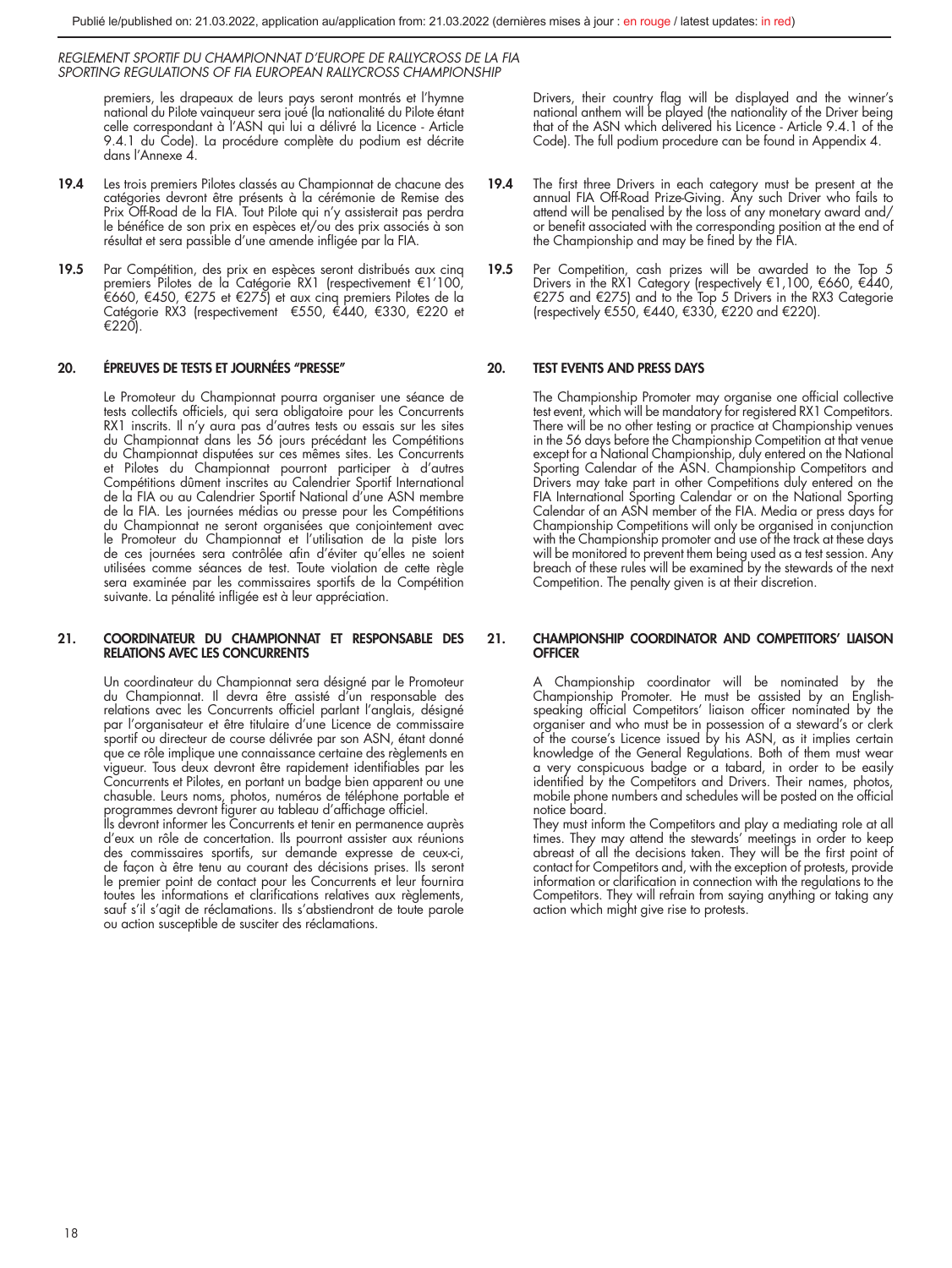



Or / Ou

- 
- a: 14,5 m minimum (largeur minimale de la grille) b: 2,2 m (largeur interne de l'emplacement par voiture)<br>c: 0.9 m minimum (distance minimale par rapport au
- 0.9 m minimum (distance minimale par rapport au bord de la
- piste) d: 5 m (longueur de l'emplacement par voiture)
- 
- e: 0.3 m (espacement entre deux emplacements) f: 0.05 m (largeur des traits des emplacements)
- Configuration de grille de départ dépendant du côté de la pole-<br>position (P.P.) déterminé lors de l'homologation du circuit et déclaré dans le<br>Règlement Particulier de la Compétition concernée.
- a: Minimum 14.5m (minimum width of grid) b: 2,2m (internal width of a grid box)
- 
- c: Minimum 0.9m (minimum space to edge of track)
- 
- d: 5 m (length of grid space per car)<br>e: 0.3 m (space between grid boxes<br>f: 0.05 m (width of the arid box line
- e: 0.3 m (space between grid boxes) f: 0.05 m (width of the grid box lines)

Configuration of the starting grid depending on the side of the pole-position (P.P.) determined during the homologation of the circuit and declared in the Supplementary Regulations of the Competition in question.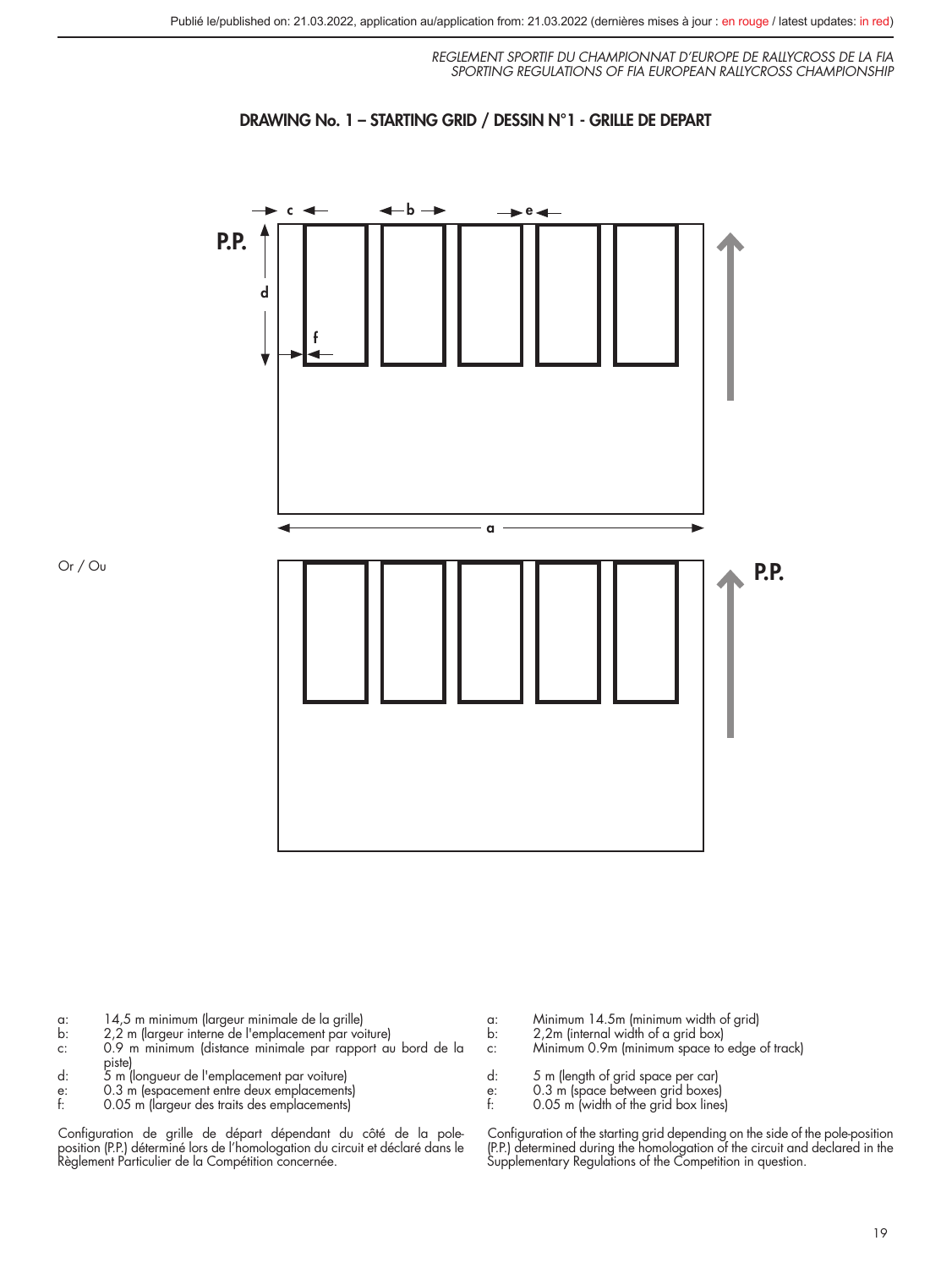

DRAWING No. 2 – ASSISTANCE SIGNS / DESSIN N° 2 – PANNEAUX D'ASSISTANCE

À partir de ce panneau, l'assistance externe n'est plus permise. From this sign onwards, external assistance is not permitted.



À partir de ce panneau, l'assistance externe est permise. From this sign onwards, external assistance is permitted.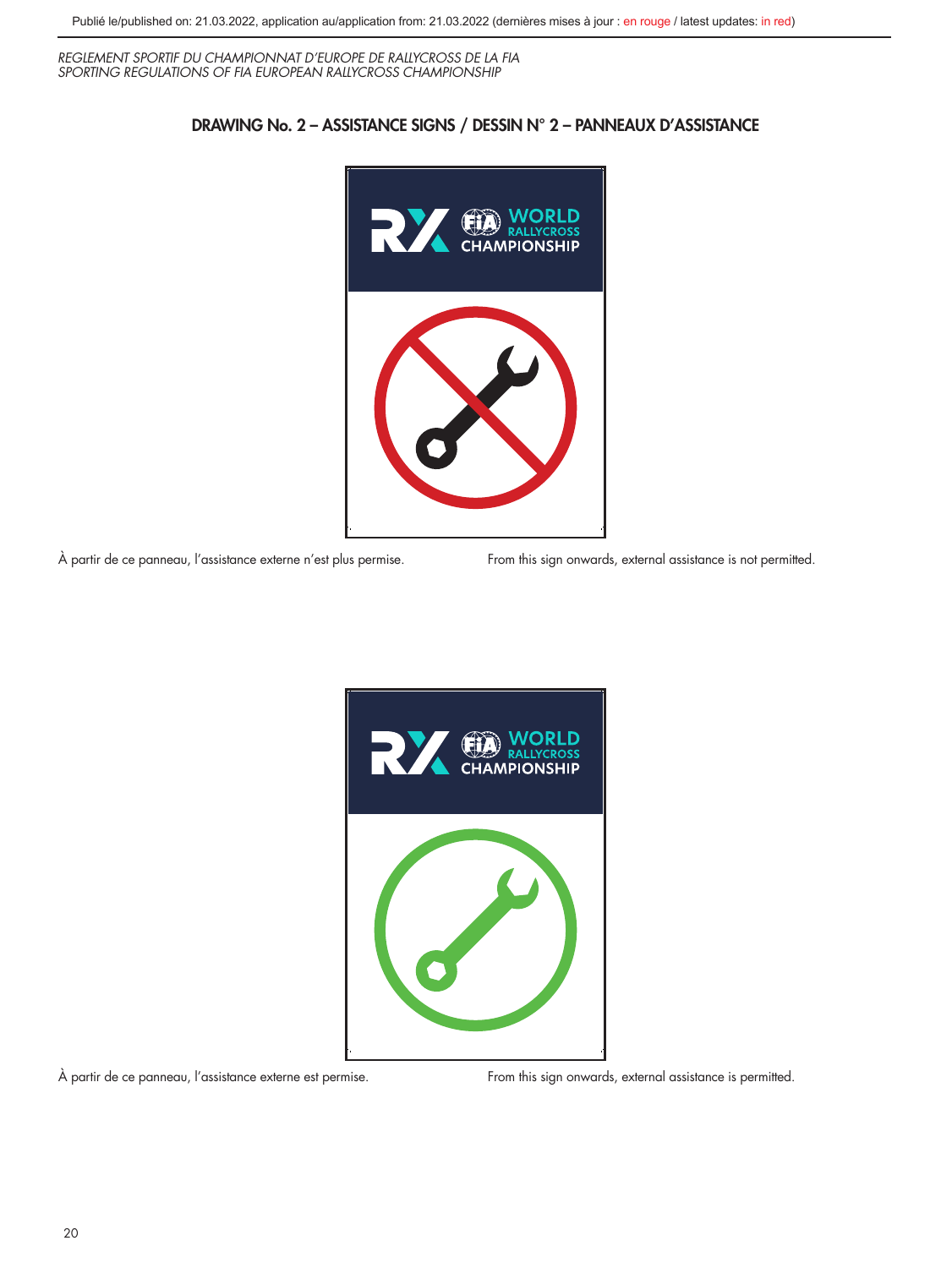### LISTE DES ANNEXES LIST OF APPENDIXES

- Annexe 1: Réglement Particulier, Partie 1
- Annexe 2: Réglement Particulier, Partie 2
- Annexe 3 : Configurations de grille de départ
- Annexe 4 : Cérémonie de podium
- Annexe 5: Droits commerciaux

Appendix 1: Supplementary Regulations, Part 1 Appendix 2: Supplementary Regulations, Part 2 Appendix 3: Starting grid configurations Appendix 4: Podium ceremony Appendix 5: Commercial rights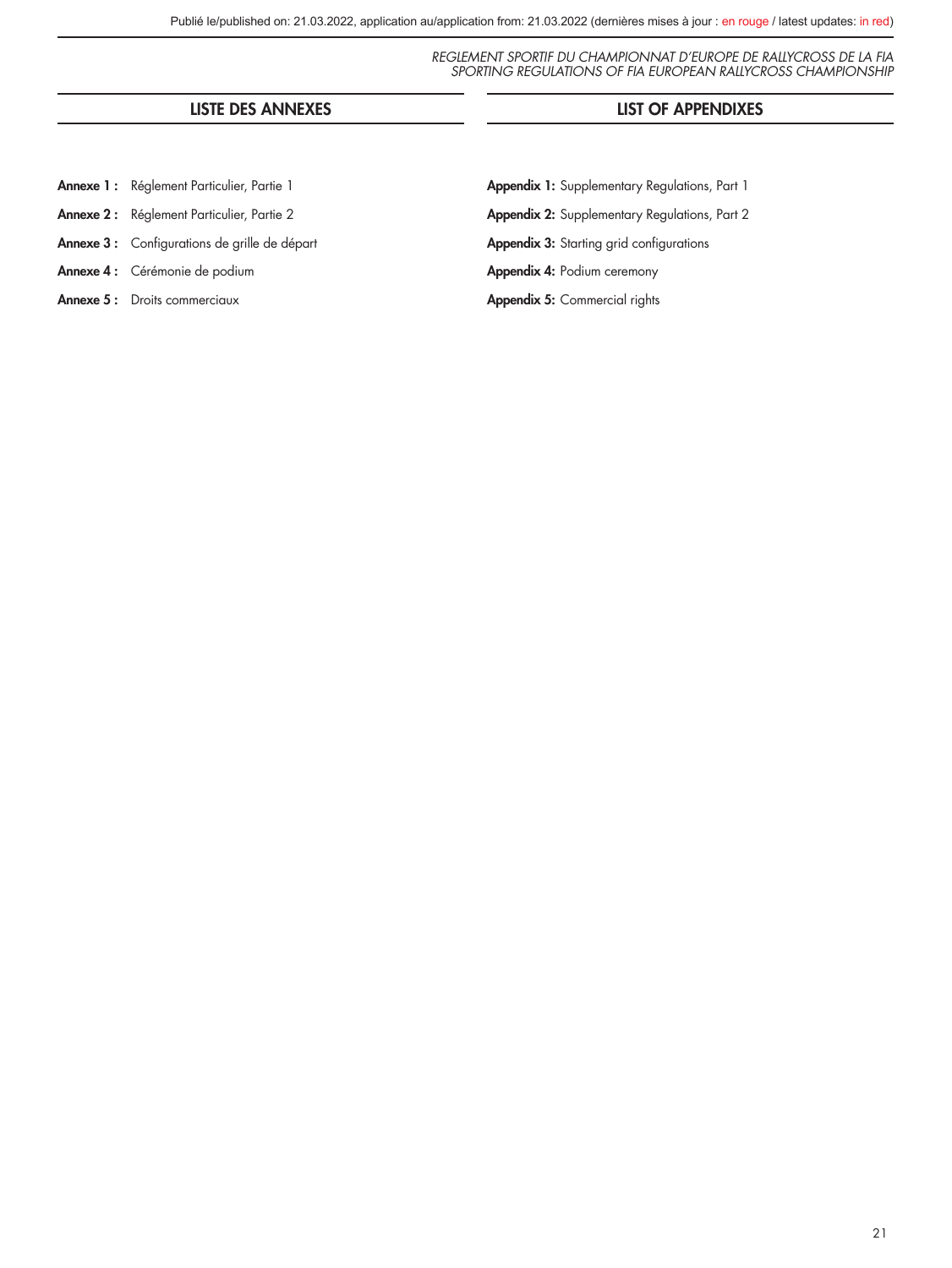ANNEXE 1 APPENDIX 1







### SUPPLEMENTARY REGULATIONS Part 1

2022 FIA World Rallycross Championship for RX1e– Round

2022 FIA European Rallycross Championship for RX1– Round 2022 FIA RX2*e* Championship - Round 2022 FIA European RX3 Championship – Round

| Sporting name:   | World RX of     |
|------------------|-----------------|
| Commercial name: | XXX World RX of |

### Place & Date

#### REGULATIONS

The final text of these Supplementary Regulations shall be the English version which will be used should any dispute arise as to their interpretation. Headings in this document are for ease of reference only and do not form part of these Supplementary Regulations.

#### Article 1 – Organisation

The Competition shall be run in accordance with the International Sporting Code and its appendices, the FIA official Bulletins, the General Prescriptions applicable to the International Rallycross Competitions and to FIA Rallycross Championships, the Sporting Regulations of the FIA World, RX2e and European Rallycross Championships and these Supplementary Regulations.

In the context of the COVID-19 pandemic, the primary responsibility sits with the event organiser to ensure that any national, regional or local laws, regulations, policy, guidance or advice issued by the competent authorities in the territories relevant to the event are complied with at all times.

Drivers and Competitors must commit to follow the instructions brought by the organizer to comply with the local sanitary regulations.

#### Article 2 – Information specific to the Competition

#### National Sporting Authority (ASN):

| Address:   |   |  |
|------------|---|--|
| a) Phone:  | . |  |
| b) E-mail: |   |  |
|            |   |  |

#### Organiser:

| Address:   | .        |  |
|------------|----------|--|
| a) Phone:  | .        |  |
| b) E-mail: | $\cdots$ |  |
| c) Web:    |          |  |

Organising committee

Composition: …

#### Event's Permanent Secretariat

Organiser: … Address: … Phone: … E-mail: …

#### Event's Secretariat during the event

Location: …

#### Circuit:

- a) Name: …
- b) Address: …
- c) Telephone: …
- d) GPS Location: …
- e) Length: … meters (incl. Joker Lap); … meters (without Joker Lap)
- f) Width of Start: … meters
- g) Maximum width: … meters
- h) Minimum width: … meters
- 
- i) Composition: …% gravel and …% tarmac j) Direction of the track: clockwise/anti-clockwise
- 
- k) Side of the pole position: right/left
- l) Number of laps in the Heat, XXX race, Semi-Finals and Final : 5 laps.

#### Program & time schedule of the Competition:

| XX/XX/2022 | Opening date for entries               |
|------------|----------------------------------------|
| XX/XX/2022 | Closing date for permanent World RX    |
|            | entries                                |
| XX/XX/2022 | Closing date for permanent RX2e &      |
|            | Euro RX1 & RX3 entries                 |
| XX/XX/2022 | Closing date for non-permanent entries |
|            | (RX1, RX2e & RX3 non-permanent         |
|            | Drivers)                               |
|            |                                        |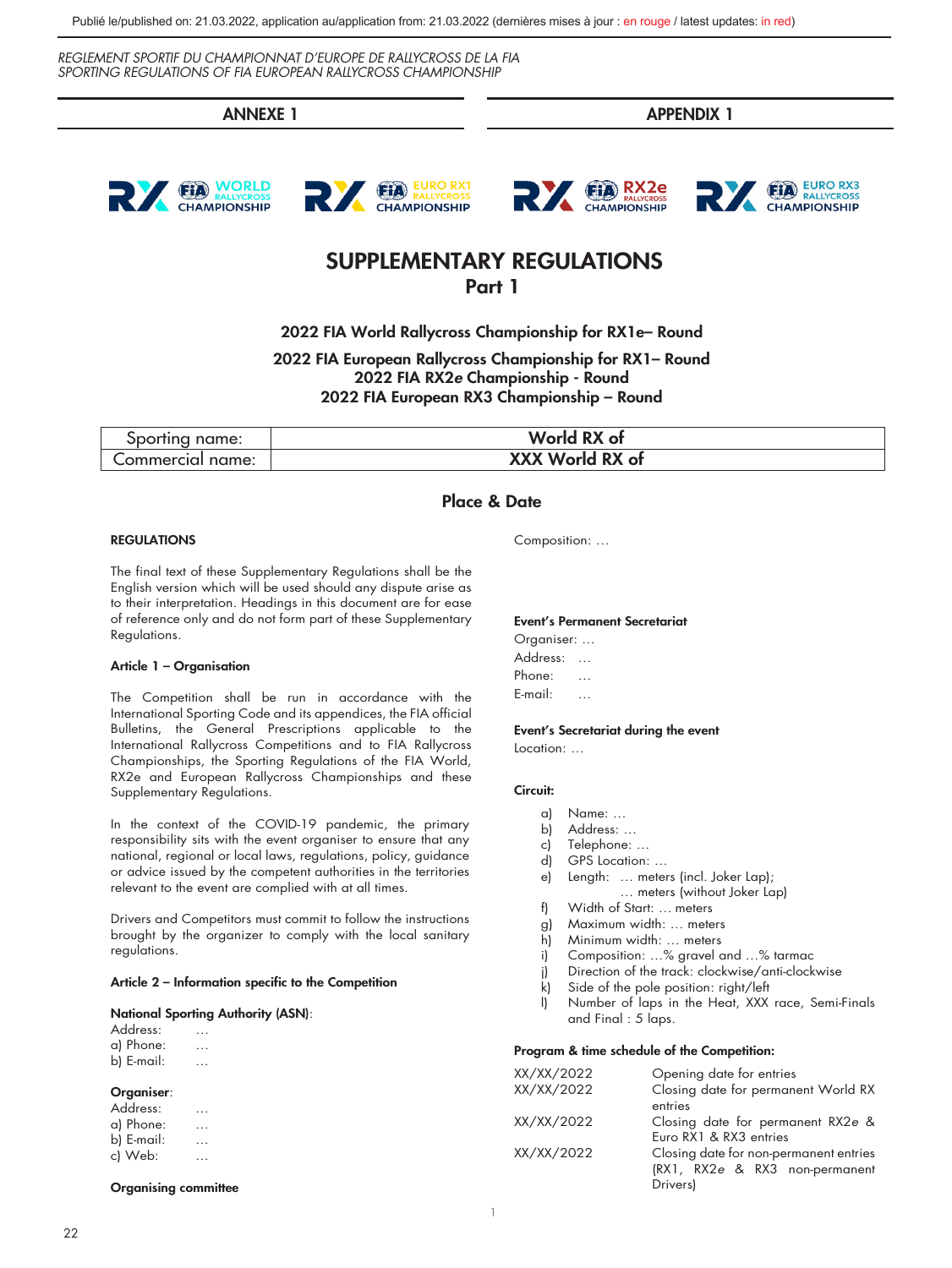

*(entry form available on www.fia.com)*

Euro RX1, RX3 and RX2e entry limitation: 20

World RX Team "Engineering Personnel" allowed to work on the cars: From Thursday 9:00 to Sunday 23:59

#### Friday XX

09.00-11.30 Administrative checking<br>From 09.30 Scrutineering Scrutineering

*Note: the Scrutineering Schedule and the Schedule of the Draw for the starting*  positions in Heat 1 (excl. World RX), as well as the detailed schedule for the *remaining days of the event, will be made available following publication of entries in Part 2 of the Supplementary Regulations*

#### Administrative checking:

Made by instant messaging system by the CLO.

#### Scrutineering:

Location: …

#### Team Manager meeting:

Location: …

#### Drivers' briefing:

Location: …

Official notice board: https://www.fiaworldrallycross.com/onb

#### Prizes and awards:

- Cups to the Top 3 Drivers in each category.
- Euro RX1: prize-money will be awarded to the Top 5 Drivers (respectively €1,100, €660, €440, €275 and €275)
- RX2*e* & Euro RX3: prize-money will be awarded to the Top 5 Drivers (respectively €550, €440, €330, €220 and €220).

#### **Article 3 – FIA appointed Officials**

Chairman of stewards: International steward: Race director: Technical delegate: Technical delegate assistant: Electronic scrutineer: Medical delegate: Secretary to the stewards: Observer: Judge of fact\*: Track inspector: Sporting delegate: Chief timekeeping: Driver adviser to the stewards: e-Safety delegate: Electric safety specialist RX1e: Electric safety specialist RX2e: Championship coordinator: *\* In accordance with Article 11.16.3 of the International Sporting Code, judges of fact will have the following remit: during the running of the* 

*competition, recording of the incidents described in Article 4 of the General* 



*Prescriptions applicable to International Rallycross Competitions and to the FIA Rallycross Championships, as well as, in their opinion, of any other dangerous and/or unsportsmanlike behaviour.*

#### **Article 4 – ASN appointed Officials**

| National steward:           |          |
|-----------------------------|----------|
| Clerk of the course:        |          |
| Deputy clerk of the course: | $\sim$   |
| Secretary of the meeting:   | $\cdots$ |
| Chief scrutineer:           |          |
| Chief medical officer:      |          |
|                             |          |

Judges of fact:

- Startline: …
- Jump Start: …
- Joker Lap: …
- Finish: …

Competitors' Liaison Officer: …

#### Article 5 – Protests and Appeals

The protest fee is €1,000. The international appeal fee (FIA) is €6,000 (World RX) and €3,000 (RX2e - Euro RX1 & RX3)

All protests will be lodged in accordance with the Code. All protests must be made in writing and handed to the clerk of the course or his assistant, or in their absence any of the stewards of the Competition, together with the required protest fee.

Competitors have the right to appeal, as laid down in Article 15 of the Code and also as set out in the Rules of the International Court of Appeal.

#### Article 6 – Event supplementary provisions

- a) World RX Superpole lap: Including Joker Lap
- b) Advertisement restrictions by law in the country: (if any) …
- c) Other: (if any) …

#### VISA TO BE GRANTED IN PART 2 OF THE SUPPLEMENTARY **REGULATIONS**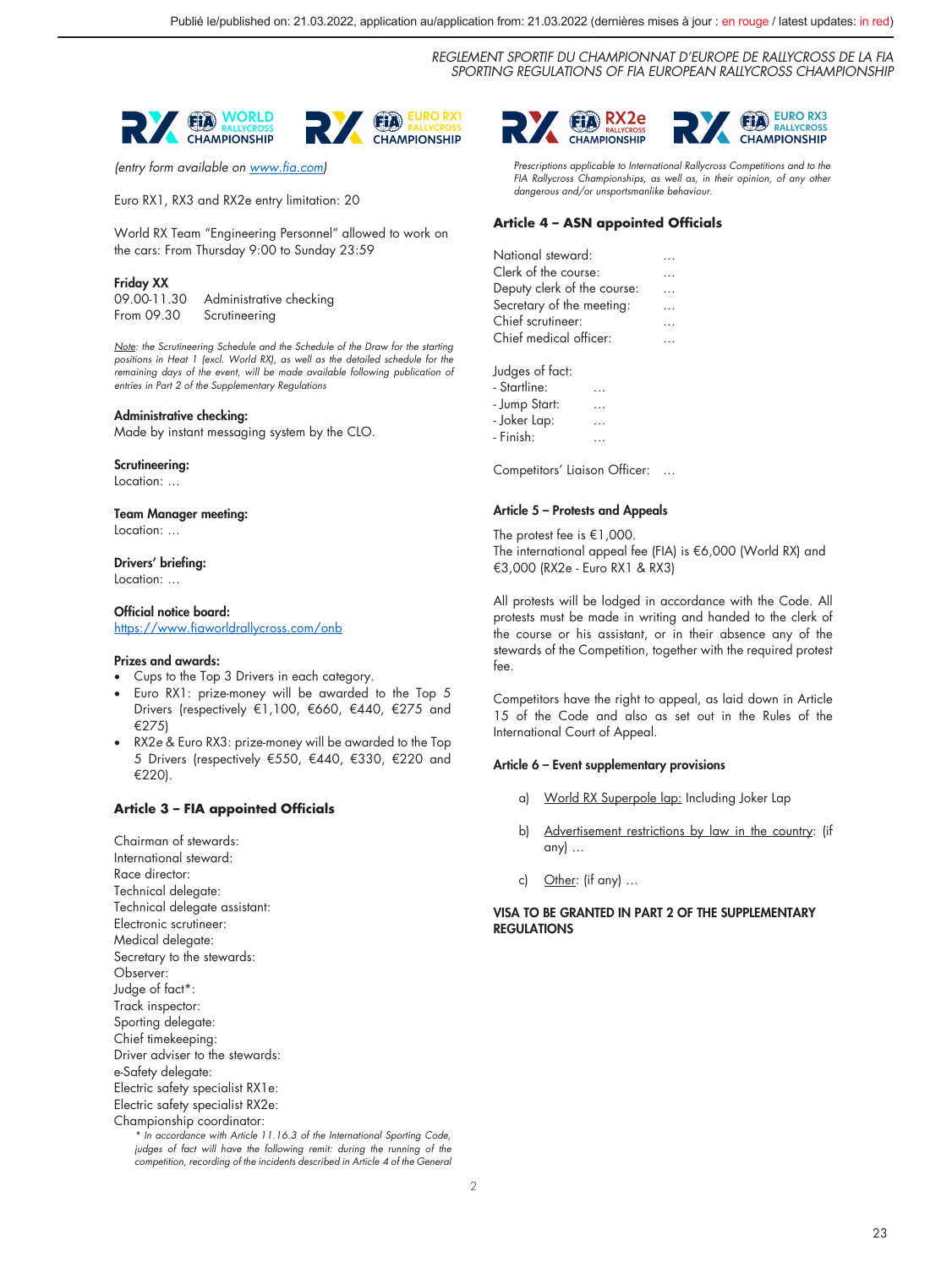Publié le/published on: 21.03.2022, application au/application from: 21.03.2022 (dernières mises à jour : en rouge / latest updates: in red)

*REGLEMENT SPORTIF DU CHAMPIONNAT D'EUROPE DE RALLYCROSS DE LA FIA SPORTING REGULATIONS OF FIA EUROPEAN RALLYCROSS CHAMPIONSHIP* 

ANNEXE 2 APPENDIX 2







### SUPPLEMENTARY REGULATIONS Part 2

2022 FIA World Rallycross Championship for RX1e– Round

2022 FIA European Championship for RX1– Round 2022 FIA RX2*e* Championship - Round 2022 FIA European RX3 Championship – Round

| Sporting name:   | World RX of     |
|------------------|-----------------|
| Commercial name: | XXX World RX of |

Place & Date

### **PROGRAMME & TIME SCHEDULE OF THE COMPETITION**

| XX/02/2022 | Opening date for entries                                                             |
|------------|--------------------------------------------------------------------------------------|
| XX/03/2022 | Closing date for permanent entries (entry form available on www.fia.com)             |
| XX/XX/2022 | Closing date for non-permanent entries (Euro RX1, RX3 & RX2e & non-permanent Drivers |
|            | – entry form available on www.fia.com)                                               |

#### **Thursday, XX 2022**

| <b>VV VV</b><br>88.AA | helow'<br>ner<br>nedule:<br>.SCELITI<br>'neerii<br>ias.<br>эc:<br>rinci<br>$\sim$ |  |
|-----------------------|-----------------------------------------------------------------------------------|--|
|                       |                                                                                   |  |

### **Friday, XX 2022**

| XX.XX - XX.XX | Administrative checking                             |                      |
|---------------|-----------------------------------------------------|----------------------|
| XX.XX         | Scrutineering (as per Scrutineering schedule below) | Category             |
| XX.XX         | Competitors & Drivers' briefing (location)          | Category             |
| XX.XX         | Competitors & Drivers' briefing (Location)          | Category             |
| XX.XX         | Draw for starting position in Heat One (Location)   | All, except World RX |
| XX.XX         | First stewards' meeting                             |                      |
| XX.XX         | Shakedown                                           | World RX             |
| XX.XX - XX.XX | Extrication and Red Car Exercises (2 hours)         | World RX or RX2e     |

#### **Saturday, XX 2022**

| XX.XX | Secretariat opens |          |
|-------|-------------------|----------|
| XX.XX | Practice          | Category |
| XX.XX | Superpole         | World RX |
| XX.XX | Heat One          | Category |
| XX.XX | Heat Two          | Category |
| XX.XX | <b>Heat Three</b> | Category |

### **Sunday, XX 2022**

| XX.XX | Secretariat opens                   |          |
|-------|-------------------------------------|----------|
| XX.XX | Warm-up (2 laps, once only)         | Category |
| XX.XX | Heat Three                          | Category |
| XX.XX | Progression Races                   | Category |
| XX.XX | Semi-Finals                         | Category |
| XX.XX | Final                               | Category |
| XX.XX | World RX Semi-Final pre-grid closes | Category |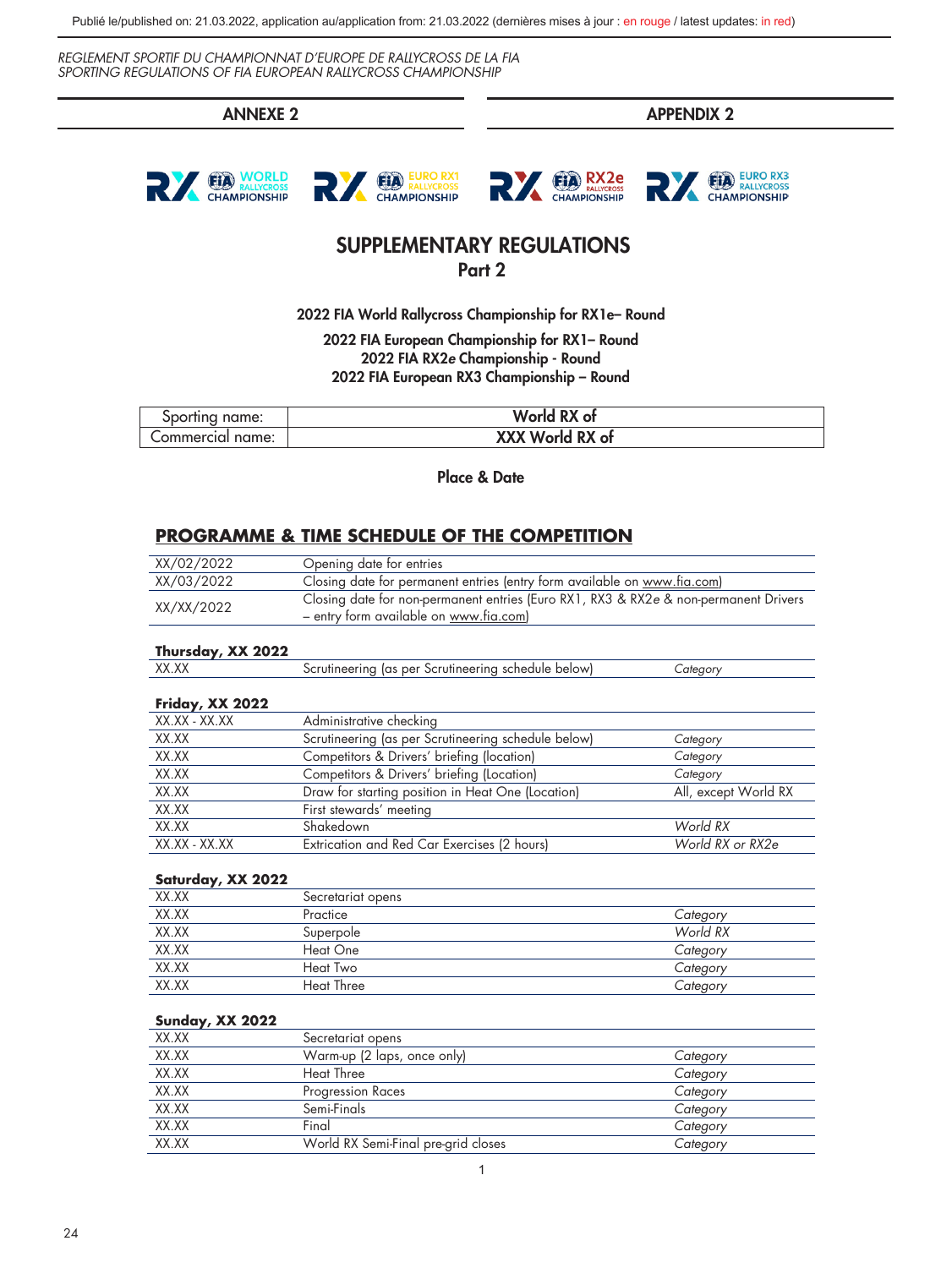





| XX.XX | Semi-Finals       | Category |
|-------|-------------------|----------|
| XX.XX | Final             | Category |
| XX.XX | Final             | Category |
| XX.XX | Podium (location) |          |
| XX.XX | Stewards' meeting |          |

### **SCRUTINEERING SCHEDULE**

#### **Thursday, XX 2022**

| $XX.XX - XX.XX$     | sealing for RX1e". | <b>Euro RX1 &amp; RX2e, in the Paddock</b> . All cars must be ready for scrutineering from<br>XX.XX to XX.XX, as described in the document "Instructions for initial scrutineering and |
|---------------------|--------------------|----------------------------------------------------------------------------------------------------------------------------------------------------------------------------------------|
| $XX$ XX $-$ XX $XX$ | sealing for RX1".  | <b>World RX (RX1e), in the Paddock</b> . All cars must be ready for scrutineering from<br>XX.XX to XX.XX, as described in the document "Instructions for initial scrutineering and     |
| Friday, XX 2021     |                    | Euro $\mathbb{R}$ in the Scrutineering Bay, in the following order:                                                                                                                    |
| $XX$ XX $-$ XX XX   | <b>RX3 #XX</b>     | <b>RX3 #XX</b>                                                                                                                                                                         |
| $XX$ XX $-$ XX $XX$ | $RX3$ # $XX$       | $RX3$ # $XX$                                                                                                                                                                           |

*Note: Article 17, §15 of the Championship Sporting Regulations: "Reporting late to scrutineering will be penalised by restricted access to practice, one session/four laps maximum."*

#### • **Noise check**

Noise check is mandatory for RX1 and RX3 and it will be done near the scrutineering bay for all cars on Friday, date and time

#### • **Weight check**

During the aforementioned noise check time slot, weighing scales will be available for all teams for voluntary weight check.

#### • **Tyre registration**

Tyre registration will be possible during the following time slots:

| Friday, XX 2022   | $XX$ XX $-$ XX XX |
|-------------------|-------------------|
| Saturday, XX 2022 | $XX.XX - XX.XX$   |
| Sunday, XX 2022   | $XX.XX - XX.XX$   |

Outside of these aforementioned time slots, tyres registrations can be allowed only with the permission of the FIA technical delegate.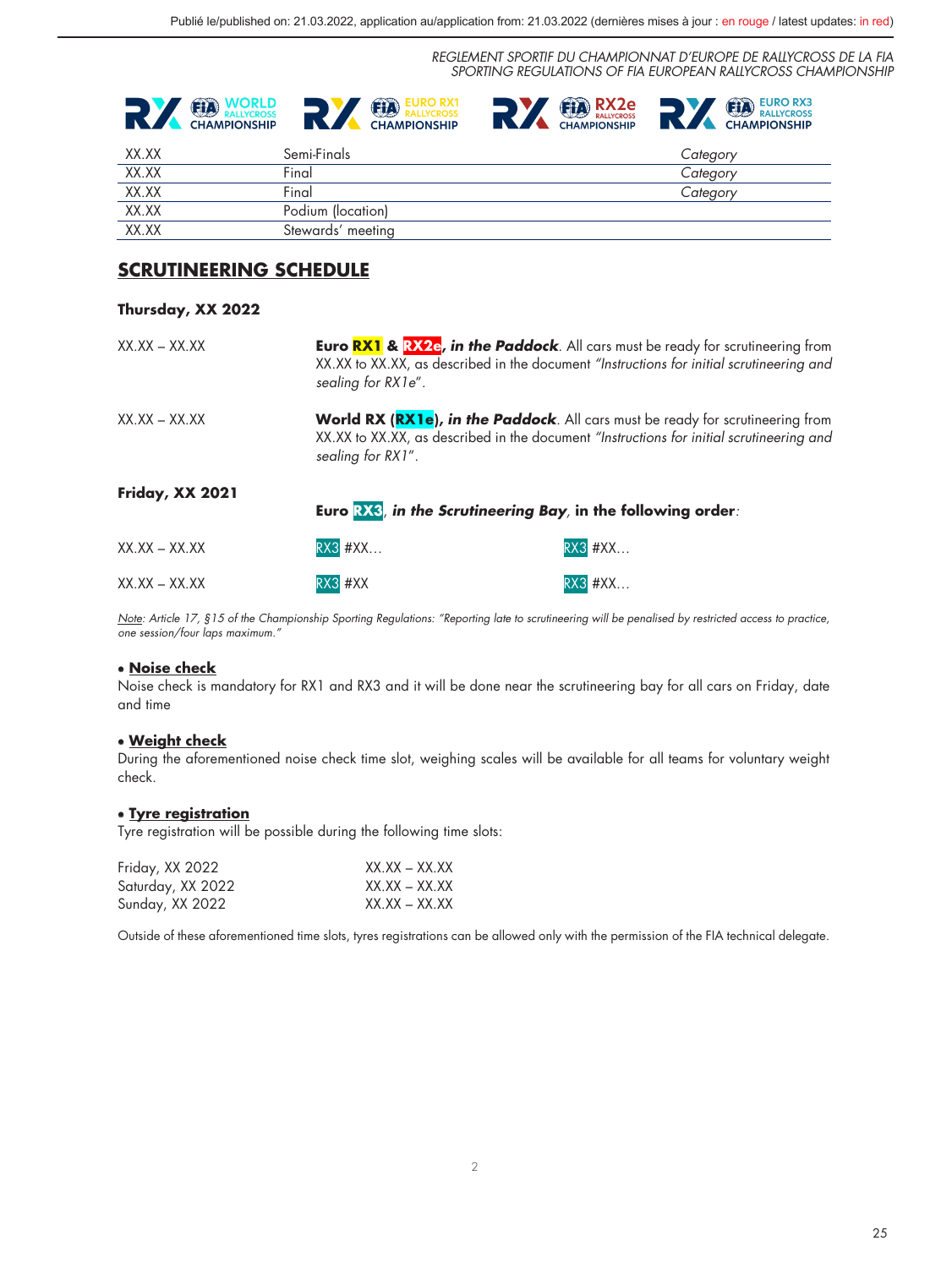Publié le/published on: 21.03.2022, application au/application from: 21.03.2022 (dernières mises à jour : en rouge / latest updates: in red)

*REGLEMENT SPORTIF DU CHAMPIONNAT D'EUROPE DE RALLYCROSS DE LA FIA SPORTING REGULATIONS OF FIA EUROPEAN RALLYCROSS CHAMPIONSHIP* 



## **ADDITIONAL INFORMATION**

### • **Insurance**

In compliance with the legal prescriptions, the Organiser has contracted one or several insurance(s) guaranteeing the following risk(s):

- Third Party Civil Liability with a value of … for the meeting.

- Etc: .………………………………………...

(Indicate the details of the insurance cover(s) contracted by the Organiser – specify the amounts)

**Track access restrictions**: As per Article 22.2 (World),18.1 (Euro) & 22.1 (RX2e), access to the track will not be allowed to Competitors and media Friday from 9:30 to 11:00 during the track inspection.

**Charging times (RX1e & RX2e):** Friday XX from XX:00 to XX:00, Saturday XX from XX:00 to XX:00 & Sunday XX from XX:00 to XX:00

**Extrication and red Car Exercise** (Name of the Competitor and car to be put at the disposal of the Safety team) :

**RX2e Push-To-Pass time** : xxxx s

### **VISA**

VISA OF THE ASN No. --------

VISA OF THE FIA No. -------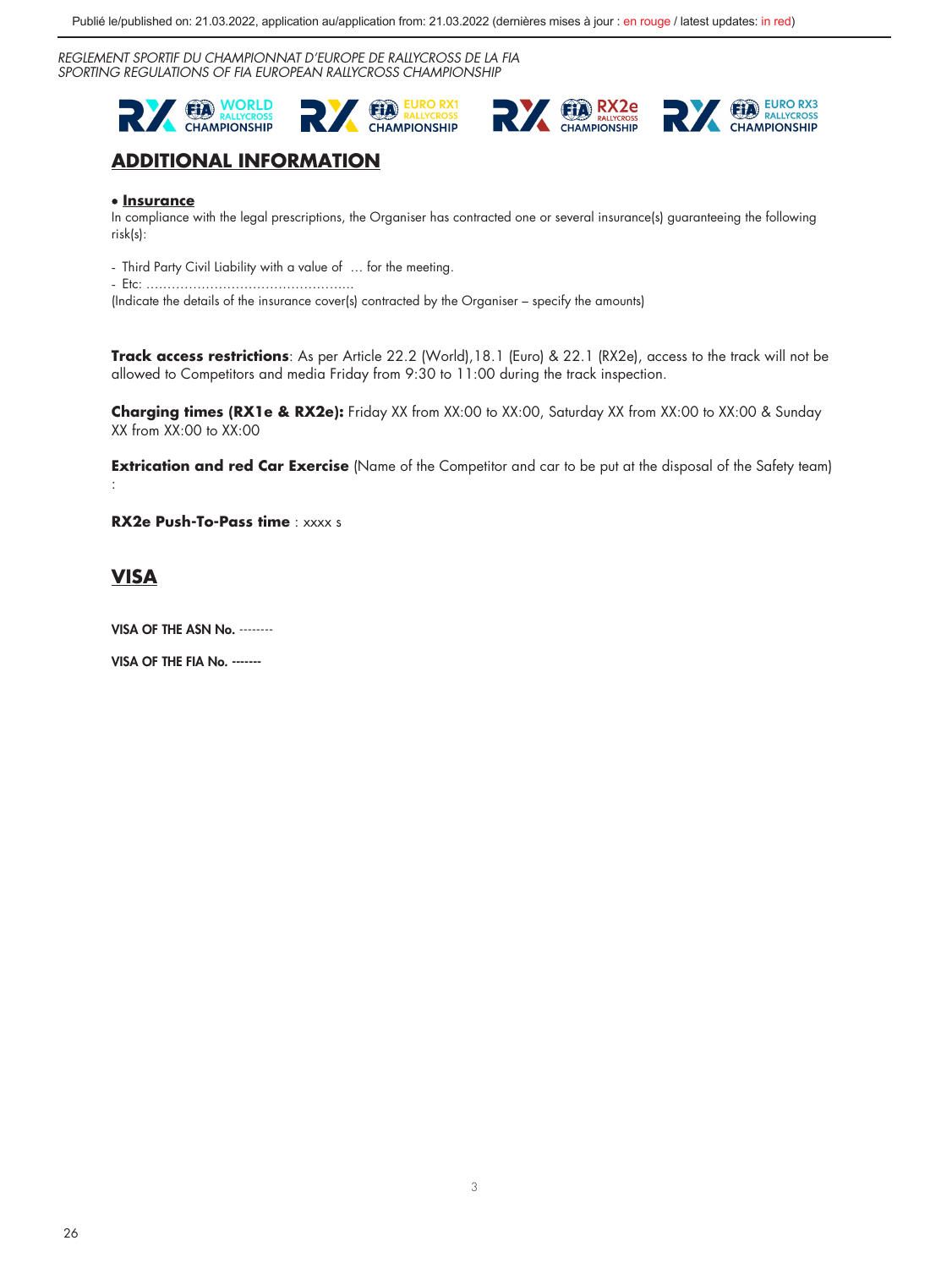#### **ANNEXE 3 / APPENDIX 3**

#### **Configurations de grille de départ / Starting grid configurations**

**European Championships**

| 8 cars, 4-car grids                                                                                                            |                                                                                                                                                                                                                                    |                                                                                                                                           |                                                     |                                                                                        |                                                                                                                                                            |
|--------------------------------------------------------------------------------------------------------------------------------|------------------------------------------------------------------------------------------------------------------------------------------------------------------------------------------------------------------------------------|-------------------------------------------------------------------------------------------------------------------------------------------|-----------------------------------------------------|----------------------------------------------------------------------------------------|------------------------------------------------------------------------------------------------------------------------------------------------------------|
| leat One                                                                                                                       | Heat Two                                                                                                                                                                                                                           | <b>Heat Three</b>                                                                                                                         | Starters by<br>Ranking                              | P2   P3   P4   P5<br>P1                                                                | P <sub>2</sub><br>P3<br>$\mathsf{P}4$<br>P <sub>5</sub><br>P1                                                                                              |
| $P1$ $P3$ $P5$ $P7$<br>H1.R1                                                                                                   | H1-R2 H1-R1 H1-R2 H1-R1<br>$H2-R1$<br>$\begin{array}{ c c c c c c c c } \hline & P2 & P3 & P4 \\ \hline \text{H1-R2} & \text{H1-R1} & \text{H1-R1} & \text{H1-R2} \\\hline \end{array}$                                            | H2-R2 H2-R1 H2-R1 H2-R2<br>H3.R1<br>$P2$ $P2$ $P3$ $P4$<br>H2-R2 H2-R1 H2-R2 H2-R1                                                        | Progression<br>1,3,5,7<br>Race 1                    | SF1 SF2 SF1 SF2                                                                        | Semi-Final 1<br>Final Final p<br><b>P</b>                                                                                                                  |
| $P2$ $P4$ $P6$ $P8$<br>$H1-R2$                                                                                                 | $H2-R2$<br>P1   P1   P3   P4                                                                                                                                                                                                       | $H3-R2$<br>P1   P1   P3   P4                                                                                                              | Progression<br>2,4,6,8<br>Race 2                    | SF2 SF1 SF2 SF1                                                                        | $Final$ $Final$ $\overline{8}$ $\overline{2}$<br>Semi-Final 2                                                                                              |
| 9 cars, 4 & 5-car grids                                                                                                        |                                                                                                                                                                                                                                    |                                                                                                                                           |                                                     |                                                                                        |                                                                                                                                                            |
| leat One                                                                                                                       | Heat Two                                                                                                                                                                                                                           | <b>Heat Three</b>                                                                                                                         | Starters by                                         | $\mathsf{P}2$<br>P3<br>P4<br>P1<br>P <sub>5</sub>                                      | P3<br>$\mathsf{P}4$<br>P <sub>5</sub><br>P1<br>P <sub>2</sub>                                                                                              |
| $11 - R1$<br>$P1$ $P3$ $P5$ $P7$                                                                                               | H1-R2 H1-R1 H1-R2 H1-R1<br>$H2-R1$                                                                                                                                                                                                 | H2-R2 H2-R1 H2-R1 H2-R2<br>H3-R1                                                                                                          | Ranking<br>Progression<br>1,3,5,7                   | SF <sub>1</sub><br>SF <sub>2</sub> SF <sub>1</sub><br>SF <sub>2</sub>                  | Semi-Final 1<br>$\n  Final \boxed{22}$<br>Final                                                                                                            |
| $11-82$<br>P 2 P 4 P 6 P 8 P 9                                                                                                 | P2 P2 P3 P4<br>H1-R2 H1-R1 H1-R1 H1-R2 H1-R1<br>$H2-R2$                                                                                                                                                                            | P2 P2 P3 P4<br>H2-R2 H2-R1 H2-R2 H2-R1 H2-R2<br>H3-R2                                                                                     | Race 1<br>Progression<br>2,4,6,8,9                  | SF2 SF1 SF2 SF1 SF2                                                                    | <b>P</b><br>$Final$ Final $\overline{8}$<br>$\mathfrak{L}% _{A}^{\alpha\beta}$<br>Semi-Final 2                                                             |
|                                                                                                                                | P1   P1   P3   P4   P5                                                                                                                                                                                                             | P1   P3   P4  <br>P1<br><b>P5</b>                                                                                                         | Race 2                                              |                                                                                        |                                                                                                                                                            |
| 10 cars, 5-car grids                                                                                                           |                                                                                                                                                                                                                                    |                                                                                                                                           | Starters by                                         |                                                                                        |                                                                                                                                                            |
| leat One                                                                                                                       | Heat Two<br>H1-R2 H1-R1 H1-R2 H1-R1 H1-R2                                                                                                                                                                                          | Heat Three<br>H2-R2 H2-R1 H2-R1 H2-R2 H2-R1                                                                                               | Ranking<br>Progression                              | P2<br>P3<br>P4 P5<br>P1                                                                | P1<br>P <sub>2</sub><br>P3<br>$\mathsf{P}4$<br>P <sub>5</sub>                                                                                              |
| $P1$ $P3$ $P5$ $P7$ $P9$<br>$H1-R1$                                                                                            | $H2-R1$                                                                                                                                                                                                                            | $H3-R1$<br>P2 P2 P3 P4 P5<br>H2-R2 H2-R1 H2-R2 H2-R1 H2-R2                                                                                | 1,3,5,7,9<br>Race 1<br>Progression                  | $SF2$ SF1<br>SF <sub>1</sub><br>SF <sub>2</sub> SF1                                    | Semi-Final 1<br>$\begin{tabular}{ c c } \hline Find & Find & $\mathbb{S}^3$ \\ \hline Find & Find & $\mathbb{S}^3$ \\ \hline \end{tabular}$<br><b>Ting</b> |
| $P 2 \overline{P 4 P 6 P 8 P}$<br>$H1-R2$                                                                                      | $H2-R2$<br>P1<br>P1<br>P3<br>P4  <br><b>P5</b>                                                                                                                                                                                     | $H3-R2$<br>P <sub>1</sub><br>P1<br>$ $ P3 $ $<br>P4<br>P <sub>5</sub>                                                                     | 2, 4, 6, 8, 10<br>Race 2                            | SF2 SF1 SF2 SF1 SF2                                                                    | Semi-Final 2<br>$\mathfrak{Q}$                                                                                                                             |
| 11 cars, 3 & 4-car grids                                                                                                       |                                                                                                                                                                                                                                    |                                                                                                                                           |                                                     |                                                                                        |                                                                                                                                                            |
| leat One                                                                                                                       | Heat Two                                                                                                                                                                                                                           | <b>Heat Three</b>                                                                                                                         | Starters by<br>Ranking                              | $P1$ $P2$<br>$P3$ $P4$<br>P <sub>5</sub>                                               | P4 P5<br>P1<br>P <sub>2</sub><br>P3                                                                                                                        |
| $P1$ $P4$ $P7$<br>$H1-R1$                                                                                                      | H1-R3 H1-R2 H1-R1<br>$H2-R1$<br>P3<br>P <sub>3</sub><br>P <sub>3</sub>                                                                                                                                                             | H2-R3 H2-R2 H2-R1<br>$H3-R1$<br>P <sub>3</sub><br>P <sub>3</sub><br>P <sub>3</sub>                                                        | Progression<br>1, 4, 7<br>Race 1                    | SF <sub>2</sub> SF <sub>1</sub><br>SF <sub>1</sub><br>S2                               | Semi-Final 1<br>to Final<br>Final<br>Fina                                                                                                                  |
| $\overline{P}$<br>$H1-R2$<br>P 2 P 5 P 8<br>$\frac{10}{P}$                                                                     | $H1-R3$<br>$H1-R2$ $H1-R1$<br>$H1-R3$<br>$H2-R2$<br>$P2$ $P2$ $P2$ $P4$<br>$H1 \cdot R3$ $H1 \cdot R2$ $H1 \cdot R1$ $H1 \cdot R2$                                                                                                 | $H2-R3$<br>H <sub>2-R<sub>2</sub>H<sub>2-R1</sub></sub><br>$H2-R3$<br>$H3-R2$<br>P <sub>2</sub><br>P <sub>2</sub><br>P <sub>2</sub><br>PA | Progression<br>2, 5, 8, 10<br>Race 2                | Best P4 to<br>$SF1$ SF2 SF1                                                            |                                                                                                                                                            |
| P 3   P 6   P 9<br>$H1-R3$<br>'  11                                                                                            | $H2-R3$<br>P1   P1   P1   P4                                                                                                                                                                                                       | H2-R3 H2-R2 H2-R1 H2-R2<br>$H3-R3$<br>P1<br>P1 P1 P4                                                                                      | rogression<br>3.6.9.11<br>Race 3                    | SF2 SF1 SF2                                                                            | Best P3<br>Final Final<br>Semi-Final 2                                                                                                                     |
| 2 cars, 4-car grids                                                                                                            |                                                                                                                                                                                                                                    |                                                                                                                                           |                                                     |                                                                                        |                                                                                                                                                            |
| leat One                                                                                                                       | Heat Two                                                                                                                                                                                                                           | <b>Heat Three</b>                                                                                                                         | Starters by<br>Ranking                              | P4<br>P2<br>P <sub>3</sub><br><b>P.5</b><br>P1                                         | P4 P5<br>P1<br>P <sub>2</sub><br>P3                                                                                                                        |
| $P1$ $P4$ $P7$<br>$H1-R1$                                                                                                      | H1-R3 H1-R2 H1-R1 H1-R3<br>$H2-R1$                                                                                                                                                                                                 | H2-R3   H2-R2   H2-R1   H2-R3<br>$H3-R1$                                                                                                  | Progression<br>1.4.7.10<br>Race 1                   | SF <sub>2</sub> SF <sub>1</sub><br>SF <sub>1</sub>                                     | <b>Ting</b><br>Semi-Final 1<br>Final Final                                                                                                                 |
| $\frac{10}{P}$<br>P 2 P 5 P 8<br>H1.B2<br>$\overline{1}$                                                                       | $\begin{array}{c c c c c c c c c} p3 & p3 & p4 & p4 \\ \hline H1 & R3 & H1 & R2 & H1 & R1 & H1 & R2 \\ \end{array}$<br>$H2-R2$                                                                                                     | P3 P3 P3 P4<br>H2-R3 H2-R2 H2-R1 H2-R2<br>$H3-R2$                                                                                         | Progression<br>2, 5, 8, 11<br>Race 2                | Best P4 to SF2<br>$SF1$ SF2 SF1                                                        | $\overline{2}$                                                                                                                                             |
| $P3 P6 P9 12$<br>$H1-R3$                                                                                                       | $P2$ $P2$ $P2$ $P4$<br>$H1-R3$ $H1-R2$ $H1-R1$ $H1-R1$<br>$H2-R3$<br>$P1$ $P1$ $P1$<br><b>P4</b>                                                                                                                                   | P2 P2 P2 P4<br>H2-R3 H2-R2 H2-R1 H2-R1<br>$H3-R3$<br>P1<br>P1   P1   P4                                                                   | Progression<br>3,6,9,12<br>Race 3                   | SF2 SF1 SF2                                                                            | Best P3<br>Semi-Final 2<br>Final Final                                                                                                                     |
|                                                                                                                                |                                                                                                                                                                                                                                    |                                                                                                                                           |                                                     |                                                                                        |                                                                                                                                                            |
| 3 cars, 4 & 5-car grids                                                                                                        |                                                                                                                                                                                                                                    |                                                                                                                                           | Starters by                                         |                                                                                        |                                                                                                                                                            |
| leat One                                                                                                                       | Heat Two<br>H1-R3 H1-R2 H1-R1 H1-R3<br>$H2-R1$                                                                                                                                                                                     | <b>Heat Three</b><br>H2-R3   H2-R2   H2-R1   H2-R3<br>H3.81                                                                               | Ranking<br>Progression                              | P2<br>P3 P4<br>P <sub>5</sub><br>P1<br>SE <sub>1</sub>                                 | P2<br>P3<br>P4 P5<br>P1                                                                                                                                    |
| $P1$ $P4$ $P7$<br>$H1-R1$<br>$\frac{10}{P}$                                                                                    | P3<br>P3<br>P3<br>PA<br>$H1.83$ $H1.82$ $H1.81$ $H1.82$<br>H2R2                                                                                                                                                                    | P3<br>P3<br>P3<br>PA<br>H2-R3 H2-R2 H2-R1 H2-R2                                                                                           | 1, 4, 7, 10<br>Race 1<br>rogression                 | SF <sub>2</sub> SF <sub>1</sub><br>SE2 SE1<br>SE <sub>1</sub>                          | Fing <br>Semi-Final 1<br>Final Final<br>$\mathfrak{D}$                                                                                                     |
| P 2 P 5 P 8<br>H1.B2<br>$\frac{11}{P}$<br>$H1-R3$                                                                              | $P2$ $P2$ $P2$ $P4$<br>H1-R3 H1-R2 H1-R1 H1-R1 H1-R3<br>$H2-R3$                                                                                                                                                                    | H3R2<br>P2 P2 P2 P4<br>H2-R3 H2-R2 H2-R1 H2-R1 H2-R3<br>$H3-R3$                                                                           | 2.5.8.11<br>Race 2<br>Progression                   | Best P4 to SF2                                                                         | Best P3<br>Semi-Final 2                                                                                                                                    |
| P3P6P971213                                                                                                                    | P1 P1 P1 P4 P5                                                                                                                                                                                                                     | P1 P1 P1 P4 P5                                                                                                                            | 3,6,9,12,13<br>Race 3                               | $SF2$ SF1 SF2                                                                          | Final Final                                                                                                                                                |
| 4 cars, 4 & 5-car grids                                                                                                        |                                                                                                                                                                                                                                    |                                                                                                                                           |                                                     |                                                                                        |                                                                                                                                                            |
| leat One                                                                                                                       | Heat Two                                                                                                                                                                                                                           | <b>Heat Three</b>                                                                                                                         | Starters by<br>Ranking                              | P2<br>P <sub>3</sub><br>P4<br>P <sub>5</sub><br>P1                                     | P1<br>P2<br>P3<br>P4 P5                                                                                                                                    |
| F<br>$P1$ $P4$ $P7$<br>H1.R1                                                                                                   | H1-R3   H1-R2   H1-R1   H1-R3<br>$H2-R1$<br>$\begin{array}{ c c c c c c c c c } \hline \text{P3} & \text{P3} & \text{P4} \\ \hline \text{H1-R3} & \text{H1-R2} & \text{H1-R1} & \text{H1-R2} & \text{H1-R3} \\ \hline \end{array}$ | H2-R3   H2-R2   H2-R1   H2-R3<br>H3.R1<br>P3 P3 P3 P4<br>H2-R3 H2-R2 H2-R1 H2-R2 H2-R3                                                    | Progression<br>1, 4, 7, 10<br>Race 1                | SF1 SF2 SF1                                                                            | <b>Tel</b><br>Semi-Final 1<br>Final Final                                                                                                                  |
| $\begin{array}{c c}\n10 & p \\ \hline\nP & P \\ \hline\n11 & 13 \\ \hline\nP & P\n\end{array}$<br>$H1-R2$<br>P 2 P 5 P 8       | $H2-R2$<br>P2 P2 P2 P4 P5<br>H1-R3 H1-R2 H1-R1 H1-R1 H1-R2                                                                                                                                                                         | $H3-R2$<br>P2 P2 P2 P4 P5<br>H2-R3 H2-R2 H2-R1 H2-R1 H2-R2                                                                                | Progression<br>2, 5, 8, 11, 13<br>Race 2            | Best P4 to SF2<br>SF1 SF2 SF1                                                          | $\frac{1}{2}$                                                                                                                                              |
| P3P6P97214<br>$H1-R3$                                                                                                          | $H2-R3$<br>$P1$ $P1$ $P1$ $P4$<br>P <sub>5</sub>                                                                                                                                                                                   | $H3-R3$<br>P1<br>P1   P1   P4<br>P <sub>5</sub>                                                                                           | Progression<br>3,6,9,12,14<br>Race 3                | $SF2$ SF1 SF2                                                                          | Ĵst<br>Semi-Final 2<br>Final Final                                                                                                                         |
|                                                                                                                                |                                                                                                                                                                                                                                    |                                                                                                                                           |                                                     |                                                                                        |                                                                                                                                                            |
| 5 cars, 5-car grids                                                                                                            |                                                                                                                                                                                                                                    |                                                                                                                                           | Starters by                                         |                                                                                        |                                                                                                                                                            |
| leat One<br>$\overline{P}$                                                                                                     | Heat Two<br>H1-R3   H1-R2   H1-R1   H1-R3   H1-R2                                                                                                                                                                                  | <b>Heat Three</b><br>H2-R3 H2-R2 H2-R1 H2-R3 H2-R3                                                                                        | Ranking<br>Progression                              | P2   P3   P4   P5<br>P1                                                                | P4 P5<br>P1<br>P <sub>2</sub><br>P3                                                                                                                        |
| $P1$ $P4$ $P7$<br>$H1-R1$<br>$\begin{array}{c c}\n10 & 13 \\ \hline\nP & P\n\end{array}$<br>$H1-R2$                            | $H2-R1$<br>P <sub>3</sub><br>P <sub>3</sub><br><b>P4</b><br>P <sub>5</sub><br>P3   P3   P3   P4   P5<br>H1-R3   H1-R2   H1-R1   H1-R2   H1-R3<br>$H2-R2$                                                                           | $H3-R1$<br>P3<br>P <sub>3</sub><br>P3<br>P <sub>4</sub><br>P <sub>5</sub><br>H2-R3 H2-R2 H2-R1 H2-R2 H2-R1<br>$H3-R2$                     | 1, 4, 7, 10, 13<br>Race 1<br>Progression            | SF <sub>1</sub><br>SF <sub>2</sub> SF <sub>1</sub><br>SF <sub>2</sub><br>$SF1$ SF2 SF1 | Semi-Final 1<br>Final<br>Fina                                                                                                                              |
| $P 2$ $P 5$ $P 8$<br>$\frac{11}{P}$<br>$\frac{14}{P}$<br>$\sqrt{P}$ 3 $P$ 6 $\sqrt{P}$ 9<br>$H1-R3$                            | $H2-R3$                                                                                                                                                                                                                            | P2 P2 P2 P4 P5<br>H2-R3 H2-R2 H2-R1 H2-R1 H2-R2<br>$H3-R3$                                                                                | 2,5,8,11,14<br>Race 2<br>Progression<br>3.6.9.12.15 | Best P4 to 3<br>$SF2$ SF1 SF2                                                          | Best P3 to Final<br>Semi-Final 2   Final Final                                                                                                             |
| $12$ 15                                                                                                                        | P1 P1 P1 P4 P5                                                                                                                                                                                                                     | P1 P1 P1 P4 P5                                                                                                                            | Race 3                                              |                                                                                        |                                                                                                                                                            |
| 16 cars, 4-car grids                                                                                                           |                                                                                                                                                                                                                                    |                                                                                                                                           |                                                     |                                                                                        |                                                                                                                                                            |
| eat One                                                                                                                        | Heat Two                                                                                                                                                                                                                           | <b>Heat Three</b>                                                                                                                         | Starters by<br>Ranking                              | $\mathsf{P}2$<br>P3<br>P4<br>P <sub>5</sub><br>P1                                      | P3<br>P4 P5<br>P1<br>P <sub>2</sub>                                                                                                                        |
| $P1$ $P5$ $P9$<br>$H1-R1$                                                                                                      | H1-R4 H1-R3 H1-R2 H1-R1<br>$H2-R1$<br>P4<br>P4<br>P <sub>4</sub><br>P <sub>4</sub>                                                                                                                                                 | H2-R4 H2-R3 H2-R2 H2-R1<br>$H3-R1$<br>PA<br>P4<br>P <sub>4</sub><br>PA                                                                    | Progression<br>1,5,9,13<br>Race 1                   | 2.3<br>SF <sub>1</sub><br>SF <sub>2</sub> SF <sub>3</sub>                              | Semi-Final 1<br>Final                                                                                                                                      |
| $\frac{P \times 13}{P}$<br>P2P6<br>$H1-R2$                                                                                     | $H1.84$ $H1.83$ $H1.82$ $H1.81$<br>$H2-R2$                                                                                                                                                                                         | $H2-R4$<br>H2-R3 H2-R2 H2-R1<br>$H3-R2$                                                                                                   | Progression<br>2,6,10,14<br>Race 2                  | 丽<br>SF2 SF3 SF1                                                                       | <b>Ting</b><br>$Final \overline{8}$<br>Semi-Final 2                                                                                                        |
| $\begin{array}{c c}\n10 & 14 \\ \hline\nP & P\n\end{array}$<br>P 3 P 7<br>$H1-R3$<br>$\frac{11}{P}$ $\frac{15}{P}$             | $H2-R3$<br>$P2$ $P2$ $P2$ $P2$<br>H1-R4 H1-R3 H1-R2 H1-R1                                                                                                                                                                          | P3 P3 P3 P3<br>H2-R4 H2-R3 H2-R2 H2-R1<br>$H3-R3$<br>P2 P2 P2 P2<br>H2-R4 H2-R3 H2-R2 H2-R1                                               | Progression<br>3,7,11,15<br>Race 3                  | 3 Best P4 to<br>SF3 SF1 SF2                                                            | $\mathbf{r}$<br>Semi-Final 3<br>Final                                                                                                                      |
| $H1-R4$<br>P 4 P 8<br>12<br>16                                                                                                 | $H2-R4$<br>$PI$ $PI$ $PI$<br>P1                                                                                                                                                                                                    | $H3-R4$<br>$P1$ $P1$ $P1$<br>P1                                                                                                           | Progression<br>4,8,12,16<br>Race 4                  | $SF1$ SF2 SF3                                                                          |                                                                                                                                                            |
|                                                                                                                                |                                                                                                                                                                                                                                    |                                                                                                                                           |                                                     |                                                                                        |                                                                                                                                                            |
| 7 cars, 4 & 5-car grids                                                                                                        |                                                                                                                                                                                                                                    |                                                                                                                                           | Starters by                                         |                                                                                        |                                                                                                                                                            |
| leat One                                                                                                                       | Heat Two<br>H1-R4 H1-R3 H1-R2 H1-R1                                                                                                                                                                                                | Heat Three<br>H2-R4   H2-R3   H2-R2   H2-R1                                                                                               | Ranking<br>Progression                              | $P_{A}$<br>P <sub>2</sub><br>P3<br>P <sub>5</sub><br>P1                                | P4 P5<br>P1<br>P <sub>2</sub><br>P3<br>$\,$                                                                                                                |
| $P1$ $P5$ $P9$<br>$H1-R1$<br>$\begin{array}{c c}\nP9 & 13 \\ \hline\nP & P\n\end{array}$                                       | $H2-R1$<br>P <sub>4</sub><br>P <sub>4</sub><br>P <sub>4</sub><br>$H1.84$ $H1.83$ $H1.82$ $H1.81$                                                                                                                                   | H3.R1<br>P4<br>P <sub>4</sub><br>P <sub>4</sub><br>H2-R4 H2-R3 H2-R2 H2-R1                                                                | 1,5,9,13<br>Race 1<br>Progression                   | 2.3<br>SF1 SF2 SF3                                                                     | Semi-Final 1<br>Fina<br>Best                                                                                                                               |
| $H1-R2$<br>P 2 P 6                                                                                                             | $H2-R2$                                                                                                                                                                                                                            | $H3-R2$<br>P <sub>3</sub><br>P <sub>3</sub><br>P <sub>3</sub><br>P <sub>3</sub><br>H2-R4 H2-R3 H2-R2 H2-R1                                | 2.6.10.14<br>Race 2<br>rogression                   | $SF2$ SF3 SF1                                                                          | P <sub>2</sub><br>Semi-Final 2<br>Fina<br>to                                                                                                               |
| $\begin{array}{c c}\n10 & 14 \\ \hline\nP & P \\ \hline\n11 & 15 \\ \hline\nP & P\n\end{array}$<br>P 3 P 7<br>H1.R3<br>$H1-R4$ | $H2-R3$<br>$\begin{array}{ c c c c c c c c } \hline p2 & p2 & p2 & p2 \\ \hline H1.R4 & H1.R3 & H1.R2 & H1.R1 & H1.R4 \\ \hline \end{array}$<br>$H2-RA$                                                                            | $H3-R3$<br>P2 P2 P2 P2<br>H2-R4 H2-R3 H2-R2 H2-R1 H2-R4<br>H3.RA                                                                          | 3.7.11.15<br>Race 3<br>Progression<br>4.8.12.16.17  | 3 Best P4 to SF1<br>$SF3$ $SF1$<br>SF <sub>2</sub><br>SF1 SF2 SF3                      | Semi-Final 3<br>Final<br>Final                                                                                                                             |
| P 4   P 8<br> 12 16 17                                                                                                         | P1 P1 P1 P1 P5                                                                                                                                                                                                                     | P1 P1 P1 P1 P5                                                                                                                            | Race 4                                              |                                                                                        |                                                                                                                                                            |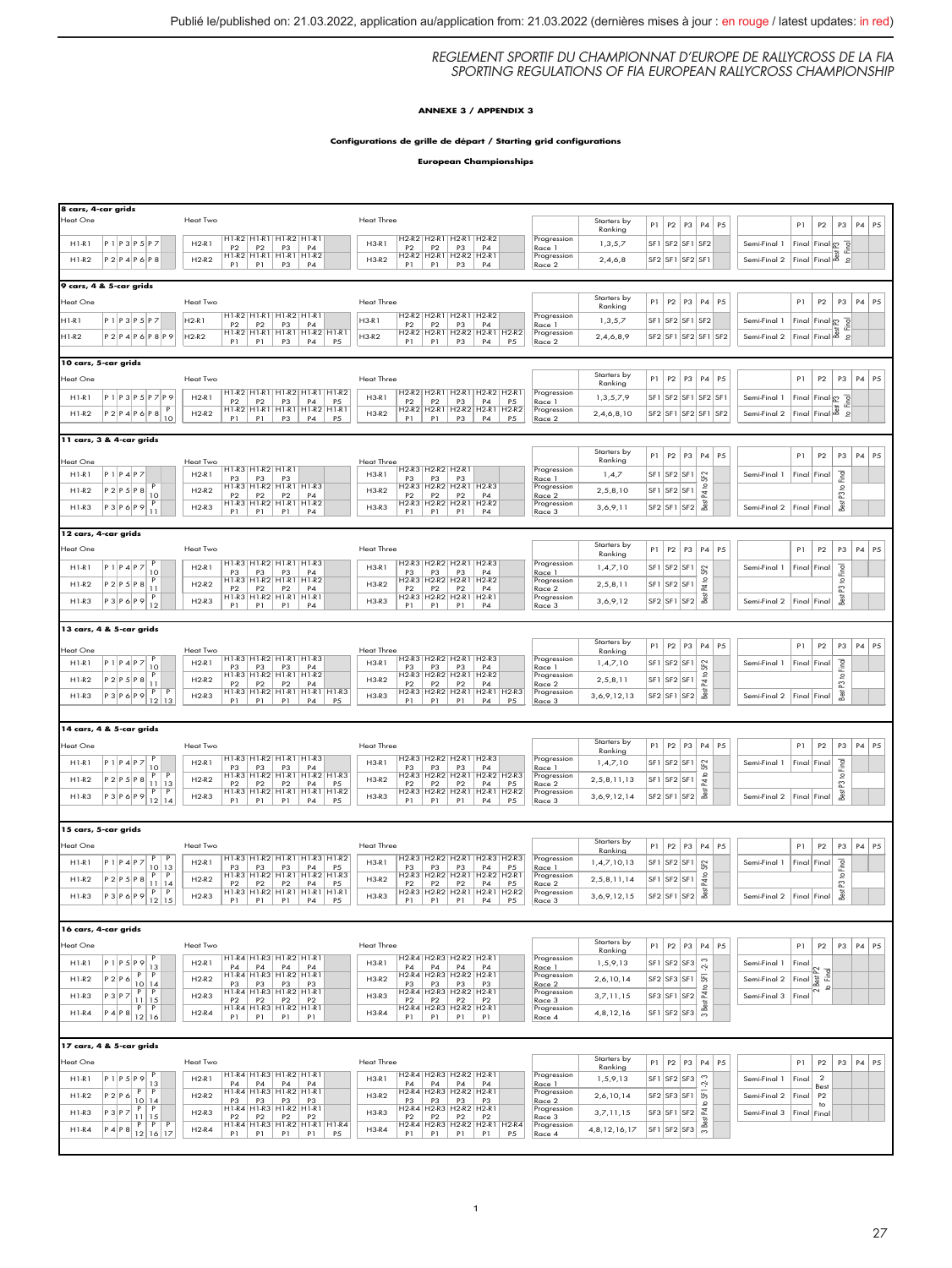|                      | 4 & 5-car grids                                                                                                                                                  |          |                                                                                                                                                   |                                                                                                                                                                                                                                                          |                   |                |                                                          |                                                    |                                                      |                                            |                        |                 |                                                 |                        |                |              |                                                                                                                                                         |                     |    |                                 |
|----------------------|------------------------------------------------------------------------------------------------------------------------------------------------------------------|----------|---------------------------------------------------------------------------------------------------------------------------------------------------|----------------------------------------------------------------------------------------------------------------------------------------------------------------------------------------------------------------------------------------------------------|-------------------|----------------|----------------------------------------------------------|----------------------------------------------------|------------------------------------------------------|--------------------------------------------|------------------------|-----------------|-------------------------------------------------|------------------------|----------------|--------------|---------------------------------------------------------------------------------------------------------------------------------------------------------|---------------------|----|---------------------------------|
| teat One             |                                                                                                                                                                  | Heat Two |                                                                                                                                                   |                                                                                                                                                                                                                                                          | Heat Three        |                |                                                          |                                                    |                                                      |                                            | Starters by<br>Ranking |                 |                                                 | P1   P2   P3   P4   P5 |                |              | P1                                                                                                                                                      | P <sub>2</sub>      | P3 | P4<br>P <sub>5</sub>            |
|                      |                                                                                                                                                                  |          | H1-R4 H1-R3 H1-R2 H1-R1                                                                                                                           |                                                                                                                                                                                                                                                          |                   |                |                                                          | H2-R4 H2-R3 H2-R2 H2-R1                            |                                                      | Progression                                |                        |                 | SE1 SE2 SE3                                     |                        |                |              |                                                                                                                                                         |                     |    |                                 |
| H1.R1                | P1P5P9<br>$\frac{13}{P}$                                                                                                                                         | $H2-R1$  | P4 P4 P4 P4<br>H1-R4 H1-R3 H1-R2 H1-R1                                                                                                            |                                                                                                                                                                                                                                                          | H3.R1             |                |                                                          | P4 P4 P4 P4<br>H2-R4 H2-R3 H2-R2 H2-R1             |                                                      | Race 1<br>Progression                      | 1,5,9,13               |                 |                                                 | 2.3                    |                | Semi-Final 1 | Final                                                                                                                                                   |                     |    |                                 |
| $H1-R2$              | $\overline{P}$<br>P2P6                                                                                                                                           | $H2-R2$  |                                                                                                                                                   |                                                                                                                                                                                                                                                          | $H3-R2$           |                |                                                          |                                                    |                                                      |                                            | 2.6.10.14              |                 | SF2 SF3 SF1                                     |                        |                | Semi-Final 2 | $\frac{a}{8}$                                                                                                                                           | Z                   |    |                                 |
| $H1-R3$              | $\overline{P}$<br>P 3 P 7                                                                                                                                        | $H2-R3$  |                                                                                                                                                   | P3 P3 P3 P3<br>H1-R4 H1-R3 H1-R2 H1-R1 H1-R3                                                                                                                                                                                                             | $H3-R3$           |                |                                                          |                                                    | P3 P3 P3 P3<br>H2-R4 H2-R3 H2-R2 H2-R1 H2-R3         | Race 2<br>Progressic                       | 3.7.11.15.17           |                 | $SF3$ $SF1$ $SF2$                               |                        |                | Semi-Final 3 |                                                                                                                                                         | $\mathcal{Q}$       |    |                                 |
|                      | $\begin{array}{c c}\n10 & 14 \\ \hline\nP & P \\ \hline\n11 & 15 \\ \hline\nP & P\n\end{array}$<br>$\begin{array}{c c c}\n15 & 17 \\ \hline\nP & P\n\end{array}$ |          |                                                                                                                                                   | $\begin{array}{ c c c c c c c c } \hline & \text{{\it P2}} & \text{{\it P2}} & \text{{\it P2}} & \text{{\it P5}} \\ \hline \text{{\it H1-R4}} & \text{{\it H1-R3}} & \text{{\it H1-R2}} & \text{{\it H1-R1}} & \text{{\it H1-R4}} \\ \hline \end{array}$ |                   |                |                                                          |                                                    | P2 P2 P2 P2 P5<br>H2-R4 H2-R3 H2-R2 H2-R1 H2-R4      | Race 3                                     |                        |                 |                                                 |                        |                |              | Final                                                                                                                                                   |                     |    |                                 |
| $H1-R4$              | P 4   P 8<br>12   16   18                                                                                                                                        | $H2-R4$  |                                                                                                                                                   | P1 P1 P1 P1 P5                                                                                                                                                                                                                                           | $H3-R4$           |                |                                                          |                                                    | P1 P1 P1 P1 P5                                       | Race 4                                     | 4, 8, 12, 16, 18       |                 | $SF1$ SF2 SF3                                   | 3 Best P4 to SFT       |                |              |                                                                                                                                                         |                     |    |                                 |
|                      |                                                                                                                                                                  |          |                                                                                                                                                   |                                                                                                                                                                                                                                                          |                   |                |                                                          |                                                    |                                                      |                                            |                        |                 |                                                 |                        |                |              |                                                                                                                                                         |                     |    |                                 |
|                      |                                                                                                                                                                  |          |                                                                                                                                                   |                                                                                                                                                                                                                                                          |                   |                |                                                          |                                                    |                                                      |                                            |                        |                 |                                                 |                        |                |              |                                                                                                                                                         |                     |    |                                 |
|                      | 19 cars, 4 & 5-car grids                                                                                                                                         |          |                                                                                                                                                   |                                                                                                                                                                                                                                                          |                   |                |                                                          |                                                    |                                                      |                                            |                        |                 |                                                 |                        |                |              |                                                                                                                                                         |                     |    |                                 |
| leat One             |                                                                                                                                                                  | Heat Two |                                                                                                                                                   |                                                                                                                                                                                                                                                          | <b>Heat Three</b> |                |                                                          |                                                    |                                                      |                                            | Starters by<br>Ranking | P1              |                                                 | P2 P3 P4 P5            |                |              | P1                                                                                                                                                      | P2                  | P3 | P4 P5                           |
| H1.81                |                                                                                                                                                                  | $H2-R1$  | H1-R4 H1-R3 H1-R2 H1-R1                                                                                                                           |                                                                                                                                                                                                                                                          | H3.81             |                |                                                          | H2-R4   H2-R3   H2-R2   H2-R1                      |                                                      | Progression                                |                        |                 | SE1 SE2 SE3                                     |                        |                |              |                                                                                                                                                         |                     |    |                                 |
|                      | P1 P5 P9<br>$\frac{13}{P}$                                                                                                                                       |          |                                                                                                                                                   | P4 P4 P4 P4<br>H1-R4 H1-R3 H1-R2 H1-R1 H1-R2                                                                                                                                                                                                             |                   |                |                                                          |                                                    | P4 P4 P4 P4<br>H2-R4 H2-R3 H2-R2 H2-R1 H2-R2         | Race 1<br>Progression                      | 1,5,9,13               |                 |                                                 | 2.3                    |                | Semi-Final 1 | Final                                                                                                                                                   |                     |    |                                 |
| $H1-R2$              | $\overline{P}$<br>$\overline{\mathsf{P}}$<br>P2P6                                                                                                                | $H2-R2$  |                                                                                                                                                   |                                                                                                                                                                                                                                                          | $H3-R2$           |                |                                                          |                                                    |                                                      |                                            | 2,6,10,14, 17          |                 | SF2 SF3 SF1                                     |                        |                | Semi-Final 2 | $Find \frac{15}{20}$                                                                                                                                    | <b>R</b>            |    |                                 |
| $H1-R3$              | P 3 P 7                                                                                                                                                          | $H2-R3$  |                                                                                                                                                   |                                                                                                                                                                                                                                                          | $H3-R3$           |                |                                                          |                                                    | P3 P3 P3 P3 P5<br>H2-R4 H2-R3 H2-R2 H2-R1 H2-R3      | Race 2<br>Progression                      | 3,7,11,15,18           |                 | $SF3$ SF1 SF2                                   |                        |                | Semi-Final 3 | Final                                                                                                                                                   | $\mathfrak{Q}$      |    |                                 |
|                      | $\begin{array}{c ccccc}\n10 & 14 & 17 \\ \hline\nP & P & P \\ 11 & 15 & 18 \\ P & P & P \\ 12 & 16 & 19\n\end{array}$                                            |          |                                                                                                                                                   |                                                                                                                                                                                                                                                          |                   |                |                                                          |                                                    | P2 P2 P2 P2 P5<br>H2-R4 H2-R3 H2-R2 H2-R1 H2-R4      | $\frac{Rate 3}{Rate 3}$                    |                        |                 |                                                 | 3 Best P4 to SFI       |                |              |                                                                                                                                                         |                     |    |                                 |
| $H1-R4$              | P 4 P 8                                                                                                                                                          | $H2-R4$  |                                                                                                                                                   | P1   P1   P1   P1   P5                                                                                                                                                                                                                                   | H3-R4             |                |                                                          |                                                    | P1 P1 P1 P1 P5                                       | rogression<br>Race 4                       | 4, 8, 12, 16, 19       |                 | $SF1$ SF2 SF3                                   |                        |                |              |                                                                                                                                                         |                     |    |                                 |
|                      |                                                                                                                                                                  |          |                                                                                                                                                   |                                                                                                                                                                                                                                                          |                   |                |                                                          |                                                    |                                                      |                                            |                        |                 |                                                 |                        |                |              |                                                                                                                                                         |                     |    |                                 |
|                      |                                                                                                                                                                  |          |                                                                                                                                                   |                                                                                                                                                                                                                                                          |                   |                |                                                          |                                                    |                                                      |                                            |                        |                 |                                                 |                        |                |              |                                                                                                                                                         |                     |    |                                 |
| 20 cars, 5-car grids |                                                                                                                                                                  |          |                                                                                                                                                   |                                                                                                                                                                                                                                                          |                   |                |                                                          |                                                    |                                                      |                                            |                        |                 |                                                 |                        |                |              |                                                                                                                                                         |                     |    |                                 |
| teat One             |                                                                                                                                                                  | Heat Two |                                                                                                                                                   |                                                                                                                                                                                                                                                          | Heat Three        |                |                                                          |                                                    |                                                      |                                            | Starters by            | $P1$ $P2$       |                                                 | P3<br>$\mathsf{P}4$    | P <sub>5</sub> |              | P1                                                                                                                                                      | P2                  | P3 | P4 P5                           |
|                      | $\overline{P}$                                                                                                                                                   |          |                                                                                                                                                   | H1-R4 H1-R3 H1-R2 H1-R1 H1-R1                                                                                                                                                                                                                            |                   |                |                                                          |                                                    | H2-R4   H2-R3   H2-R2   H2-R1   H2-R1                |                                            | Ranking                |                 |                                                 |                        |                |              |                                                                                                                                                         |                     |    |                                 |
| $H1-R1$              | P1P5P9                                                                                                                                                           | $H2-R1$  |                                                                                                                                                   |                                                                                                                                                                                                                                                          | $H3-R1$           |                |                                                          |                                                    |                                                      | Progression                                | 1,5,9,13, 17           |                 | SF1 SF2 SF3                                     | 2.3                    |                | Semi-Final 1 | Final                                                                                                                                                   |                     |    |                                 |
| $H1-R2$              | $\frac{13}{P}$<br>$\frac{17}{P}$<br>$\mathsf P$<br>P2P6                                                                                                          | $H2-R2$  |                                                                                                                                                   | P4 P4 P4 P4 P5<br>H1-R4 H1-R3 H1-R2 H1-R1 H1-R2                                                                                                                                                                                                          | $H3-R2$           |                |                                                          |                                                    | P4 P4 P4 P4 P5<br>H2-R4 H2-R3 H2-R2 H2-R1 H2-R2      | Race 1<br>Progressio                       | 2,6,10,14, 18          |                 | $SF2$ SF3 SF1                                   |                        |                | Semi-Final 2 | Final 공                                                                                                                                                 | 3                   |    |                                 |
|                      |                                                                                                                                                                  |          |                                                                                                                                                   | P3 P3 P3 P3 P5<br>H1-R4 H1-R3 H1-R2 H1-R1 H1-R3                                                                                                                                                                                                          |                   |                |                                                          |                                                    | P3 P3 P3 P3 P5<br>H2-R4 H2-R3 H2-R2 H2-R1 H2-R3      | Race 2<br>Progression                      |                        |                 |                                                 |                        |                |              |                                                                                                                                                         | $\mathbf{r}$        |    |                                 |
| $H1-R3$              | $\frac{10}{P}$<br>$\frac{11}{P}$<br>P 3 P 7                                                                                                                      | $H2-R3$  |                                                                                                                                                   |                                                                                                                                                                                                                                                          | $H3-R3$           |                |                                                          |                                                    |                                                      |                                            | 3,7,11,15, 19          |                 | $SF3$ SF1 SF2                                   |                        |                | Semi-Final 3 | Final                                                                                                                                                   |                     |    |                                 |
| $H1-R4$              | $\begin{array}{c c}\n14 & 18 \\ \hline\nP & P \\ 15 & 19 \\ \hline\nP & P\n\end{array}$                                                                          | $H2-R4$  |                                                                                                                                                   | P2 P2 P2 P2 P5<br>H1-R4 H1-R3 H1-R2 H1-R1 H1-R4                                                                                                                                                                                                          | H3-R4             |                |                                                          |                                                    | P2 P2 P2 P2 P5<br>H2-R4 H2-R3 H2-R2 H2-R1 H2-R4      | Race 3<br>Progression                      | 4, 8, 12, 16, 20       |                 | $SF1$ SF2 SF3                                   | 3 Best P4 to SF1       |                |              |                                                                                                                                                         |                     |    |                                 |
|                      |                                                                                                                                                                  |          |                                                                                                                                                   | $P1$   $P1$   $P1$   $P1$                                                                                                                                                                                                                                | <b>P5</b>         | P1             |                                                          | $PI$ $PI$                                          | P1   P5                                              | Race 4                                     |                        |                 |                                                 |                        |                |              |                                                                                                                                                         |                     |    |                                 |
|                      |                                                                                                                                                                  |          |                                                                                                                                                   |                                                                                                                                                                                                                                                          |                   |                |                                                          |                                                    |                                                      |                                            |                        |                 |                                                 |                        |                |              |                                                                                                                                                         |                     |    |                                 |
| 21 cars, 5-car grids |                                                                                                                                                                  |          |                                                                                                                                                   |                                                                                                                                                                                                                                                          |                   |                |                                                          |                                                    |                                                      |                                            |                        |                 |                                                 |                        |                |              |                                                                                                                                                         |                     |    |                                 |
|                      |                                                                                                                                                                  |          |                                                                                                                                                   |                                                                                                                                                                                                                                                          |                   |                |                                                          |                                                    |                                                      |                                            | Starters by            |                 |                                                 |                        |                |              |                                                                                                                                                         |                     |    |                                 |
| leat One             |                                                                                                                                                                  | Heat Two |                                                                                                                                                   |                                                                                                                                                                                                                                                          | <b>Heat Three</b> |                |                                                          |                                                    |                                                      |                                            | Ranking                |                 |                                                 | P1   P2   P3   P4   P5 |                |              | P1                                                                                                                                                      | P2                  | P3 | P4 P5                           |
| $H1-R1$              | P1P6                                                                                                                                                             | $H2-R1$  | H1-R5 H1-R3 H1-R2 H1-R1                                                                                                                           |                                                                                                                                                                                                                                                          | $H3-R1$           |                |                                                          | H2-R5 H2-R3 H2-R2 H2-R1                            |                                                      | Progression                                | 1,6,11,16              | SF <sub>1</sub> | SF3<br>SF <sub>2</sub>                          |                        |                | Semi-Final 1 | Final                                                                                                                                                   |                     |    |                                 |
|                      | $\frac{11}{P}$<br>$\frac{16}{P}$                                                                                                                                 |          | P5 P4 P4 P4<br>H1-R5 H1-R4 H1-R2 H1-R1                                                                                                            |                                                                                                                                                                                                                                                          |                   |                |                                                          | P5   P4   P4   P4<br>H2-R5 H2-R4 H2-R2 H2-R1       |                                                      | Race 1<br>Progression                      |                        |                 |                                                 |                        |                |              |                                                                                                                                                         | <b>Cond</b>         |    |                                 |
| $H1-R2$              | $P2$ $P7$<br>$\frac{1}{p}$<br>$\frac{17}{P}$                                                                                                                     | $H2-R2$  |                                                                                                                                                   |                                                                                                                                                                                                                                                          | $H3-R2$           |                |                                                          |                                                    |                                                      | Race 2                                     | 2,7,12,17              |                 | $SF2$ SF1 SF3                                   |                        |                | Semi-Final 2 | $F_{\text{inal}}$ $\frac{2}{8}$                                                                                                                         | $\mathcal{L}$       |    |                                 |
| $H1-R3$              | P 3 P 8                                                                                                                                                          | $H2-R3$  | P4 P4 P3 P3<br>H1-R5 H1-R4 H1-R3 H1-R1                                                                                                            |                                                                                                                                                                                                                                                          | $H3-R3$           |                |                                                          | P4   P4   P3   P3<br>H2-R5   H2-R4   H2-R3   H2-R1 |                                                      | Progression                                | 3, 8, 13, 18           |                 | SF3 SF2 SF1                                     |                        |                | Semi-Final 3 | Fina                                                                                                                                                    |                     |    |                                 |
|                      | $\frac{13}{P}$<br>$\frac{18}{P}$                                                                                                                                 |          | P3 P3 P3 P2<br>H1-R5 H1-R4 H1-R3 H1-R2                                                                                                            |                                                                                                                                                                                                                                                          |                   |                |                                                          | P3 P3 P3 P2<br>H2-R5 H2-R4 H2-R3 H2-R2             |                                                      | Race 3<br>Progression                      |                        |                 |                                                 |                        |                |              |                                                                                                                                                         |                     |    |                                 |
| $H1-R4$              | P 4 P 9<br>$\begin{array}{c c c}\n14 & 19 \\ \hline\nP & P\n\end{array}$                                                                                         | $H2-R4$  |                                                                                                                                                   |                                                                                                                                                                                                                                                          | $H3-R4$           |                |                                                          |                                                    | P2 P2 P2 P2<br>H2-R5 H2-R4 H2-R3 H2-R2 H2-R1         | Racc 4                                     | 4,9,14,19              |                 | SF1 SF3 SF2                                     |                        |                |              |                                                                                                                                                         |                     |    |                                 |
| H1.R.5               | $\overline{P}$<br>$\overline{P}$<br>P 5   10   15   20   21                                                                                                      | $H2-R5$  |                                                                                                                                                   |                                                                                                                                                                                                                                                          | H3.85             |                |                                                          |                                                    |                                                      | Progression                                | 5,10,15,20,21          |                 | SF2 SF1 SF3                                     |                        |                |              |                                                                                                                                                         |                     |    |                                 |
|                      |                                                                                                                                                                  |          |                                                                                                                                                   | P1 P1 P1 P1 P1                                                                                                                                                                                                                                           |                   |                |                                                          |                                                    | P1 P1 P1 P1 P1                                       | Race 5                                     |                        |                 |                                                 |                        |                |              |                                                                                                                                                         |                     |    |                                 |
|                      |                                                                                                                                                                  |          |                                                                                                                                                   |                                                                                                                                                                                                                                                          |                   |                |                                                          |                                                    |                                                      |                                            |                        |                 |                                                 |                        |                |              |                                                                                                                                                         |                     |    |                                 |
| 22 cars, 5-car grids |                                                                                                                                                                  |          |                                                                                                                                                   |                                                                                                                                                                                                                                                          |                   |                |                                                          |                                                    |                                                      |                                            |                        |                 |                                                 |                        |                |              |                                                                                                                                                         |                     |    |                                 |
| teat One             |                                                                                                                                                                  | Heat Two |                                                                                                                                                   |                                                                                                                                                                                                                                                          | <b>Heat Three</b> |                |                                                          |                                                    |                                                      |                                            | Starters by            |                 |                                                 | P1 P2 P3 P4 P5         |                |              | P1                                                                                                                                                      | P <sub>2</sub>      | P3 | P4 P5                           |
|                      |                                                                                                                                                                  |          |                                                                                                                                                   |                                                                                                                                                                                                                                                          |                   |                |                                                          |                                                    |                                                      |                                            | Ranking                |                 |                                                 |                        |                |              |                                                                                                                                                         |                     |    |                                 |
| $H1-R1$              | $P1$ $P6$                                                                                                                                                        | $H2-R1$  | H1-R5 H1-R4 H1-R2 H1-R1                                                                                                                           |                                                                                                                                                                                                                                                          | $H3-R1$           |                |                                                          | H2-R5 H2-R4 H2-R2 H2-R1                            |                                                      | Progression                                | 1,6,11,16              |                 | $SF1$ SF3 SF2                                   |                        |                | Semi-Final 1 | Fina                                                                                                                                                    |                     |    |                                 |
|                      |                                                                                                                                                                  |          |                                                                                                                                                   |                                                                                                                                                                                                                                                          |                   |                |                                                          |                                                    |                                                      |                                            |                        |                 |                                                 |                        |                |              |                                                                                                                                                         |                     |    |                                 |
|                      | $\frac{11}{P}$<br>$\frac{16}{P}$                                                                                                                                 |          | P5 P5 P4 P4<br>H1-R5 H1-R4 H1-R3 H1-R1                                                                                                            |                                                                                                                                                                                                                                                          |                   |                |                                                          |                                                    |                                                      |                                            |                        |                 |                                                 |                        |                |              |                                                                                                                                                         |                     |    |                                 |
| $H1-R2$              | P2P7                                                                                                                                                             | $H2-R2$  |                                                                                                                                                   |                                                                                                                                                                                                                                                          | $H3-R2$           |                | P5 P5 P4 P4<br>H2-R5 H2-R4 H2-R3 H2-R1                   |                                                    |                                                      | Race 1<br>Progression<br>Race <sub>2</sub> | 2,7,12,17              |                 | SF <sub>2</sub> SF <sub>1</sub> SF <sub>3</sub> |                        |                | Semi-Final 2 | $\n  F$ inal $\left  \begin{smallmatrix} \overline{16} \\ 0 \end{smallmatrix} \right $                                                                  | 2                   |    |                                 |
| H1.R3                | $\frac{1}{p}$<br>$\frac{17}{P}$                                                                                                                                  | $H2-R3$  | $P4$ $P4$ $P4$ $P3$<br>$H1-R5$ $H1-R4$ $H1-R3$ $H1-R2$                                                                                            |                                                                                                                                                                                                                                                          | H3.R3             |                |                                                          | P4 P4 P4 P3<br>H2-R5 H2-R4 H2-R3 H2-R2             |                                                      | Progression                                | 3.8.13.18              |                 | SE3 SE2 SE1                                     |                        |                | Semi-Final 3 | Final                                                                                                                                                   | $\mathcal{Q}$       |    |                                 |
|                      | P 3 P 8<br>$\frac{13}{P}$<br>$\overline{P}$                                                                                                                      |          |                                                                                                                                                   |                                                                                                                                                                                                                                                          | $H1-R$            |                |                                                          |                                                    |                                                      |                                            |                        |                 |                                                 |                        |                |              |                                                                                                                                                         |                     |    |                                 |
| $H1-R4$              | $\frac{18}{P}$<br>P 4 P 9                                                                                                                                        | $H2-R4$  | $\begin{array}{ c c c c c c c c } \hline & P3 & P3 & P3 \\ \hline \text{H1-R5} & \text{H1-R4} & \text{H1-R3} & \text{H1-R2} \\\hline \end{array}$ |                                                                                                                                                                                                                                                          | $H3-R4$           | P <sub>2</sub> | P3 P3 P3<br>H2-R5 H2-R4 H2-R3<br>P <sub>2</sub>          | P <sub>2</sub>                                     | $P3$ H2-R2 H2-R1<br>P <sub>2</sub><br>P <sub>2</sub> | Race 3<br>Progression<br>Race 4            | 4, 9, 14, 19, 21       |                 | SF1 SF3 SF2                                     |                        |                |              |                                                                                                                                                         |                     |    |                                 |
| $H1-R5$              |                                                                                                                                                                  | $H2-R5$  |                                                                                                                                                   | P2 P2 P2 P2 P2<br>H1-R5 H1-R4 H1-R3 H1-R2 H1-R1                                                                                                                                                                                                          | $H3-R5$           |                |                                                          |                                                    | H2-R5 H2-R4 H2-R3 H2-R2 H2-R1                        | Progression<br>Race 5                      | 5, 10, 15, 20, 22      |                 | SF2 SF1 SF3                                     |                        |                |              |                                                                                                                                                         |                     |    |                                 |
|                      | P 4 P 9 14 19 21<br>P 5 P P P P P<br>10 15 20 22                                                                                                                 |          | P1                                                                                                                                                | P1   P1   P1                                                                                                                                                                                                                                             | P1                | P1             | P1                                                       | P1                                                 | P1<br>P1                                             |                                            |                        |                 |                                                 |                        |                |              |                                                                                                                                                         |                     |    |                                 |
|                      |                                                                                                                                                                  |          |                                                                                                                                                   |                                                                                                                                                                                                                                                          |                   |                |                                                          |                                                    |                                                      |                                            |                        |                 |                                                 |                        |                |              |                                                                                                                                                         |                     |    |                                 |
| 23 cars, 5-car grids |                                                                                                                                                                  |          |                                                                                                                                                   |                                                                                                                                                                                                                                                          |                   |                |                                                          |                                                    |                                                      |                                            |                        |                 |                                                 |                        |                |              |                                                                                                                                                         |                     |    |                                 |
|                      |                                                                                                                                                                  |          |                                                                                                                                                   |                                                                                                                                                                                                                                                          |                   |                |                                                          |                                                    |                                                      |                                            | Starters by            |                 |                                                 |                        |                |              |                                                                                                                                                         |                     |    |                                 |
| leat One             |                                                                                                                                                                  | Heat Two |                                                                                                                                                   |                                                                                                                                                                                                                                                          | <b>Heat Three</b> |                |                                                          |                                                    |                                                      |                                            | Ranking                | P1              | P2                                              | P3<br>$\mathsf{P}4$    | P <sub>5</sub> |              | P1                                                                                                                                                      | P2                  | P3 | P4<br>P <sub>5</sub>            |
| H1.R1                | $P1$ $P6$                                                                                                                                                        | $H2-R1$  | H1-R5 H1-R4 H1-R3 H1-R1                                                                                                                           |                                                                                                                                                                                                                                                          | H3.R1             |                |                                                          | H2-R5 H2-R4 H2-R3 H2-R1                            |                                                      | Progression                                | 1,6,11,16              |                 | SE1 SE3 SE2                                     |                        |                | Semi-Final 1 | Final                                                                                                                                                   |                     |    |                                 |
|                      | $\frac{11}{P}$<br>$\frac{16}{P}$                                                                                                                                 |          | $\frac{PS}{H1-R5}$                                                                                                                                | $P5$ $P5$ $P4$<br>H1-R4 H1-R3 H1-R2                                                                                                                                                                                                                      |                   |                | $\frac{P5}{P12 \cdot R5}$ H <sub>2</sub> -R <sub>4</sub> | $\frac{P5}{H2-R3}$                                 | $P_4$<br>H <sub>2-</sub> R <sub>2</sub>              | Race 1<br>Progression                      |                        |                 |                                                 |                        |                |              |                                                                                                                                                         |                     |    |                                 |
| $H1-R2$              | P2P7                                                                                                                                                             | $H2-R2$  | PA<br>PA                                                                                                                                          | P4<br>PA                                                                                                                                                                                                                                                 | $H3-R2$           | P4             | P4                                                       | PA                                                 | PA                                                   | Race 2                                     | 2.7.12.17              |                 | SF2 SF1 SF3                                     |                        |                | Semi-Final 2 | $\n  F$ inal                                                                                                                                            | 2<br>$\mathfrak{D}$ |    |                                 |
| $H1-R3$              | P 3 P 8                                                                                                                                                          | $H2-R3$  |                                                                                                                                                   | H1-R5 H1-R4 H1-R3 H1-R2 H1-R1                                                                                                                                                                                                                            | $H3-R3$           |                |                                                          |                                                    | H2-R5 H2-R4 H2-R3 H2-R2 H2-R1                        | Progression<br>Race 3                      | 3, 8, 13, 18, 21       |                 | SF3 SF2 SF1                                     |                        |                | Semi-Final 3 | Fina                                                                                                                                                    |                     |    |                                 |
| H1-R4                | $\frac{12}{P}$<br>$\frac{13}{P}$<br>$\begin{array}{c c}\n17 & P \\ 18 & 21 \\ P & P\n\end{array}$<br>P 4 P 9                                                     | $H2-R4$  |                                                                                                                                                   | P3 P3 P3 P3 P3 P3<br>H1-R5 H1-R4 H1-R3 H1-R2 H1-R1                                                                                                                                                                                                       | $H3-R4$           |                |                                                          |                                                    | P3 P3 P3 P3 P3 P3<br>H2-R5 H2-R4 H2-R3 H2-R2 H2-R1   | Progression                                | 4,9,14,19,22           |                 | $SF1$ SF3 SF2                                   |                        |                |              |                                                                                                                                                         |                     |    |                                 |
|                      | $\begin{array}{c c} \n19 & 22 \\ \hline\nP & P\n\end{array}$<br>$\frac{14}{P}$<br>$\overline{P}$                                                                 |          |                                                                                                                                                   |                                                                                                                                                                                                                                                          |                   |                |                                                          |                                                    | P2 P2 P2 P2 P2 P2<br>H2-R5 H2-R4 H2-R3 H2-R2 H2-R1   |                                            |                        |                 |                                                 |                        |                |              |                                                                                                                                                         |                     |    |                                 |
| $H1-R5$              |                                                                                                                                                                  | $H2-R5$  |                                                                                                                                                   | $P1$ $P1$ $P1$ $P1$ $P1$                                                                                                                                                                                                                                 | $H3-R5$           |                |                                                          |                                                    | P1   P1   P1   P1   P1                               | Race 4<br>Progression<br>Race 5            | 5, 10, 15, 20, 23      |                 | $SF2$ SF1 SF3                                   |                        |                |              |                                                                                                                                                         |                     |    |                                 |
|                      | P 5   10   15   20   23                                                                                                                                          |          |                                                                                                                                                   |                                                                                                                                                                                                                                                          |                   |                |                                                          |                                                    |                                                      |                                            |                        |                 |                                                 |                        |                |              |                                                                                                                                                         |                     |    |                                 |
|                      |                                                                                                                                                                  |          |                                                                                                                                                   |                                                                                                                                                                                                                                                          |                   |                |                                                          |                                                    |                                                      |                                            |                        |                 |                                                 |                        |                |              |                                                                                                                                                         |                     |    |                                 |
| 24 cars, 5-car grids |                                                                                                                                                                  |          |                                                                                                                                                   |                                                                                                                                                                                                                                                          |                   |                |                                                          |                                                    |                                                      |                                            |                        |                 |                                                 |                        |                |              |                                                                                                                                                         |                     |    |                                 |
| leat One             |                                                                                                                                                                  | Heat Two |                                                                                                                                                   |                                                                                                                                                                                                                                                          | <b>Heat Three</b> |                |                                                          |                                                    |                                                      |                                            |                        | P1              | $P2$ $P3$                                       |                        | P4 P5          |              | P1                                                                                                                                                      | P <sub>2</sub>      | P3 | P4 P5                           |
|                      |                                                                                                                                                                  |          |                                                                                                                                                   | H1-R5 H1-R4 H1-R3 H1-R2                                                                                                                                                                                                                                  |                   |                |                                                          | 12-R5 H2-R4 H2-R3 H2-R2                            |                                                      | Progression                                | Starters by<br>Ranking |                 |                                                 |                        |                |              |                                                                                                                                                         |                     |    |                                 |
| $H1-R1$              | P1P6                                                                                                                                                             | $H2-R1$  |                                                                                                                                                   |                                                                                                                                                                                                                                                          | $H3-R1$           |                |                                                          |                                                    |                                                      | Race 1                                     | 1,6,11,16              | SF <sub>1</sub> | SF3 SF2                                         |                        |                | Semi-Final 1 | Fina                                                                                                                                                    |                     |    |                                 |
| $H1-R2$              | $\frac{11}{P}$<br>$\frac{16}{P}$<br>P<br>$P2$ $P7$                                                                                                               | $H2-R2$  |                                                                                                                                                   | P5 P5 P5 P5<br>H1-R5 H1-R4 H1-R3 H1-R2 H1-R1                                                                                                                                                                                                             | $H3-R2$           |                |                                                          |                                                    | P5 P5 P5 P5 P5<br>H2-R5 H2-R4 H2-R3 H2-R2 H2-R1      | Progression                                | 2,7,12,17,21           |                 | $SF2$ SF1 SF3                                   |                        |                | Semi-Final 2 |                                                                                                                                                         | 3                   |    |                                 |
|                      | $\frac{1}{p}$<br>$\frac{17}{P} \left  \frac{21}{P} \right $                                                                                                      |          |                                                                                                                                                   |                                                                                                                                                                                                                                                          |                   |                |                                                          |                                                    | P4 P4 P4 P4 P4<br>H2-R5 H2-R4 H2-R3 H2-R2 H2-R1      | Race <sub>2</sub>                          |                        |                 |                                                 |                        |                |              | $Final$ $\frac{2}{8}$                                                                                                                                   | ø                   |    |                                 |
| $H1-R3$              | P 3 P 8                                                                                                                                                          | $H2-R3$  |                                                                                                                                                   |                                                                                                                                                                                                                                                          | $H3-R3$           |                |                                                          |                                                    |                                                      | Progression                                | 3, 8, 13, 18, 22       |                 | SF3 SF2 SF1                                     |                        |                | Semi-Final 3 | Fina                                                                                                                                                    |                     |    |                                 |
| $H1-R4$              | $\begin{array}{c c}\n18 & 22 \\ \hline\nP & P\n\end{array}$<br>$\frac{13}{P}$<br>P 4 P 9                                                                         | $H2-R4$  |                                                                                                                                                   | P3 P3 P3 P3 P3 P3<br>H1-R5 H1-R4 H1-R3 H1-R2 H1-R1                                                                                                                                                                                                       | $H3-R4$           |                |                                                          |                                                    | P3 P3 P3 P3 P3<br>H2-R5 H2-R4 H2-R3 H2-R2 H2-R1      | Race 3<br>Progression                      | 4, 9, 14, 19, 23       |                 | SF1 SF3 SF2                                     |                        |                |              |                                                                                                                                                         |                     |    |                                 |
|                      | $\frac{14}{P}$<br>$\frac{19}{P}$ 23<br>$\overline{P}$                                                                                                            |          |                                                                                                                                                   | P2 P2 P2 P2 P2<br>H1-R5 H1-R4 H1-R3 H1-R2 H1-R1                                                                                                                                                                                                          |                   |                |                                                          |                                                    | P2 P2 P2 P2 P2<br>H2-R5 H2-R4 H2-R3 H2-R2 H2-R1      | Race 4<br>Progression                      |                        |                 |                                                 |                        |                |              |                                                                                                                                                         |                     |    |                                 |
| $H1-R5$              |                                                                                                                                                                  | $H2-R5$  |                                                                                                                                                   | P1 P1 P1 P1 P1                                                                                                                                                                                                                                           | $H3-R5$           |                |                                                          |                                                    | P1 P1 P1 P1 P1                                       | Race 5                                     | 5,10,15,20,24          |                 | $SF2$ SF1 SF3                                   |                        |                |              |                                                                                                                                                         |                     |    |                                 |
|                      | P 5   10   15   20   24                                                                                                                                          |          |                                                                                                                                                   |                                                                                                                                                                                                                                                          |                   |                |                                                          |                                                    |                                                      |                                            |                        |                 |                                                 |                        |                |              |                                                                                                                                                         |                     |    |                                 |
|                      |                                                                                                                                                                  |          |                                                                                                                                                   |                                                                                                                                                                                                                                                          |                   |                |                                                          |                                                    |                                                      |                                            |                        |                 |                                                 |                        |                |              |                                                                                                                                                         |                     |    |                                 |
| 25 cars, 5-car grids |                                                                                                                                                                  |          |                                                                                                                                                   |                                                                                                                                                                                                                                                          |                   |                |                                                          |                                                    |                                                      |                                            |                        |                 |                                                 |                        |                |              |                                                                                                                                                         |                     |    |                                 |
| teat One             |                                                                                                                                                                  | Heat Two |                                                                                                                                                   |                                                                                                                                                                                                                                                          | <b>Heat Three</b> |                |                                                          |                                                    |                                                      |                                            | Starters by            | P1              | P2                                              | P3<br>P4               | l P5           |              | P1                                                                                                                                                      | P <sub>2</sub>      | P3 | $\mathsf{P}4$<br>P <sub>5</sub> |
|                      | $\overline{P}$                                                                                                                                                   |          |                                                                                                                                                   | H1-R5 H1-R4 H1-R3 H1-R2 H1-R1                                                                                                                                                                                                                            |                   |                |                                                          |                                                    | H2-R5 H2-R4 H2-R3 H2-R2 H2-R1                        | Progression                                | Ranking                |                 |                                                 |                        |                |              |                                                                                                                                                         |                     |    |                                 |
| $H1-R1$              | P1 P6                                                                                                                                                            | $H2-R1$  |                                                                                                                                                   |                                                                                                                                                                                                                                                          | $H3-R1$           |                |                                                          |                                                    |                                                      |                                            | 1,6,11,16,21           |                 | $SF1$ SF3 SF2                                   |                        |                | Semi-Final 1 | Fina                                                                                                                                                    |                     |    |                                 |
| $H1-R2$              | $\frac{11}{P}$<br>$\frac{16}{P}$ 21<br>$P2$ $P7$                                                                                                                 | $H2-R2$  |                                                                                                                                                   | P5 P5 P5 P5 P5 P5<br>H1-R5 H1-R4 H1-R3 H1-R2 H1-R1                                                                                                                                                                                                       | $H3-R2$           |                |                                                          |                                                    | P5 P5 P5 P5 P5<br>H2-R5 H2-R4 H2-R3 H2-R2 H2-R1      | Race 1<br>Progression                      | 2,7,12,17,22           |                 | $SF2$ SF1 SF3                                   |                        |                | Semi-Final 2 |                                                                                                                                                         | Z                   |    |                                 |
| H1.R3                | $\frac{12}{P}$<br>$\frac{17}{P}$<br>$\frac{22}{P}$<br>P 3 P 8                                                                                                    | $H2-R3$  |                                                                                                                                                   | P4 P4 P4 P4 P4<br>H1-R5 H1-R4 H1-R3 H1-R2 H1-R1                                                                                                                                                                                                          | H3.R3             |                |                                                          |                                                    | P4 P4 P4 P4 P4<br>H2-R5 H2-R4 H2-R3 H2-R2 H2-R1      | Race 2                                     | 3,8,13,18,23           |                 | SF3 SF2 SF1                                     |                        |                | Semi-Final 3 | $\begin{tabular}{ c c } \hline & $\mathbb{R}$ \\ \hline \hline Find $B$ \\ \hline $v_{\rm pr}$ \\ \hline $v_{\rm pr}$ \\ \hline \end{tabular}$<br>Final | $\mathcal{Q}$       |    |                                 |
|                      |                                                                                                                                                                  |          |                                                                                                                                                   |                                                                                                                                                                                                                                                          |                   |                |                                                          |                                                    |                                                      | Race 3                                     |                        |                 |                                                 |                        |                |              |                                                                                                                                                         |                     |    |                                 |
| $H1-R4$              |                                                                                                                                                                  | $H2-R4$  |                                                                                                                                                   |                                                                                                                                                                                                                                                          | $H3-R4$           |                |                                                          |                                                    | P3 P3 P3 P3 P3<br>H2-R5 H2-R4 H2-R3 H2-R2 H2-R1      | Progression<br>Race 4                      | 4, 9, 14, 19, 24       |                 | SF1 SF3 SF2                                     |                        |                |              |                                                                                                                                                         |                     |    |                                 |
| $H1-R5$              |                                                                                                                                                                  | $H2-R5$  |                                                                                                                                                   | P2 P2 P2 P2 P2<br>H1-R5 H1-R4 H1-R3 H1-R2 H1-R1                                                                                                                                                                                                          | H3-R5             |                |                                                          |                                                    | P2 P2 P2 P2 P2<br>H2-R5 H2-R4 H2-R3 H2-R2 H2-R1      | Progression                                | 5, 10, 15, 20, 25      |                 | SF2 SF1 SF3                                     |                        |                |              |                                                                                                                                                         |                     |    |                                 |
|                      | P 3 P 8 13 18 23<br>P 4 P 9 14 19 24<br>P 5 P P P P 10 15 20 25                                                                                                  |          | P1                                                                                                                                                | P1   P1   P1                                                                                                                                                                                                                                             | P1                | P1             | P1                                                       | P1                                                 | P1<br>P1                                             | Race 5                                     |                        |                 |                                                 |                        |                |              |                                                                                                                                                         |                     |    |                                 |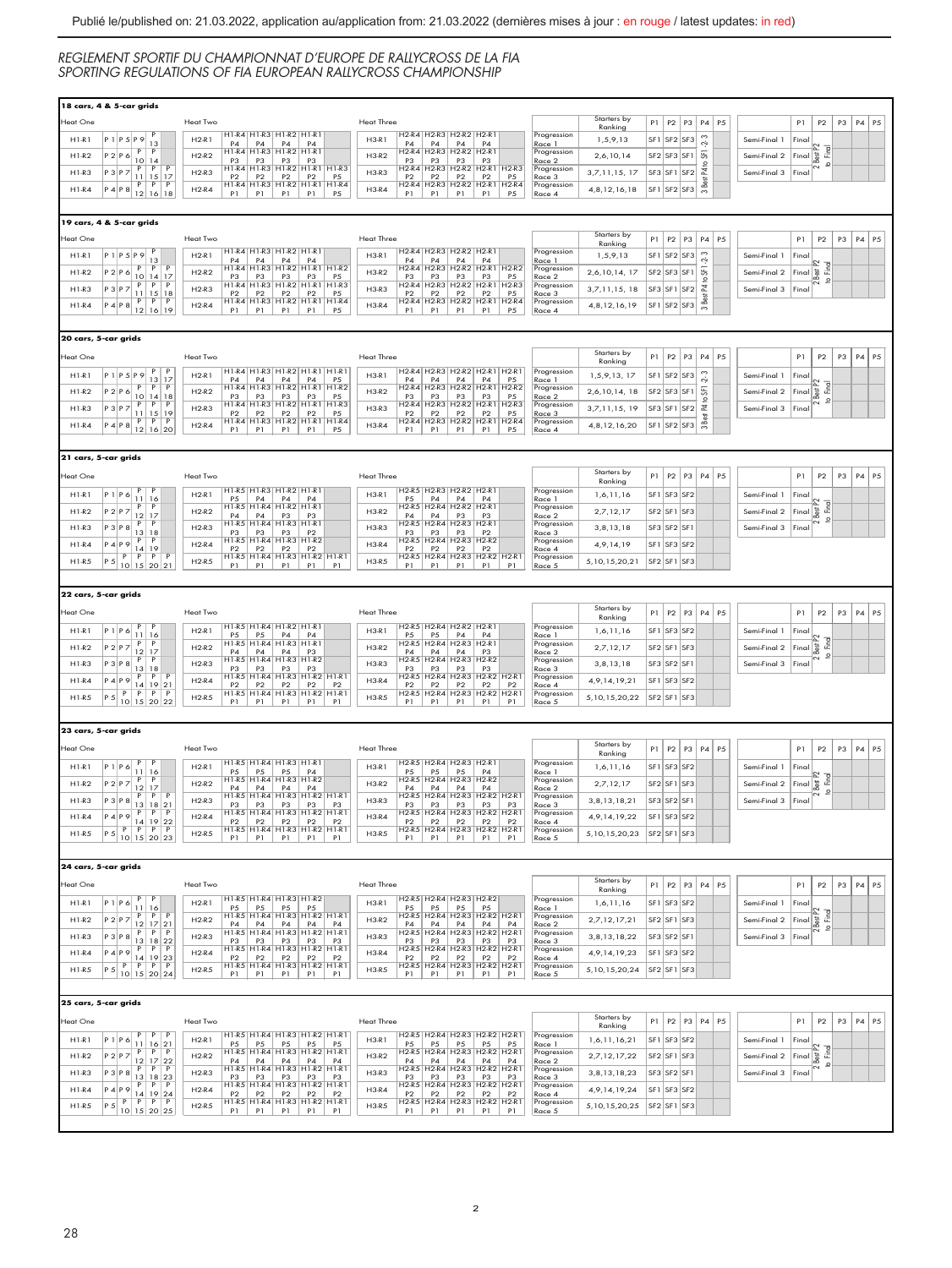#### ANNEXE 4 APPENDIX 4

#### CEREMONIE DE PODIUM

#### 1. MAITRE DE CEREMONIE

Un maître de cérémonie (MDC) sera désigné pour diriger et assumer la responsabilité de toute la cérémonie de podium.

#### 2. PODIUM

a) ESTRADE ET DAIS

L'infrastrutcture principale du podium sera fournie par le Promoteur du Championnat comme détaillé dans l' "*Operations Manua*l" remis à chaque organisateur.

La localisation du podium sera déterminée avant la Compétition par le directeur des opérations du Promoteur du Championnat et l'organisateur local.

Le podium inclura une méthode pour exposer les drapeaux nationaux des trois premiers Pilotes.

Une table pour les trophées et le champagne devra être accessible par le MDC au niveau du sol à proximité du podium

b) Le commentateur et présentateur VIP sera situé près du MDC pour toute la durée de la procédure de podium

#### 3. HYMNES

- a) L'hymne national du Pilote gagnant et de l'Equipe gagnante sera joué. Les nationalités des Pilotes seront celle présentent sur la liste officielle des partants.
- b) Un système sonore approprié devrait être installé, pour garantir que les hymnes nationaux (lancés par le MDC) seront clairement entendus avec un lien sonore à l'image télévisée.
- c) Lorsque la douche de champagne commence, de la musique devrait être diffusée. Cela ne devrait pas commencer avant que les présentateurs aient quitté le podium.

#### 4. TROPHEES

3 trophées seulement par catégorie seront présentés lors de la cérémonie de podium :

- a) Pilote gagnant ;<br>b) Deuxième Pilote
- Deuxième Pilote ;
- c) Troisième Pilote ;

Les trophées sont libres de conception mais doivent refléter l'importance de l'Epreuve ; ils devront porter :

- le logo officiel du Championnat;
- b) le nom officiel de l'Epreuve et/ou le logo du sponsor titre ;<br>c) la position du Pilote.
- la position du Pilote.

Les formats des trophées seront :

- 
- a) Trophée du vainqueur minimum 40 cm de haut (100%) ; b) Trophée du deuxième Pilote minimum 35 cm de haut (88%)
- c) Trophée du troisième Pilote minimum 28 cm de haut (70%)

Le poids maximal d'un trophée ne doit pas dépasser 5 kilos. Les trophées doivent être d'une conception telle qu'ils puissent être manipulés et transportés sans dommage.

#### PODIUM CEREMONY

### 1. MASTER OF CEREMONIES

A master of ceremonies (MOC) will be appointed to conduct and take responsibility for the entire podium ceremony.

#### 2. PODIUM

a) ROSTRUM AND DAIS

The main podium infrastructure will be provided by the Championship Promoter as detailed in the Operations Manual issued to each local orgainser.

The podium location will be determined in advance of the Competition by the Championship Promoter's Operations Director and the local organiser.

The podium will include a method of displaying the national flags of the top three Drivers.

A table for trophies and champagne will be accessible for the MOC on the ground level next to the podium.

b) The PA announcer and VIP presenters will be located next to the MOC for the full duration of the podium procedure.

### 3. ANTHEMS

- a) The national anthem of the winning Driver will be played. The Nationalities of the Drivers will be shown on the official list of starters.
- b) A suitable sound system should be installed to ensure that national anthems (initiated by the MOC) and the PA announcer are clearly heard with an audio link to the TV broadcast.
- c) When the champagne shower begins, music should be played. This should not start until the presenters have left the podium.

#### 4. TROPHIES

Only three trophies per category will be presented during the podium ceremony:

- 
- a) Winning Driver.<br>b) Second Driver. b) Second Driver.<br>c) Third Driver
- Third Driver.

The trophies are of free design, but should reflect the importance of the Event. They must show:

- a) The Championship official logo.
- b) The official name of the event and/or the title sponsor logo.
- c) The Driver's position.

The format of the trophies shall be:

- a) Winner's trophy minimum 40cm high (100%).
- b) Second placed drivers' trophy minimum 35cm high (88%)
- c) Third placed driver's trophy minimum 28cm high (70%).

The maximum weight per trophy must not exceed 5 kg. Trophies must be of a design that is capable of being handled and transported without damage.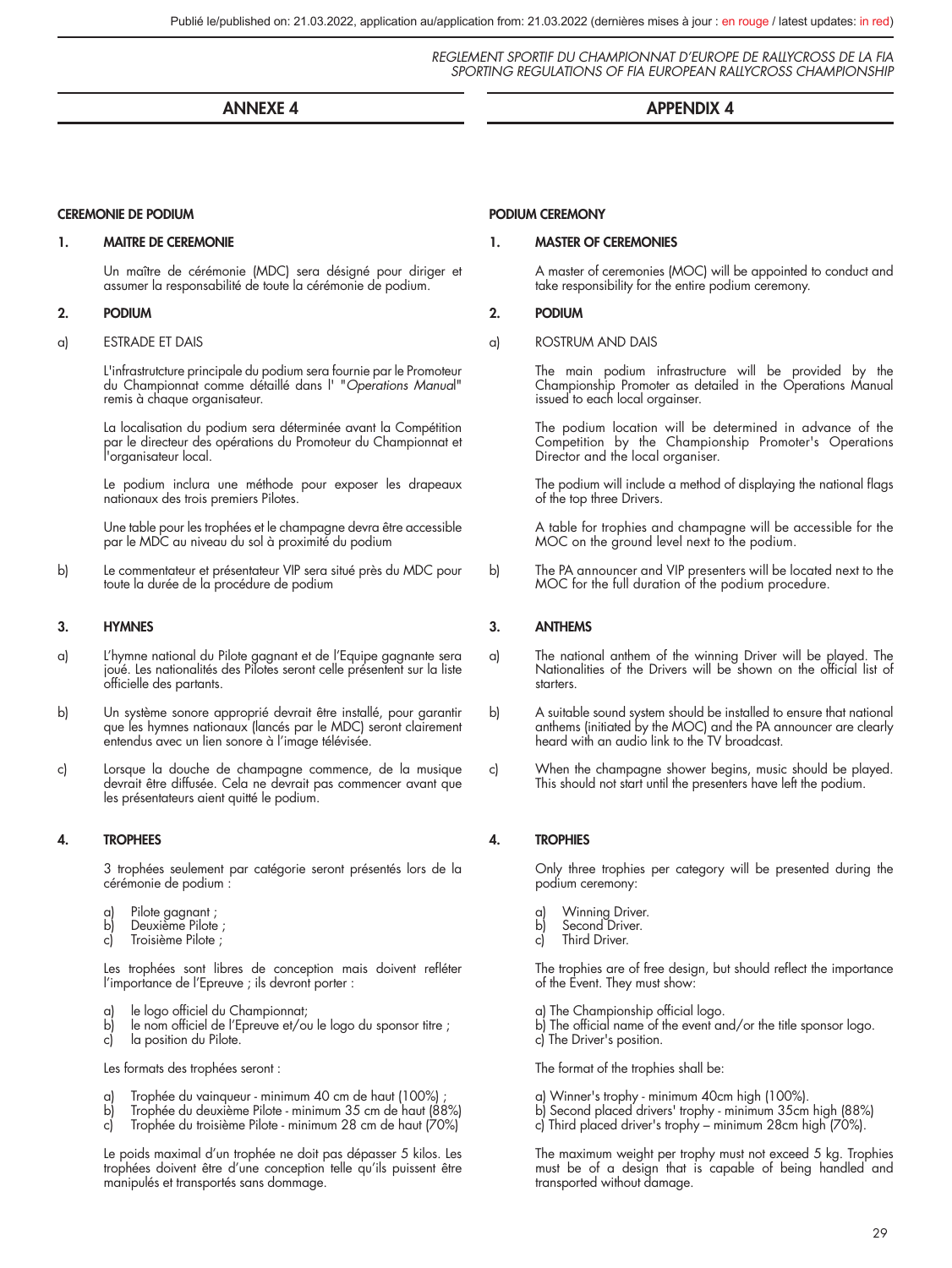### 5. SCENARIO

- a) 3 personnes seulement devraient être présentes sur le podium pour remettre les trophées. Dans des circonstances exceptionnelles, le maître de cérémonie pourra porter ce chiffre à 4.
- b) La présence de policiers, de gardes du corps ou de personnes non autorisées par le maître de cérémonie est interdite sur le podium.
- c) Le MDC informera le commentateur de la télévision du système sonore et des noms des personnalités remettant les trophées.
- d) Le commentateur annoncera les 3ème, 2ème et 1er Pilotes classés sur le podium. L'hymne national du Pilote vainqueur sera introduit par le commentateur et joué. Le commentateur introduira ensuite le VIP qui remettra le trophée au 3ème Pilote classé. Le commentateur introduira ensuite le VIP qui remettra le trophée au 2ème Pilote classé. Le commentateur introduira ensuite le VIP qui remettra le trophée au Pilote vainqueur. Tous les Pilotes célèbreront avec le champagne (situé sur le podium) et la musique du champagne sera jouée.
- e) Le processus ci dessus sera reproduit pour chaque Championnat FIA présent à la Compétition.

#### 6. TELEVISION

L'emplacement idéal de la caméra de télévision est juste en face du podium, à la même hauteur. Il ne doit en aucune circonstance y avoir sur le podium de cameraman de télévision.

#### 7. PARC FERME

Le Parc Fermé doit se trouver le plus près possible du podium, de préférence juste en dessous, avec un accès direct.

Dès que toutes les voitures ont franchi la ligne, une voiture de direction de course doit faire le tour de la piste pour rechercher tout Pilote ayant fini parmi les trois premiers mais s'étant arrêté sur le circuit.

Les Pilotes ne doivent pas être retardés dans le Parc Fermé. Une personne désignée par le MDC et en contact radio avec lui sera responsable de l'accompagnement des Pilotes au Parc Fermé au podium sans retard. Seules les personnes autorisées par le MDC pourront contacter les Pilotes avant la fin des interviews télévisées.

#### 8. SALLE DE PRESSE

Aussitôt après les interviews télévisées, les Pilotes doivent se rendre à la salle de presse pour les interviews.

#### 9. EAU + SERVIETTES

3 bouteilles d'eau doivent être placées dans le Parc Fermé (pas d'identification).

3 bouteilles d'eau doivent être placées derrière le podium (pas d'identification).

3 serviettes doivent être disponibles derrière le podium.

Aucune autre boisson n'est autorisée dans le Parc Fermé ou derrière le podium.

#### 10. PROTOCOLE DE PODIUM

Une invitation sera envoyée à toutes les personnalités assistant à la cérémonie de podium, accompagnée d'instructions claires sur la procédure à suivre.

#### 5. SCENARIO

- a) Only three persons should be on the podium to present the trophies. In exceptional circumstances, the master of ceremonies may increase this to four.
- b) No police, bodyguards or persons not authorised by the master of ceremonies are allowed on the podium.
- c) The MOC will inform the TV and public address commentator of the names of the persons presenting the trophies.
- d) The PA Announcer will announce the 3rd, 2nd & 1st placed Drivers onto the podium. National anthem of the winning Driver is introduced by the PA Announcer and played. The PA Announcer will introduce the VIP to present the trophy to the 3rd placed Driver. The PA Announcer will introduce the VIP to present the trophy to the 2nd placed Driver. The PA Announcer will introduce the VIP to present the trophy to the winning Driver. All Driver celebrate with champagne (located on the podium) and champagne music is played over the PA system.
- e) The above process will be repeated for each of the FIA Championships present at the Competition.

#### 6. TELEVISION

The ideal position for the TV camera is immediately opposite the podium and at the same height. Under no circumstances may there be a TV cameraman on the podium.

#### 7. PARC FERME

The parc fermé must be positioned as close as possible to the podium, preferably immediately below, with direct access.

As soon as all the cars have crossed the line, a course car must go round the track to collect any Driver who has finished in the first three but is stranded on the circuit.

The Drivers must not be delayed in the Parc Fermé. One person, nominated by the MOC and in radio contact with him, will be responsible for moving the Drivers from the Parc Fermé to the podium without delay. Only persons authorised by the MOC may make contact with the Drivers before the end of any TV interviews.

#### 8. PRESS ROOM

Immediately after the TV interviews, Drivers must go to the press room for interviews.

#### 9. WATER + TOWELS

3 bottles of water must be put in the Parc Fermé (no identification).

3 bottles of water must be put behind the podium (no identification).

3 towels must be available behind the podium.

No other drinks are permitted in the Parc Fermé or behind the podium.

#### 10. PODIUM PROTOCOL

An invitation will be issued to each person attending the podium ceremony with clear instructions as to the procedure to follow.